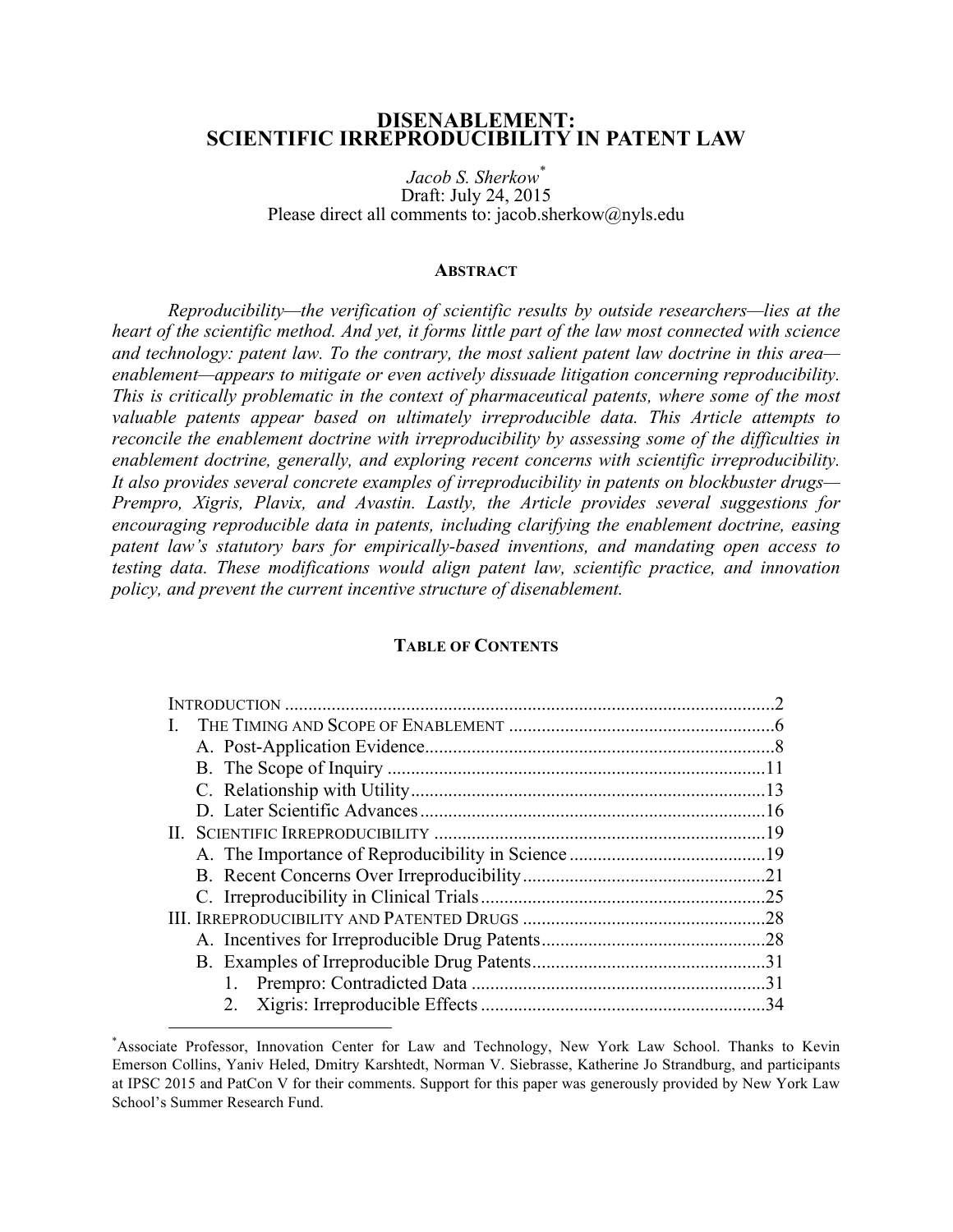| 52 |
|----|

#### **INTRODUCTION**

Reproducibility—the verification of scientific results by outside researchers—lies at the heart of the scientific method.<sup>1</sup> And yet, it forms little part of the law most connected with science and technology: patent law. To the contrary, the most salient patent law doctrine in this area—enablement—appears to mitigate or even actively dissuade litigation concerning reproducibility.<sup>2</sup> This is critically problematic in the context of pharmaceutical patents, many of

<sup>&</sup>lt;sup>1</sup> See H.M. COLLINS, CHANGING ORDER: REPLICATION AND INDUCTION IN SCIENTIFIC PRACTICE 19 (1992) ("Replication is the scientifically institutionalized counterpart of the stability of perception."); KARL POPPER, THE LOGIC OF SCIENTIFIC DISCOVERY 9 (Routledge 2002) ("The purpose of this [verification] is to find out how far the new consequences of [a] theory—whatever may be new in what it asserts—stands up to the demands of the practice, whether raised purely by scientific experiments, or by practical technological applications."); Dmitry Karshtedt, *Limits on Hard-To-Reproduce Inventions: Process Elements and Biotechnology's Compliance with the Enablement Requirement*, 3 HASTINGS SCI. & TECH. L.J. 109, 109 (2011) ("Reproducibility is the touchstone of the scientific method and one of the strongest norms of the research community."); Sören Sonnenburg et al., *The Need for Open Source Software in Machine Learning*, 8 J. MACH. LEARNING RES. 2443, 2443 (2007) ("In many areas of science it is only when an experiment has been corroborated independently by another group of researchers that it is generally accepted by the scientific community."); Victoria Stodden, *Reproducing Statistical Results*, 2 ANN. REV. STATISTICS APPLICATIONS 1, 2-4 (2015) ("A fundamental goal of statistics is to ensure the reproducibility of scientific findings. . . . If discoveries are made, it is of great interest to understand whether these findings persist in different samples, which may be drawn from the same or different populations, and potentially with different measurement or estimation techniques. The persistence of findings across different samples is the basis upon which scientific claims are evaluated.").

To be clear, reproducibility and replicability are related but distinct concepts, and the differences between them may be nuanced. Chris Drummond, *Replicability Is Not Reproducibility: Nor Is It Good Science*, in PROCEEDINGS OF THE EVALUATION METHODS FOR MACHINE LEARNING WORKSHOP AT THE 26TH ICML, MONTREAL, CANADA (2009), *available at* http://cogprints.org/7691/7/icmlws09.pdf. To the extent these concepts can be separated, this Article focuses on what can be considered classical reproducibility—whether the results of a scientific experiment are, in some greater sense, "true." *See* POPPER, *supra* note 1, at 195 ("*[T]he idea of a reproducible physical effect*—an idea which is closely connected with that of objectivity.").

<sup>2</sup> *See, e.g.*, In re '318 Patent Infringement Litig., 583 F.3d 1317, 1327 (Fed. Cir. 2009) (disallowing post-application evidence to satisfy enablement); Schering Corp. v. Amgen Inc., 222 F.3d 1347, 1349 (Fed. Cir. 2000) (allowing an amendment—and rejecting the defendant's theory of invalidity—to redefine a scientifically dynamic claim term); Spectra-Physics, Inc. v. Coherent, Inc., 827 F.2d 1524 (Fed. Cir. 1988) (rejecting evidence that patent failed to disclose an important method of practicing the invention).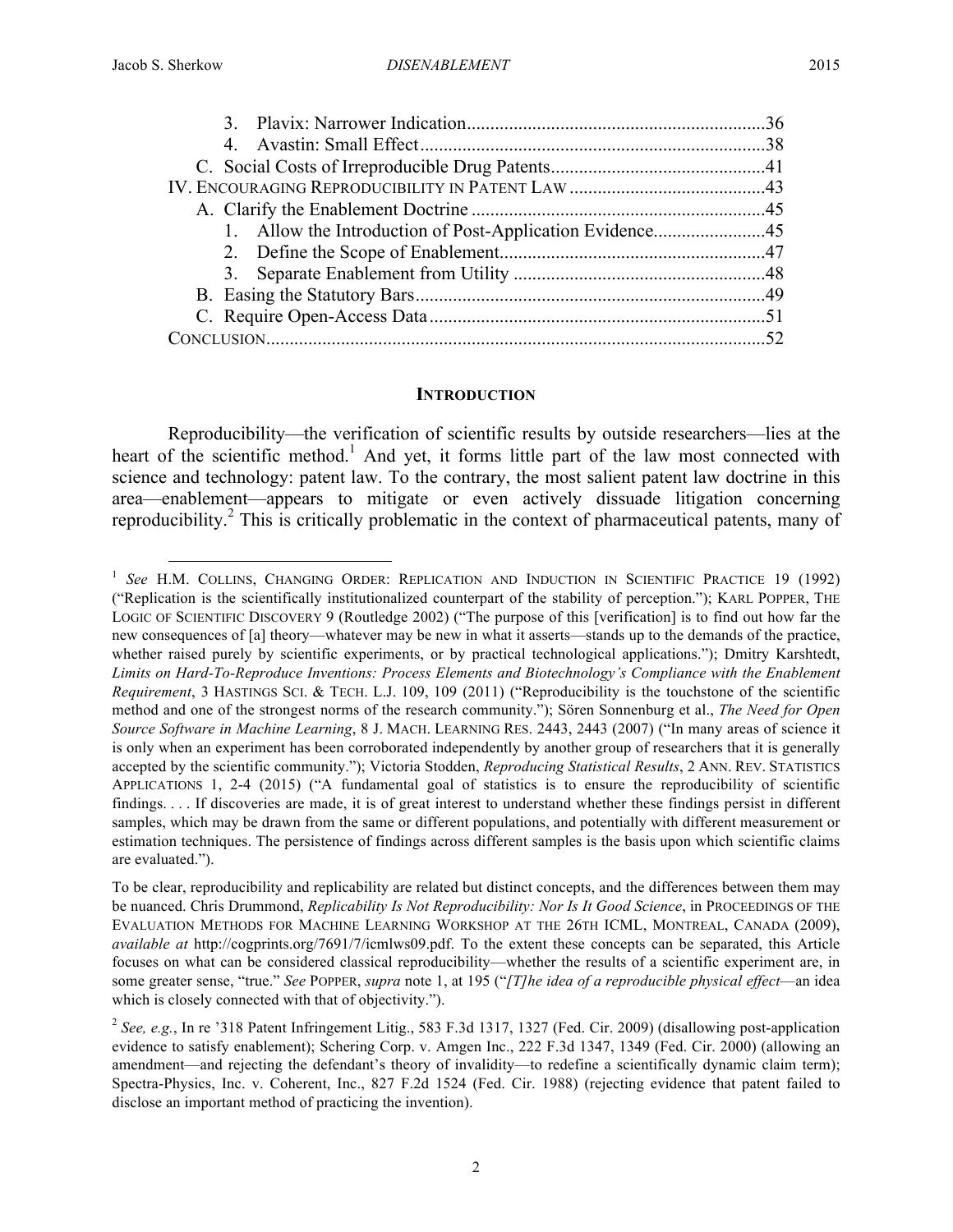which are worth billions of dollars but are nonetheless based on irreproducible data.<sup>3</sup> Taken seriously, these reproducibility concerns counsel invalidating some of the most valuable intellectual property rights in existence—a potentially catastrophic drain on innovation. Ignored, and patent law appears to grant exclusive rights to inventions based on spurious scientific results, at significant social costs.<sup>4</sup> This doctrine of "disenablement" highlights one of the starkest differences between the operation of science and patent law. This Article seeks to explain these differences and reconcile them.

Some of this disconnect stems from the enablement doctrine itself. Because patents serve as a quid pro quo—inventors publicly disclose their inventions in return for exclusionary rights—patent law governs the substance and form of inventors' disclosures.<sup>5</sup> To that end, the doctrine of enablement canonically requires patents "to enable any person skilled in the art to which it pertains  $\dots$  to make and use" the invention.<sup>6</sup> But this distillation of enablement complicates as many issues as it simplifies. For example, courts have long struggled with whether to admit evidence arising *after* the application for a patent to demonstrate its enablement—or lack thereof—at the time of its application.<sup>7</sup> Courts have also had difficulty measuring the breadth of the doctrine: whether it applies to the full scope of a patent's claims or

<sup>4</sup> *See, e.g.*, Eric Budish, Benjamin Roin, & Heidi Williams, *Do Firms Underinvest in Long-Term Research? Evidence from Cancer Clinical Trials*, 105 AM. ECON. REV. 2044, 2077 (2015) (describing some of the effects of easy, irreproducible patenting on pharmaceutical developers' research pipelines).

 $5$  *See* 35 U.S.C. § 112 (2013); In re Nelson, 280 F.2d 172, 184 (C.C.P.A. 1960) ("[C]ompliance with section 112 ... is not directed to the existence of usefulness but to what an inventor must disclose as the quid pro quo for patent protection.").

 $6$  35 U.S.C.  $8$  112(a) (2013).

 <sup>3</sup> *See* Francis S. Collins & Lawrence A. Tabak, *NIH Plans to Enhance Reproducibility*, 505 NATURE 612 (2014) (discussing reproducibility in the context of preclinical drug studies); Nicholas S. Downing et al., *Clinical Trial Evidence Supporting FDA Approval of Novel Therapeutic Agents, 2005-2012*, 311 JAMA 368 (2014) (empirically assessing the reproducibility of new, presumably patented, drugs); Douglas F. Easton et al., *Gene-Panel Sequencing and the Prediction of Breast Cancer Risk*, 372 NEW ENGL. J. MED. 2243 (2015) (analyzing the lack of reproducibility for several patented gene-panel sequencing tests); John P.A. Ioannidis, *Why Most Published Research Findings Are False*, 2 PLOS MED. 696 (2005) [hereinafter Ioannidis, *Research Findings*] (theorizing the irreproducibility of clinical trials for popular drugs); John P.A. Ioannidis, *Contradicted and Initially Stronger Effects in Highly Cited Clinical Research*, 294 JAMA 218 (2005) [hereinafter Ioannidis, *Contradicted Effects*] (examining the irreproducibility of several high-profile drugs); John P.A. Ioannidis et al., *Replication Validity of Genetic Association Studies*, 29 NATURE GENETICS 306 (2001) [hereinafter Ioannidis et al., *Replication Validity*] (assessing the same for genetic studies); Joseph Lau, John P.A. Ioannidis, & Christopher H. Schmid, *Summing Up Evidence: One Answer Is Not Always Enough*, 351 LANCET 123 (1998) (describing the need for multiple studies to assess reproducibility for patented drugs); Jeffrey T. Leek & Roger D. Peng, P *Values Are Just the Tip of the Iceberg*, 520 NATURE 612 (2015) (recounting the difficulties is using certain statistical measures for biomedical research); Donald W. Light & Joel Lexchin, *Why Do Cancer Drugs Get Such an Easy Ride?*, 350 BMJ H2068 (2015) (examining the role of irreproducibility in patented cancer drugs).

<sup>7</sup> *See* Kevin Emerson Collins, *Enabling After-Arising Technology*, 34 J. CORP. L. 1083, 1098-1105 (2009) (discussing this difficulty concerning unforeseeable "after-arising" technology); Robin Feldman, *Rethinking Rights in Biospace*, 79 S. CAL. L. REV. 1, 16 (2005) ("On the question of whether the definition of an invention reaches beyond the state of the art at the time of the invention, the contradictions are most striking in the doctrines related to how far a patent holder can reach toward later inventions."); Mark A. Lemley, *The Changing Meaning of Patent Claim Terms*, 104 MICH. L. REV. 101, 106-07 (2005) (discussing several cases where claim terms appear to have changed due to later scientific advances).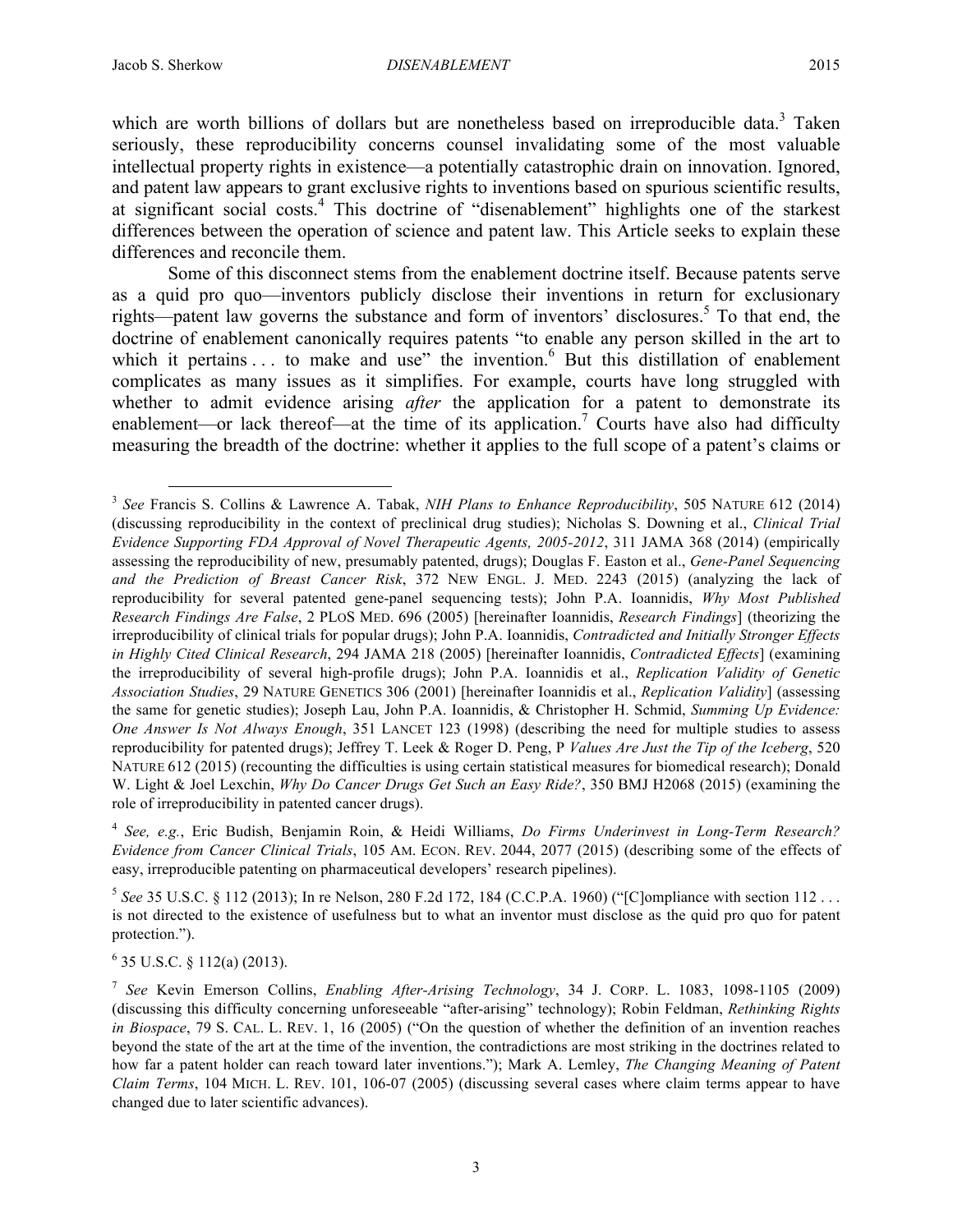merely a subset.<sup>8</sup> The doctrine also seems to be confusingly intertwined with another patent law doctrine—utility—that only appears to overlap in narrow cases.<sup>9</sup> And courts have never resolved whether later scientific advances can be used to retroactively demonstrate that a patent's description of an invention, at the time it was filed, did not, in fact, produce the results it contemplated.<sup>10</sup> Despite enablement's lengthy existence,<sup>11</sup> these issues have yet to be resolved.

The remainder of the disconnect between science and patent law results from science's dynamism—its continuous resolution of prior inconsistencies. The ability to replicate previous results to determine their veracity—scientific reproducibility—makes the canon of scientific knowledge, unlike patent law, an ever-moving target.<sup>12</sup> Advances in scientific technique and computerized methodology have recently brought the importance of reproducibility into the spotlight. Several major papers have raised the specter that many large and expensive research efforts are, in fact, irreproducible.<sup>13</sup> These warnings are particularly poignant in the context of new therapeutics, where studies mandated—and approved—by the Food and Drug Administration (FDA) have later been cast into doubt.<sup>14</sup> In 2014, Francis S. Collins, the former Director of the National Institute of Health (NIH), remarked on the "troubling frequency of published reports that claim a significant result, but fail to be reproducible."<sup>15</sup>

As a consequence, enablement's lack of concern for reproducibility has had a pernicious effect on innovation. In the therapeutics context, a gulf has widened between the bounty of FDA approval and the minimal requirements to obtain a patent. Pharmaceutical developers now have powerful incentives to apply for patents early, on little and irreproducible data, independent of the ultimate value—or even approval—of the drug.<sup>16</sup> Indeed, the patents for several blockbuster

<sup>10</sup> *See* Lemley, *supra* note 7, at 106-07.

<sup>11</sup> *See* Jeffrey A. Lefstin, *The Formal Structure of Patent Law and the Limits of Enablement*, 23 BERKELEY TECH. L.J. 1141, 1202 (2008) (discussing the pedigree of enablement).

<sup>12</sup> *See, e.g.*, THOMAS S. KUHN, THE STRUCTURE OF SCIENTIFIC REVOLUTIONS 111 (3d ed. 1996) ("[A]fter a revolution scientists are responding to a different world.").

<sup>13</sup> Collins & Tabak, *supra* note 3, at 612; Downing et al., *supra* note 3, at 368; Easton et al., *supra* note 3, at 2243; Ioannidis, *Research Findings*, *supra* note 3, at 696; Ioannidis, *Contradicted Effects*, *supra* note 3, at 218; Ioannidis et al., *Replication Validity*, *supra* note 3, at 306; Lau, Ioannidis, & Schmid, *supra* note 3, at 123; Leek & Peng, *supra* note 3, at 612; Randall J. LeVeque, Ian M. Mitchell, & Victoria Stodden, *Reproducible Research for Scientific Computing: Tools and Strategies for Changing the Culture*, COMPUT. SCI. ENG'R 13 (July/Aug. 2012); Light & Lexchin, *supra* note 3, at H2068; Stodden, *supra* note 1, at 1; The Yale Law School Roundtable on Data and Code Sharing, *supra* note 153, at 8.

<sup>14</sup> *See, e.g.*, Ioannidis, *Contradicted Effects*, *supra* note 3, at 218 (describing 45 such studies).

<sup>15</sup> Collins & Tabak, *supra* note 3, at 612.

4

 <sup>8</sup> *See* Bernard Chao, *The Infringement Continuum*, 35 CARDOZO L. REV. 1359, 1378 (2014) (describing this difficulty as "unworkable").

<sup>&</sup>lt;sup>9</sup> See Process Control Corp. v. HydReclaim Corp., 190 F.3d 1350, 1355 (Fed. Cir. 1999) (merging the two doctrines where the patent described a "nonsensical method of operation").

<sup>16</sup> *See* Christopher A. Cotropia, *The Folly of Early Filing in Patent Law*, 61 HASTINGS L.J. 65, 93-96 (2009) (describing the negatives of early patent filing); Tito Fojo & Christine Grady, *How Much Is Life Worth: Cetuximab, Non–Small Cell Lung Cancer, and the \$440 Billion Question*, 101 J. NAT'L CANCER INST. 1044, 1045 (2009) (questioning the clinical meaningfulness of patented cetuximab); Tito Fojo & David R. Parkinson, *Biologically Targeted Cancer Therapy and Marginal Benefits: Are We Making Too Much of Too Little or Are We Achieving Too*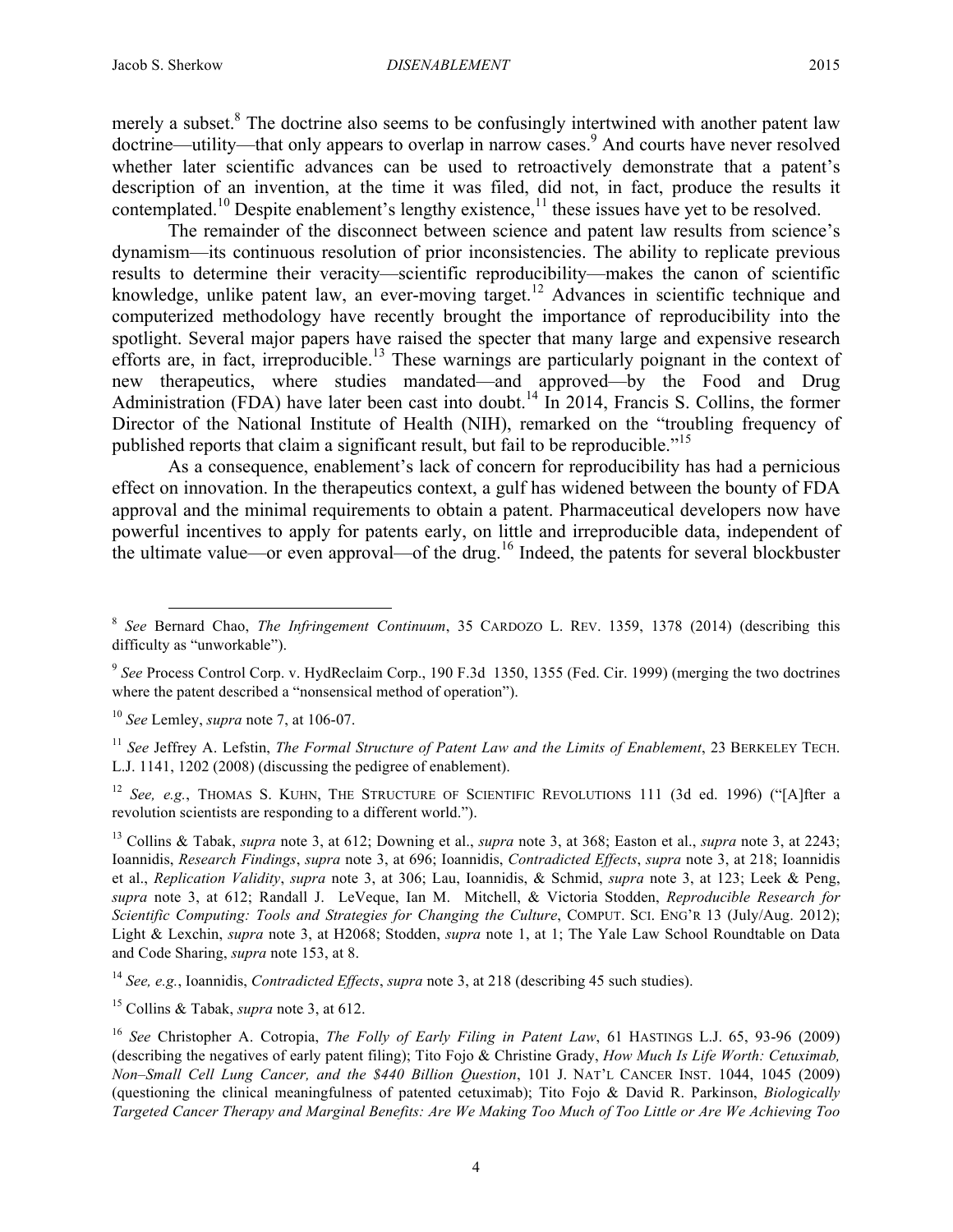drugs, such as Prempro, Xigris, Plavix, and Avastin, have held fast even while the FDA has withdrawn its approval of such drugs due to their lack of reproducible efficacy data.<sup>17</sup> This incentive to patent outweighing the incentive to meaningfully innovate bears significant social costs: it motivates pharmaceutical manufacturers to develop easily patentable but clinically meaningless drugs;<sup>18</sup> it encourages data secrecy;<sup>19</sup> and it dissuades competitors from researching alternative uses to known, patented therapeutics.<sup>20</sup> For cancer drugs in particular, this disconnect between easy patenting and difficult clinical trials has encouraged drug developers to research weak but easily patentable and approvable treatments over more difficult cures and preventative therapeutics. <sup>21</sup> A recent study in the *American Economic Review* calculated the monetary and human cost in this shift: "890,000 lost life-years . . . [valued] on the order of \$89 billion."<sup>22</sup>

As with other failures in innovation policy, there are likely many ways to solve these difficulties.<sup>23</sup> But perhaps the most politically administrable and judicially expedient method lies in reforming patent law—and the doctrine of enablement, in particular—to acknowledge and respond to claims of irreproducibility. First, at a broader scale, enablement needs to be clarified to resolve the outstanding issues concerning scope, post-application evidence, and the doctrine's relationship with utility. Doing so will provide patent applicants—as well as litigants—certainty as to how to manage claims of irreproducibility. Ideally, it would discourage the shotgun filing of patent applications on weak, irreproducible data. Second, Congress should relax patent law's current strictures on using inventions prior to patenting them—patent law's statutory bars.<sup>24</sup> Relaxing these provisions, especially for complex inventions like therapeutics, would encourage inventors to further refine and better disclose their inventions, countering several basic irreproducibility problems. And third, in the pharmaceutical context, the FDA should make preclinical and clinical trial data publicly accessible. Where such data contains the indicia of irreproducibility, this would check applicants' use of the same data in patent applications.

 $\overline{a}$ 

<sup>19</sup> Rebecca S. Eisenberg, *The Role of the FDA in Innovation Policy*, 13 MICH. TELECOMM. TECH. L. REV. 345, 382- 83 (2007).

<sup>20</sup> *See id.* at 370; ANNA B. LAAKMANN, INTELLECTUAL AND REGULATORY PROPERTY 50 (March 2015) (unpublished manuscript on file with the author) ("Firms generally refrain from developing unpatentable inventions, and manufacturers stand to gain little from performing risky, rigorous clinical trials to study off-label uses of licensed drugs. Inherent drawbacks of relying on current market-based mechanisms to encourage the production of this type of information resource make it an attractive target for policy intervention.").

<sup>21</sup> Budish, Roin, & Williams, *supra* note 4, at 2049.

<sup>22</sup> *Id.*

*Little by Giving Too Much?*, 16 CLINICAL CANCER RES. 5972, 5973 (2010) (criticizing the FDA approval process for narrow therapies of patented medications).

<sup>17</sup> *See infra* Part III.B.

<sup>18</sup> Budish, Roin, & Williams, *supra* note 4, at 2077 (discussing tamoxifen); Fojo & Grady, *supra* note 16, at 1045 (cetuximab).

<sup>23</sup> *See, e.g.*, Daniel J. Hemel & Lisa Larrimore Ouellette, *Beyond the Patents–Prizes Debate*, 92 TEX. L. REV. 303 (2013) (describing solving several innovation policy problems using research-and-development tax incentives); Lisa Larrimore Ouellette, *Patent Experimentalism*, 101 VA. L. REV. 65 (2015) ("Do patents provide a net innovation incentive? Are other incentives—such as prizes, grants, or research tax incentives—superior?").

<sup>&</sup>lt;sup>24</sup> *See* Cotropia, *supra* note 16, at 81 (describing some of the negative policy implications of the statutory bars).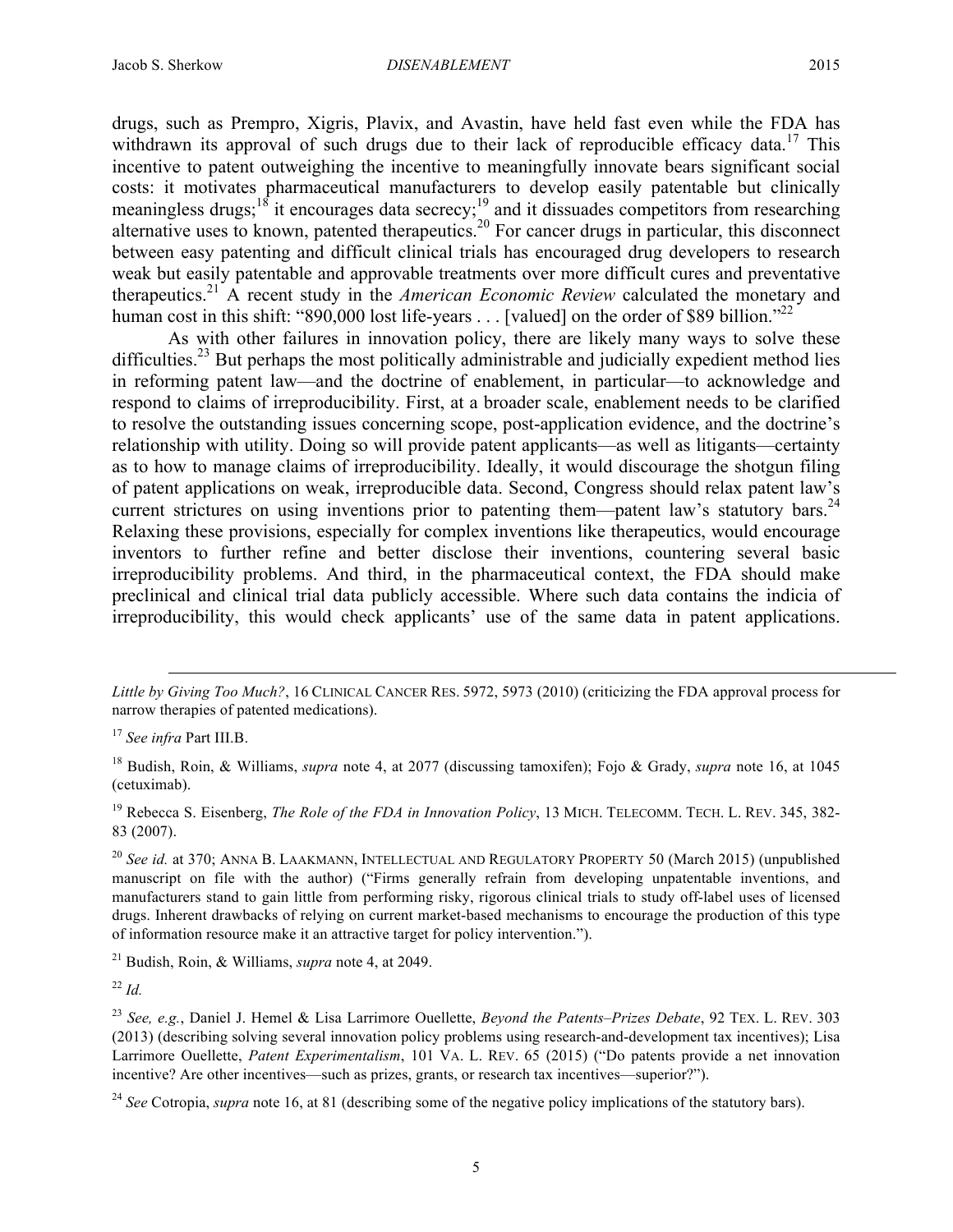Aligning patent law with science here would create better outcomes—for patent doctrine, scientific research, and the consuming public.

Part I of this Article reviews the doctrine of enablement, and its difficulties, with respect to reproducibility. Part II examines the norm and importance of reproducibility in science, as well as recent concerns over irreproducibility, especially in context of clinical trials. Part III then examines the intersection between enablement and irreproducibility in the context of pharmaceutical patents. It analyzes pharmaceutical developers' incentives to file patents based on irreproducible data. It describes four such cases, all for blockbuster drugs—Prempro, Xigris, Plavix, and Avastin. And it also details some of the social costs of such a system. Lastly, Part IV provides some solutions for encouraging reproducibility in patent law.

#### **I. THE TIMING AND SCOPE OF ENABLEMENT**

Patents have long been described as a quid pro quo: the government grants to inventors the exclusive rights to their inventions so long as they sufficiently disclose them.<sup>25</sup> With an inventor's disclosure, the public receives the technical knowledge contained in the patent as soon as it is published. After the patent has expired, the public may then use and improve the invention without paying a royalty.26 This incentive to transfer knowledge is the mechanism—at least, ideally—by which patents "promote the Progress of Science and useful Arts."<sup>27</sup>

 $25$  The first use of "quid pro quo" to describe this disclosure requirement was likely by Chief Judge William C. Coleman of the U.S. District Court for the District of Maryland in *Phillips Petroleum Co. v. Esso Standard Oil Co.* in 1950, and famously repeated ten years later by the U.S. Court of Customs and Patent Appeals in *In re Nelson*. *Compare* Phillips Petroleum Co. v. Esso Standard Oil Co., 91 F. Supp. 218, 222 (D. Md. 1950) ("But the quid pro quo is disclosure of a process or device in sufficient detail to enable one skilled in the art to practice the invention once the period of the monopoly has expired . . . .") *with* In re Nelson, 280 F.2d 172, 184 (C.C.P.A. 1960) ("[C]ompliance with section 112 . . . is not directed to the existence of usefulness but to what an inventor must disclose as the quid pro quo for patent protection."). Earlier cases, however, referred to the "quid" in the quid pro quo as the creation of something previously unknown to the public—not necessarily fully disclosing it. *See, e.g.*, *Pennock v. Dialogue*, 27 U.S. 1, 23 (1829) ("If the public were already in possession and common use of an invention fairly and without fraud, there might be sound reason for presuming, that the legislature did not intend to grant an exclusive right to any one to monopolize that which was already common. There would be no quid pro quo—no price for the exclusive right or monopoly conferred upon the inventor for fourteen years.").

<sup>26</sup> Rebecca S. Eisenberg, *Patents and the Progress of Science: Exclusive Rights and Experimental Use*, 56 U. CHI. L. REV. 1017, 1022 (1989) ("This enabling disclosure becomes freely available to the public as soon as the patent issues; the patent holder may not thereafter monitor or control access to it."); Jeanne C. Fromer, *Patent Disclosure*, 94 IOWA L. REV. 539, 548 (2009) ("[Patent disclosure] permits society at large to apply the information by freely making or using the patented invention after the expiration of the patent."); Timothy R. Holbrook, *Possession in Patent Law*, 59 SMU L. REV. 123, 131 (2006) ("[T]he public benefits from the disclosure of the invention because the public storehouse of knowledge is thus enhanced, allowing others to rely upon the teachings of the patent to generate even further, follow-on innovation."); Sean B. Seymore, *The Teaching Function of Patents*, 85 NOTRE DAME L. REV. 621, 624 (2010) ("[T]he technical information disclosed in the patent document has potential immediate value to the public, which can use the information for any purpose that does not infringe upon the claims.").

<sup>27</sup> U.S. CONST., art. I, § 8, cl. 8. Whether this ideal holds up in practice remains controversial. *See, e.g.*, Dan L. Burk & Mark A. Lemley, *Policy Levers in Patent Law*, 89 VA. L. REV. 1575, 1623 (2003) (explaining that secrecy, rather than disclosure, facilitates software innovation); Rebecca S. Eisenberg, *Proprietary Rights and the Norms of Science in Biotechnology Research*, 97 YALE L.J. 177, 198-200 (1987) (arguing that publication norms in scientific research facilitate disclosure more than the patent system); Katherine J. Strandburg, *Users as Innovators: Implications for*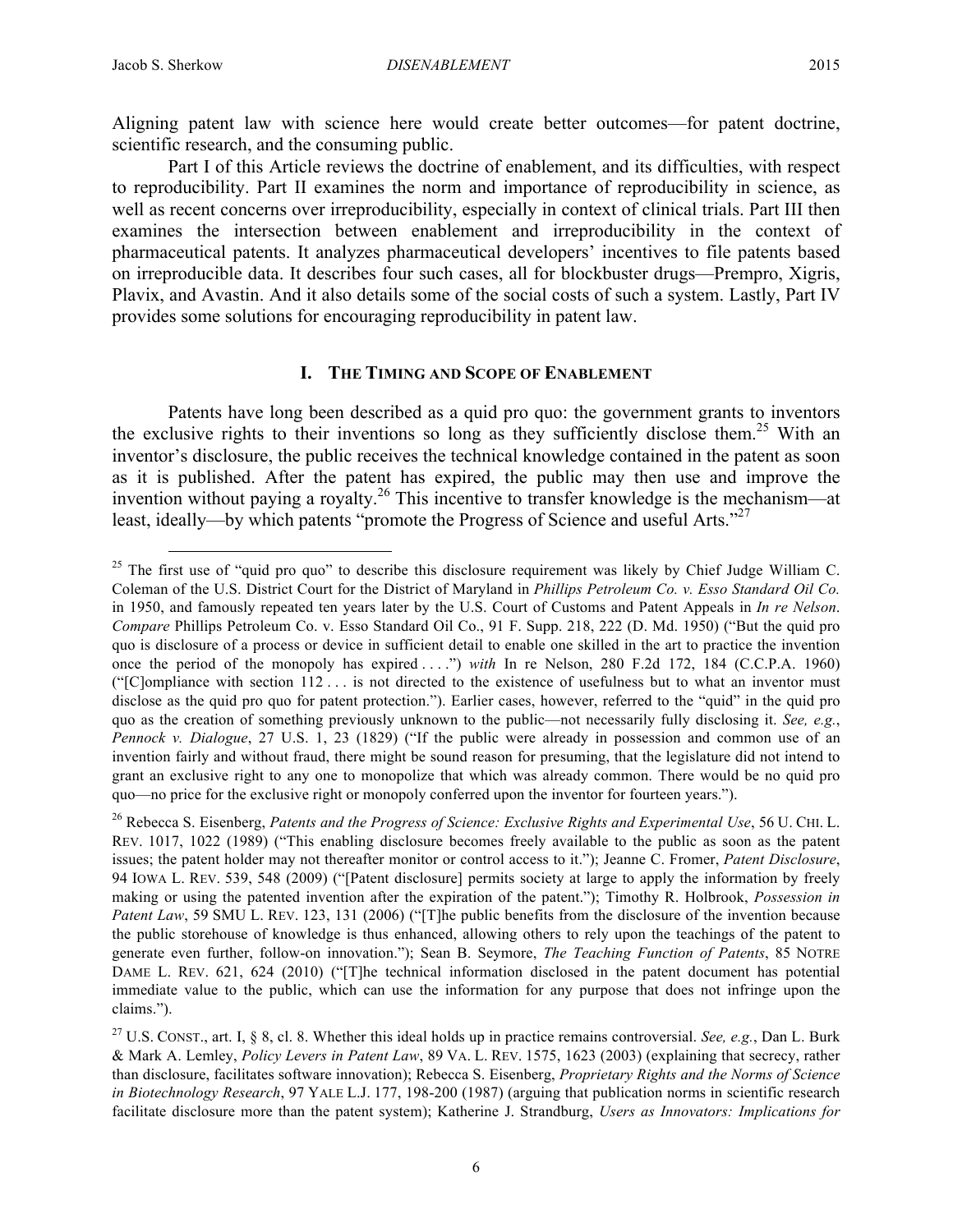$\overline{a}$ 

What constitutes a sufficient disclosure, however, is difficult to gauge. A patent that no one can practice makes the disclosure mechanism worthless—and the exclusive grant to the inventor rather costly.<sup>28</sup> At the same time, the lay public cannot be expected to understand even valuable patent disclosures in highly technical fields.<sup>29</sup> Garage-shop tinkerers are not expected to understand patents in the rocket sciences; rocket scientists' patents should not be invalid for not educating them.

The patent statute has therefore crafted the bargain that sufficient disclosures are those that "enable any person *skilled in the art* to which [the patent] pertains, or with which it is most nearly connected, to make and use the same."<sup>30</sup> Whether a patent accomplishes this turns on whether a person skilled in the art would need to engage in "undue experimentation" to practice the invention as described.<sup>31</sup> Distinguishing undue experimentation from the merely routine requires an analysis of both the patent itself as well as the relevant art: the breadth of the patent's claims; the nature of the invention; the state of prior art; the level of ordinary skill in the field; the art's predictability; the amount of direction provided in the patent's written description; whether any working examples exist; and the quantity of experimentation needed to successfully practice the invention.<sup>32</sup> This analysis makes "enablement, while conceptually simple . . . legally and factually complex."<sup>33</sup> In all, enablement acts as one of the "the most important patent doctrine[s]," serving multiple functions: "adequacy of disclosure . . . the line of demarcation between the visionary theorist . . . and the visionary pioneer . . . [and] the boundary between pioneer inventions and patentable improvements."<sup>34</sup>

*Patent Doctrine*, 79 U. COLO. L. REV. 467, 485–88 (2008) (proposing that user-innovators' disclosure preferences are not matched by the patent system).

<sup>28</sup> *See* Fromer, *supra* note 26, at 552-53 ("[P]atentees rationally have little to no incentive to offer more information than the patent laws require and have an incentive to obfuscate information they provide whenever possible. Inventors can seek to maximize their own competitive advantage by curtailing competitors' use of information about the invention. In this way, they can make it harder for competitors to capitalize on the invention or related technologies, especially when the invention is groundbreaking. . . . These effects serve to prolong the inventors' exclusive use, thereby enriching the original inventors.").

<sup>29</sup> *See* Mark D. Janis & Timothy R. Holbrook, *Patent Law's Audience*, 97 MINN. L. REV. 72, 114 (2012) ("If the law required that the general public be able to read the patent and understand the invention based on little more than the patent document alone, every patent document would need to be a textbook on elementary concepts in order to satisfy the disclosure requirements."); Timothy R. Holbrook, *Patents, Presumptions, and Public Notice*, 86 IND. L.J. 779, 785-87 (2011) (describing the complexities—legal and technical—of disclosures in patents); Seymore, *supra*  note 26, at 641 (describing the patent document as a potential, and routinely unfulfilled, source of technical information).

<sup>30</sup> 35 U.S.C. § 112(a) (2011) (emphasis added).

<sup>31</sup> In re Wands, 858 F.2d 731, 737 (Fed. Cir. 1988).

<sup>32</sup> *Id.* Notably, these factors are "illustrative, not mandatory." Amgen, Inc. v. Chugai Pharm. Co., 927 F.2d 1200, 1213 (Fed. Cir. 1991).

<sup>33</sup> Holbrook, *supra* note 26, at 129.

<sup>34</sup> Enzo Biochem, Inc. v. Gen-Probe Inc., 323 F.3d 956, 982 (Fed. Cir. 2002) (Rader, C.J., dissenting); *see also* Rebecca S. Eisenberg & Robert P. Merges, *Opinion Letter As to the Patentability of Certain Inventions Associated with the Identification of Partial cDNA Sequences*, 23 AIPLA Q.J. 1, 38 (1995) ("Enablement is a particularly important limitation on the patentability of prophetic claims to inventions that the applicant has not yet actually reduced to practice."); Oskar Liivak, *Rescuing the Invention from the Cult of the Claim*, 42 SETON HALL L. REV. 1, 13 (2012) (proposing that courts' focus on claim language "assigns a very important role to enablement"); Arti K.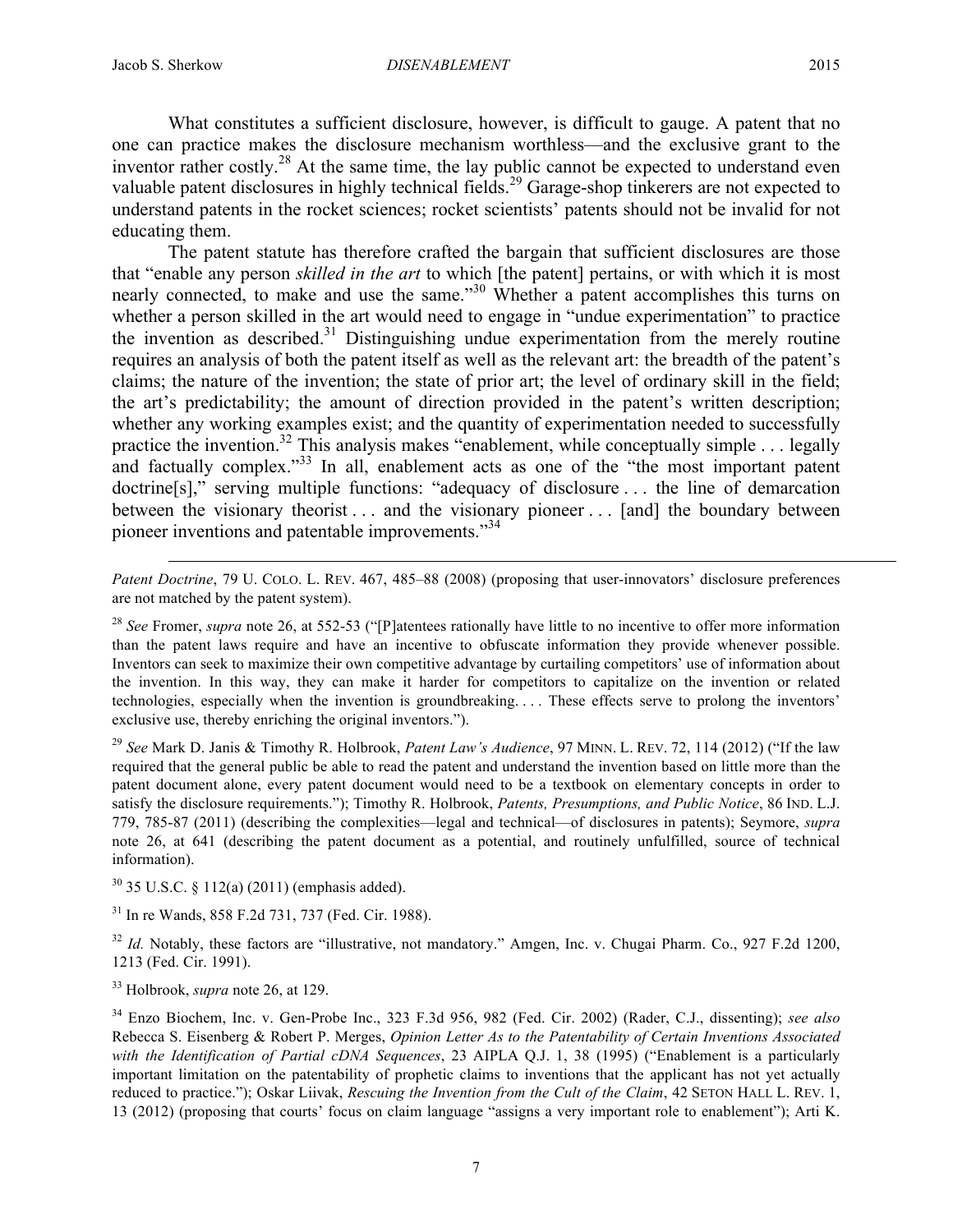Ironically, however, it appears that the enablement doctrine is not fully enabling—that is, several basic questions regarding its application remain unresolved and difficult to practice. First, the timing of the enablement determination—*when* enablement should be assessed—is indeterminate. Recent cases from the Federal Circuit have presented conflicting views on whether evidence obtained after a patent application has been filed can used to prove enablement.<sup>35</sup> Second, the Federal Circuit has cobbled together a fractured jurisprudence on the scope of the enablement determination—whether, for example, the full scope of a patent's claims must be enabled or only a single embodiment.<sup>36</sup> Third, in some instances, courts have confusingly amalgamated some aspects of enablement with a different patent doctrine—utility to create a peculiar hybrid doctrine, "enablement utility."<sup>37</sup> And fourth, the doctrine has so far failed to sufficiently address how it interacts with advances in science that take place after a patent has issued—whether, for example, future research could alter the meaning of a claim term from an enabling definition to a disenabling one.<sup>38</sup> These problems each show the difficulties in applying the enablement doctrine to evolving information.

# **A. Post-Application Evidence**

Ostensibly, the "enablement determination is made *retrospectively, i.e.*, by looking back to the filing date of the patent application and determining whether undue experimentation *would have been* required to make and use the claimed invention at that time."39 The PTO and federal courts do not, in theory, account for later developments in the art that would have enabled an otherwise defective patent application.<sup>40</sup> In *In re '318 Patent Infringement Litigation*, for example, the Federal Circuit affirmed the invalidation of the plaintiffs' patent covering a method

<sup>35</sup> *Compare* In re '318 Patent Infringement Litigation, 583 F.3d 1317, 1327 (Fed. Cir. 2009) (disallowing future evidence to satisfy enablement), *with* Eli Lilly & Co. v. Actavis Elizabeth LLC, 435 F. App'x 917, 925-26 (Fed. Cir. 2011) (allowing future evidence to satisfy enablement).

<sup>36</sup> *Compare* Mag-Sil Corp. v. Hitachi Global Storage Techs., Inc., 687 F.3d 1377, 1384 (Fed. Cir. 2013) (invalidating a patent for failing to fully enable the broad scope of its claims), *with* Engel Indus., Inc. v. Lockformer Co., 946 F.2d 1528, 1533 (Fed. Cir. 1991) (concluding the enablement requirement is satisfied "if the description enables *any* mode of making and using the claimed invention") (emphasis added).

<sup>37</sup> *See Eli Lilly*, 435 F. App'x at 925-26.

 $\overline{a}$ 

<sup>38</sup> *See* Collins, *supra* note 7, at 1098-1105 (discussing this difficulty concerning unforeseeable "after-arising" technology); Feldman, *supra* note 7, at 16 ("On the question of whether the definition of an invention reaches beyond the state of the art at the time of the invention, the contradictions are most striking in the doctrines related to how far a patent holder can reach toward later inventions."); Lemley, *supra* note 7, at 106-07 (discussing several cases where claim terms appear to have changed due to later scientific advances).

<sup>39</sup> Enzo Biochem, Inc. v. Calgene, Inc., 188 F.3d 1362, 1371-72 (Fed. Cir. 1999).

8

Rai, *Engaging Facts and Policy: A Multi-Institutional Approach to Patent System Reform*, 103 COLUM. L. REV. 1035, 1050 (2003) (calling enablement "[t]he most important component of adequate disclosure").

<sup>40</sup> *See* Collins, *supra* note 7, at 1087 ("Because [after-arising technology] is by definition a technology that is not invented until after a patent application has been filed, it is difficult to understand how a specification can teach the [person having ordinary skill in the art] at the time of filing how to make and use [after-arising technology]. This conceptual difficulty has created a problem in contemporary patent law when literal claims encompass [after-arising technology]."); Sean Seymore, *Heightened Enablement in the Unpredictable Arts*, 56 UCLA L. REV. 127, 142 (2006) ("[T]he Examiner cannot use a reference to show lack of enablement based on later developments in the art.").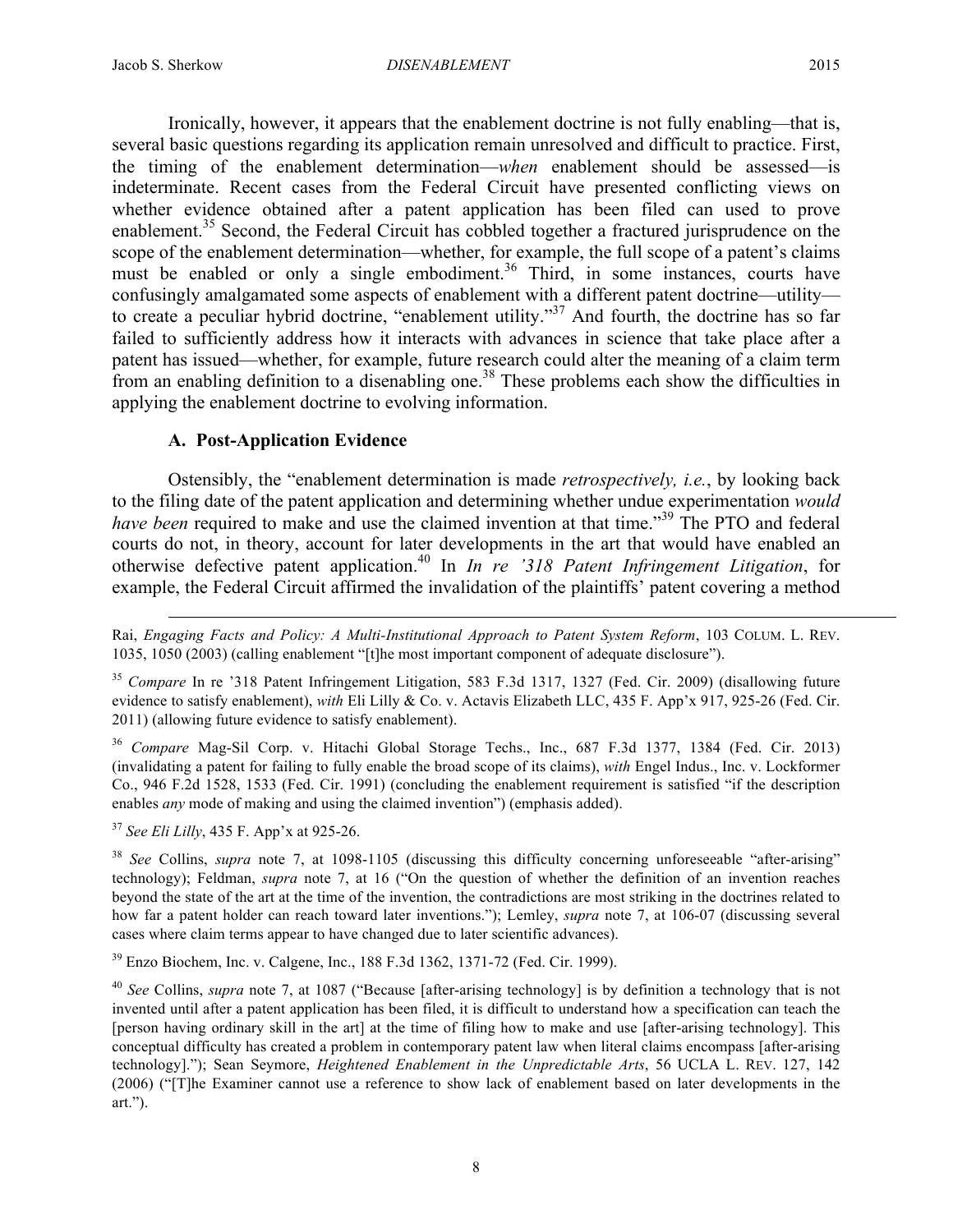of treating Alzheimer's disease using galantamine, a common alkaloid extracted from various flowers.<sup>41</sup> The patent application at issue "conclu[ded] that it was possible to administer 'an effective Alzheimer's disease cognitively-enhancing amount of galanthamine [sic]'" on the basis of "short summaries of six scientific papers in which galantamine had been administered to humans or animals."<sup>42</sup> This, the Federal Circuit concluded, was a "mere research proposal"<sup>43</sup> that "did not 'teach one of skill in the art how to use the claimed method' because the application 'only surmise[d] how the claimed method could be used' without providing sufficient galantamine dosage information."<sup>44</sup> The fact that later studies proved the inventor's hypothesis true,<sup>45</sup> or that the FDA eventually approved galantamine to treat Alzheimer's,<sup>46</sup> was irrelevant.

But later research that illuminates a patent's claims is not always irrelevant. In *Eli Lilly & Co. v. Actavis Elizabeth LLC*, the Federal Circuit reversed the district court's conclusion that Eli Lilly's patent was invalid for lacking enablement.<sup>47</sup> The patent covered a method for treating attention-deficit hyperactivity disorder (ADHD) using a newly created drug, atomoxetine.<sup>48</sup> After a bench trial, the district court concluded that the patent was invalid for lacking enablement: "the prior art stressed that the mechanism of action of ADHD was unclear at the time the patent application,"<sup>49</sup> the "patent contained no test data,"<sup>50</sup> and at time of the patent's application, no clinical trials had been performed.<sup>51</sup> Even the inventor testified at his deposition, "I wasn't sure at all that it would work."<sup>52</sup> But the Federal Circuit reversed the district court's finding of invalidity because "[clinical trial] data were obtained shortly after the patent application was filed" and "experimental verification was obtained soon after the [patent application's] filing." <sup>53</sup> This odd sequence of proof was necessary, in the appellate court's view, because both scientific methodology and the PTO's examining procedures commanded it—the former because "[s]cientific methodology today is based on generating hypotheses and testing them to see if they

 $47$  435 F. App'x 917 (Fed. Cir. 2011).

 <sup>41</sup> 583 F.3d 1317 (Fed. Cir. 2009); *see also* Michael Heinrich, *Snowdrops: The Heralds of Spring and a Modern Drug for Alzheimer's Disease*, 273 PHARMA. J. 905 (2004).

 $42$  In re '318 Patent Infringement Litig., 583 F.3d 1317, 1321 (Fed. Cir. 2009).

<sup>43</sup> *Id.* at 1324.

<sup>&</sup>lt;sup>44</sup> *Id.* at 1323 (quoting In re '318 Patent Infringement Litig., 578 F. Supp. 2d 711, 732 (D. Del. 2008)) (alterations in original).

<sup>45</sup> *See id.* at 1328 (Gajarsa, J., dissenting) ("[L]ater animal studies and human clinical trials proved and confirmed galantamine's effectiveness.").

<sup>46</sup> Letter from Robert Temple, M.D., Director, Office of Drug Evaluation I, to Charles LaPree, Assistant Director, Regulatory Affairs, Janssen Research Foundation (Feb. 28, 2001), *available at* http://www.accessdata.fda.gov/ drugsatfda\_docs/appletter/2001/21169ltr.pdf.

 $^{48}$  Eli Lilly & Co. v. Actavis Elizabeth LLC, 731 F. Supp. 2d 348, 351-52 (D.N.J. 2010).

<sup>49</sup> *Id.* at 386.

<sup>50</sup> *Id.* at 389.

<sup>51</sup> *Id.* at 387-88.

<sup>52</sup> *Eli Lilly*, 435 F. App'x at 923.

<sup>53</sup> *Id.* at 924.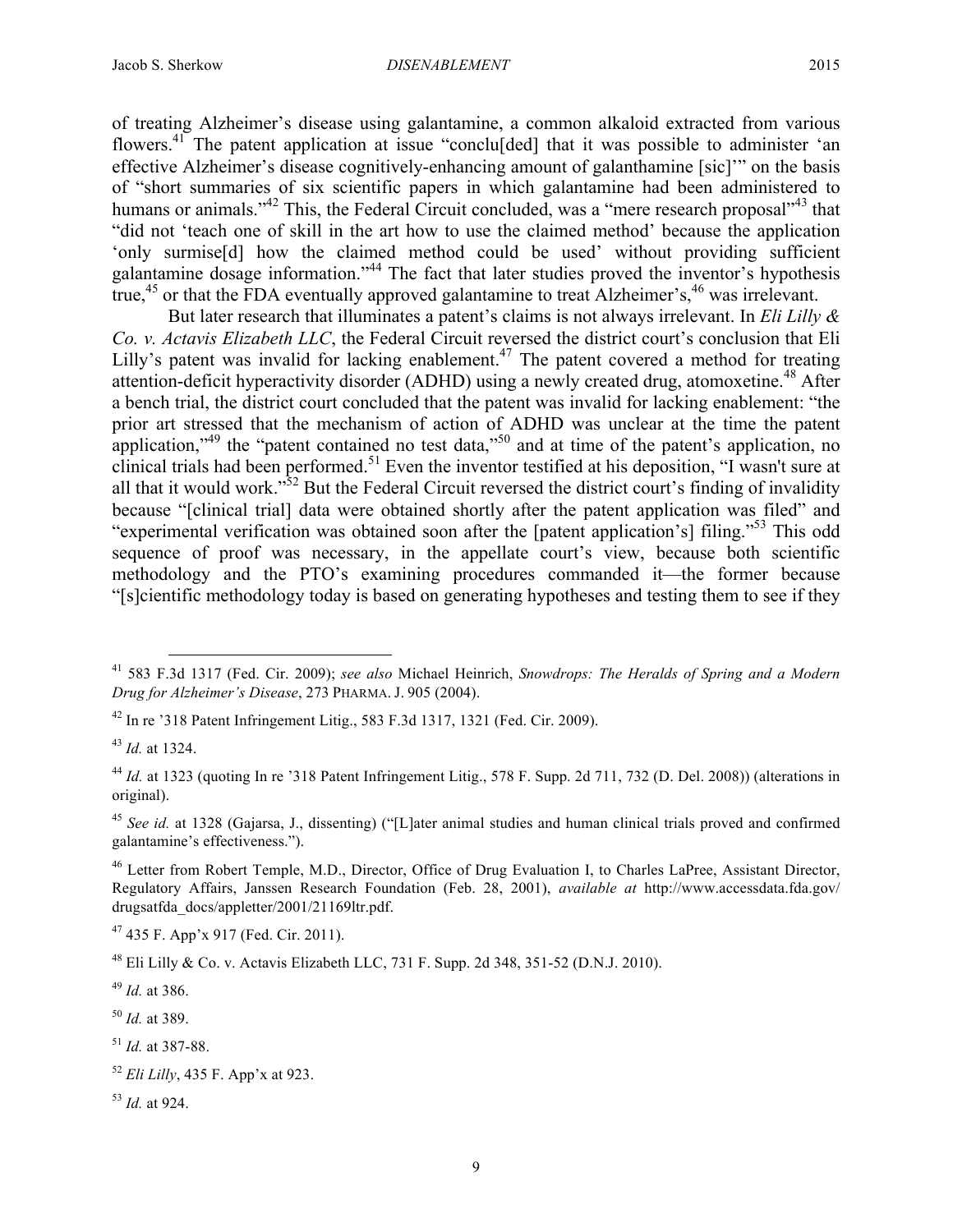can be falsified,"54 and the latter because the utility of the invention was "not so incredible as to warrant the special procedures . . . for subject matter in once notoriously intractable areas such as cures for baldness or cancer." 55

Reconciling these two cases—and developing a working standard for when enablement can be demonstrated with post-application evidence—remains difficult. In *Eli Lilly*, the court attempted to reconcile its decision with *In re '318 Patent* by claiming that the patent in *In re '318 Patent* did not contain "a reasonable correlation between [the] compound's activity and its asserted therapeutic use."<sup>56</sup> Eli Lilly's application, on the other hand, did reasonably describe a therapeutic relationship, albeit on a related but different drug.<sup>57</sup> But this distinction seems to negate the enablement standard: even if a patent application suggests a therapeutic correlation concerning a related but different drug than the one claimed, one would still need to engage in burdensome experimentation—clinical trials—to determine whether the claimed drug worked as indicated. Indeed, in both *In re '318 Patent* and *Eli Lilly*, the patent owners still needed to shepherd their patented drugs through years of clinical trials, simply to determine whether they worked at all.<sup>58</sup>

Other avenues for reconciling the divergent standards in *In re '318 Patent* and *Eli Lilly* also seem suspect. Because the PTO examiner raised a lack of enablement during the application process in *In re '318 Patent*<sup>59</sup>, but not in *Eli Lilly*,<sup>60</sup> the cases may simply stand for the proposition that if the issue is raised during patent prosecution, inventors are barred from using post-application evidence to save their patents. But such a distinction seems especially problematic because accused infringers are entitled to defend their lawsuits by proving that the patent lacks almost any condition for patentability specified by the patent statute, irrespective of whether the lack of those conditions were raised by the original patent examiner.<sup>61</sup> Or, it may be that the Federal Circuit considers treatments for Alzheimer's disease, but not ADHD, to be in the same class as "cures for baldness or cancer," cases that "warrant the special procedures that are authorized for use when the examiner doubts the described utility." $62^{\circ}$  The science (or law) for such a distinction, though, seems lacking. $63$  Or it may be that patents on new drugs are more

<sup>59</sup> *See* In re '318 Patent Infringement Litig., 583 F.3d 1317, 1322 (Fed. Cir. 2009).

<sup>60</sup> *Eli Lilly*, 435 F. App'x at 924 ("During examination of the '590 application, the patent examiner did not require the submission of data showing treatment of ADHD with atomoxetine . . . .").

<sup>61</sup> *See* 35 U.S.C. § 282(b) (2011).

<sup>62</sup> *See id.*

 <sup>54</sup> *Id.* (quoting Michael D. Green, *Expert Witnesses and Sufficiency of Evidence in Toxic Substances Litigation: The Legacy of Agent Orange and Bendectin Litigation*, 86 NW. U. L. REV. 643, 645 (1992)).

<sup>55</sup> *Id.*

<sup>56</sup> *Id.* at 926.

<sup>57</sup> *Id.* at 926.

<sup>58</sup> *See* In re '318 Patent Infringement Litigation, 583 F.3d 1317, 1328 (Fed. Cir. 2009) ("[L]ater animal studies and human clinical trials proved and confirmed galantamine's effectiveness.") (Gajarsa, J., dissenting); *Eli Lilly*, 435 F. App'x at 919-20 (recounting the clinical trial history of atomoxetine).

<sup>63</sup> *See* Patrick F. Sullivan, Mark J. Daly & Michael O'Donovan, *Genetic Architectures of Psychiatric Disorders: The Emerging Picture and Its Implications*, 13 NATURE REV. GENETICS 537, 551 (2012) (describing both Alzheimer's disease and ADHD, among other psychiatric illnesses, as "intractable enigmas in medicine").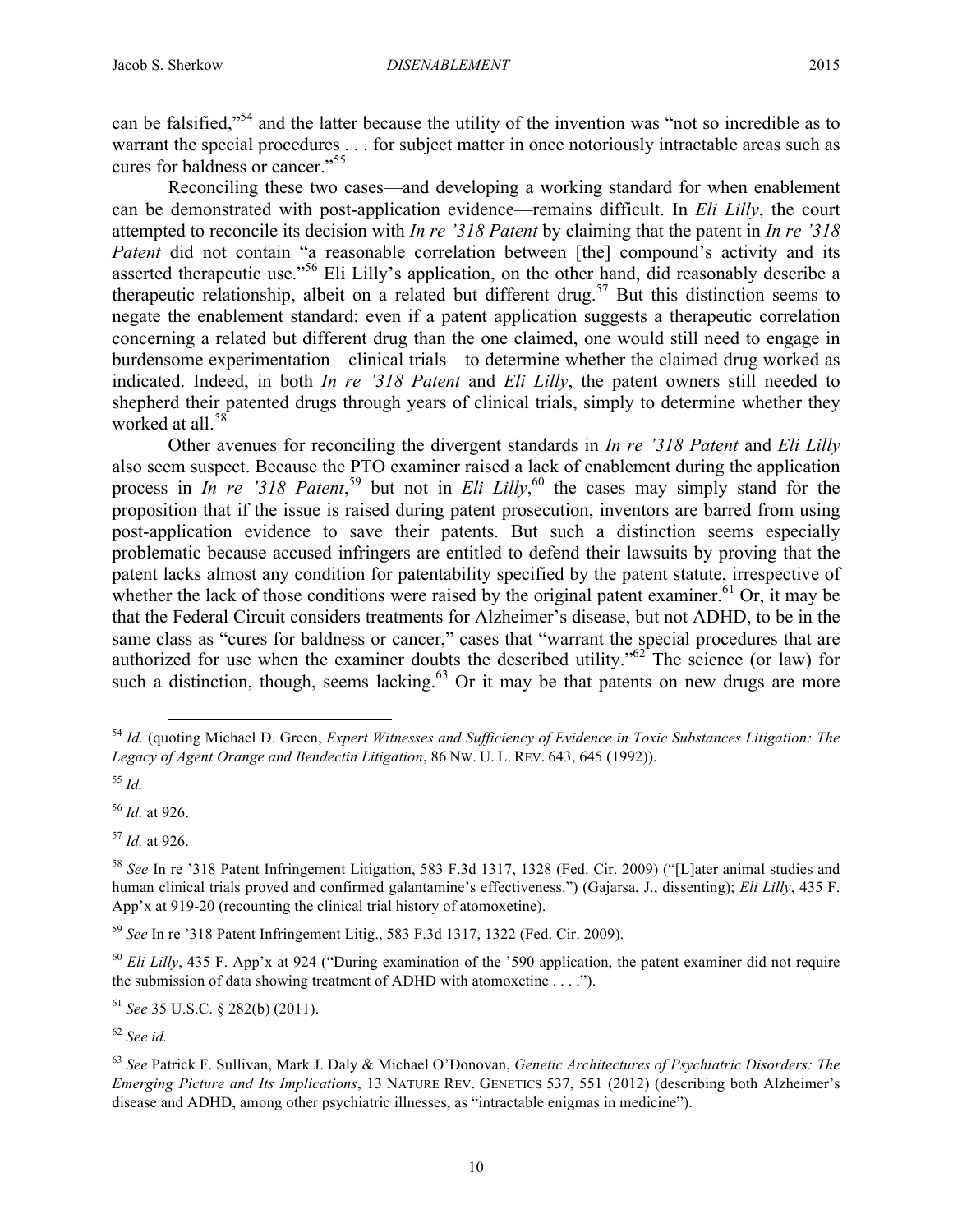likely to be enabling than patents on older drugs used for new indications—a proposition that is entirely counterintuitive and runs against the clinical trial history presented in favor of upholding the patent in *Eli Lilly*. 64

None of these distinctions seem particularly satisfying, and the cases seem better as markers of the Federal Circuit's recent difficulties in assessing post-application evidence than as guideposts of the enablement doctrine. Litigants continue to rely on post-application evidence to make their arguments concerning enablement. Whether the court will admit such evidence, or whether it is ultimately persuasive, remains elusive.

# **B. The Scope of Inquiry**

Section 112(a) of the patent statute requires a patent's "specification [to] contain a written description of the invention, and of the manner and process of making and using it . . . to enable any person skilled in the art to which it pertains  $\ldots$  to make and use the same."<sup>65</sup> This seemingly straightforward directive contains within it several thorny ambiguities: Does "the same" refer to the invention (in some abstract sense), the specification, or the claims? If it refers to the latter two choices, does § 112(a) require applicants to enable *all* embodiments of their inventions, or just a few? If just a few, which ones? In other words, what is the scope of the enablement inquiry?

To date, these questions have only been partially resolved. While it seems clear that the enablement doctrine operates on patents' claims, rather than some abstract concept of "the invention,"<sup>66</sup> the Federal Circuit has been "inconsistent or chaotic" in resolving the scope of the enablement inquiry.<sup>67</sup> In several cases, the court appears to have haphazardly chosen among several, irreconcilable alternatives to whether, and to what extent, enablement operates on the scope of a patent's claims.<sup>68</sup> In an effort of impart order on the court's jurisprudence, Kevin Emerson Collins has broadly grouped the court's decisions into three doctrines: the full-scope doctrine, the single-embodiment doctrine, and the reasonableness doctrine.<sup>69</sup>

The full-scope doctrine requires that a patent's specification enable the "full-scope," i.e., every limitation, of the patent's claims.<sup>70</sup> This has been likened to a commensurability requirement, where the patent's disclosure must be commensurate with the scope of the patent's

 <sup>64</sup> In *Eli Lilly*, the patent owner originally developed atomoxetine to treat urinary incontinence and depression. *Eli Lilly*, 435 F. App'x at 919-20. Clinical trials for those indications, however, failed to prove "the medicinal benefits for which [the drug] was being evaluated." *Id.* at 920.

<sup>65</sup> 35 U.S.C. § 102(a) (2011).

<sup>66</sup> *See* AK Steel Corp. v. Sollac & Ugine, 344 F.3d 1234, 1241 (Fed. Cir. 2003) ("Because a patent specification must enable the full scope of a claimed invention, an enablement inquiry typically begins with a construction of the claims.") (internal citations omitted); U.S. PATENT & TRADEMARK OFFICE, MANUAL OF PATENT EXAMINING PROCEDURE § 2164.08 (11th ed. 2013), *available at* http://www.uspto.gov/web/offices/pac/mpep/ ("All questions of enablement are evaluated against the claimed subject matter."); Jacob S. Sherkow, *The Natural Complexity of Patent Eligibility*, 99 IOWA L. REV. 1137, 1170-71 (2014) ("[T]here is no concept of 'the invention' apart from the patent's claims.").

<sup>67</sup> Collins, *supra* note 7, at 1087.

<sup>68</sup> *See id.* at 1088.

<sup>69</sup> *Id.* at 1088-89.

<sup>70</sup> *Id.* at 1088.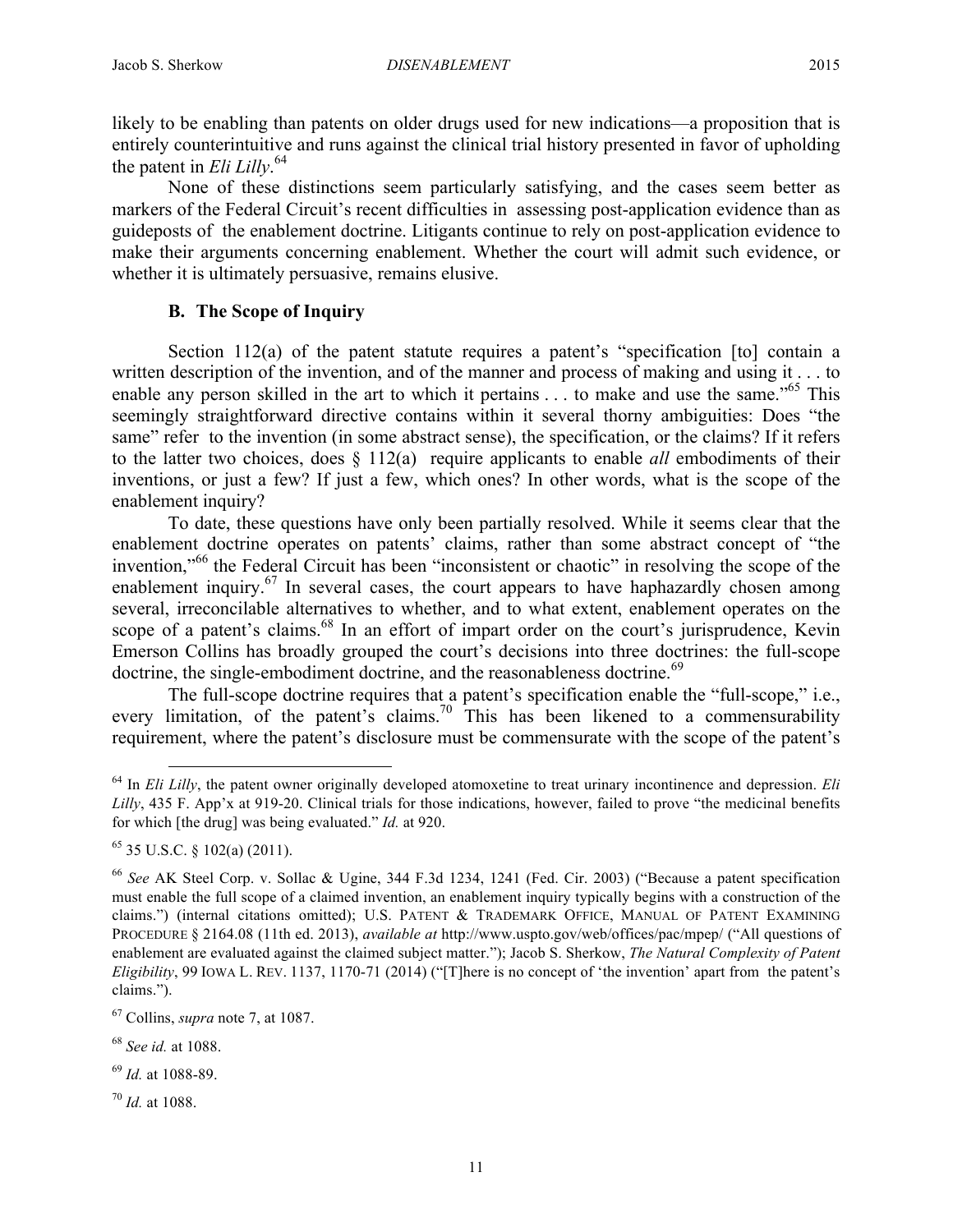claims.<sup>71</sup> Under this theory, a patent that discloses anything less than all potential embodiments for its claims is invalid. *Wyeth Corp. v. Abbott Laboratories* serves as a prime example of the doctrine at its most forceful. <sup>72</sup> In *Wyeth*, the patentee claimed a method for treating restenosis, the narrowing of blood vessels, using "rapamycin."<sup>73</sup> The parties disputed, however, whether the claims' use of the term "rapamycin" constituted a virtually limitless class of chemicals or a welldefined set of known drugs.<sup>74</sup> When the court chose the former definition, it summarily invalidated the patent for lack of enablement, concluding that "practicing the full scope of the claims would require synthesizing and screening *each* of at least tens of thousands of compounds." 75

The single-embodiment doctrine holds just the opposite. It is satisfied where the patent specification enables a person having ordinary skill in the art to create at least a single embodiment of the claimed invention.<sup>76</sup> In *Spectra-Physics, Inc. v. Coherent, Inc.*, the Federal Circuit concluded that the inventor's patent on a gas laser was enabling, even though it failed to disclose one possible method for constructing it.<sup>77</sup> This was "not fatal" to the inventor's patent, however, because in "an art where the results are predictable, e.g., mechanical as opposed to chemical arts, a broad claim can be enabled by disclosure of a single embodiment, and is not invalid for lack of enablement simply because it reads on another embodiment of the invention which is inadequately disclosed."<sup>78</sup>

Lastly, the reasonableness doctrine attempts to navigate between the first two. There, a patent application satisfies the enablement requirement where there is a "'reasonable correlation' between the disclosure and the claims."<sup>79</sup> Practically, patent applicants or litigants have attempted to use this reasonableness doctrine in unpredictable arts where there is a wide disparity between the scope of the their claims—broad—and the scope of their disclosure—often narrow. To support this analysis, defenders of the reasonableness doctrine often invoke another of the court's patent doctrines, that of the "pioneering" inventor.<sup>80</sup> Older court cases seemed to have

<sup>74</sup> *Id.* at 1383.

<sup>75</sup> *Id.* at 1385.

<sup>76</sup> Collins, *supra* note 7, at 1088.

<sup>78</sup> *Id.* at 1533.

<sup>79</sup> Collins, *supra* note 7, at 1089.

<sup>80</sup> *See, e.g.*, Plant Genetic Sys., N.V. v. DeKalb Genetics Corp., 315 F.3d 1335, 1339 (Fed. Cir. 2003) (affirming the invalidation of a patent even though the district court failed to make a finding as to the invention's "pioneer" status);

 <sup>71</sup> *E.g.*, In re Wands, 858 F.3d 731, 741 (Fed. Cir. 1988) ("[T]he claims must be commensurate with the inventor's contribution."); Collins, *supra* note 7, at 1086 ("More specifically, enablement employs the concept of commensurability to restrict claim scope: it mandates that the set of the technologies described by a claim remain commensurate with the set of technologies enabled by the disclosure."); Karshtedt, *supra* note 1, at 154 ("[C]ommensurability between claim scope and disclosure . . . has long been understood to be a part of the enablement requirement of the Patent Act."); Seymore, *supra* note 26, at 634 ("The test is whether the enablement provided in the disclosure is commensurate in scope with the protection sought by the claims.").

<sup>72</sup> 720 F.3d 1380 (Fed. Cir. 2013).

<sup>73</sup> *Id.* at 1382.

 $77827$  F.2d 1524 (Fed. Cir. 1988). The patentee's laser required securing several copper cups to the inside of the laser's discharge tube, and disclosed several methods of doing so. It failed to teach one method, however—the patentee's own (and presumably proprietary) "six-stage TiCuSil braze cycle." *Id.* at 1530-31.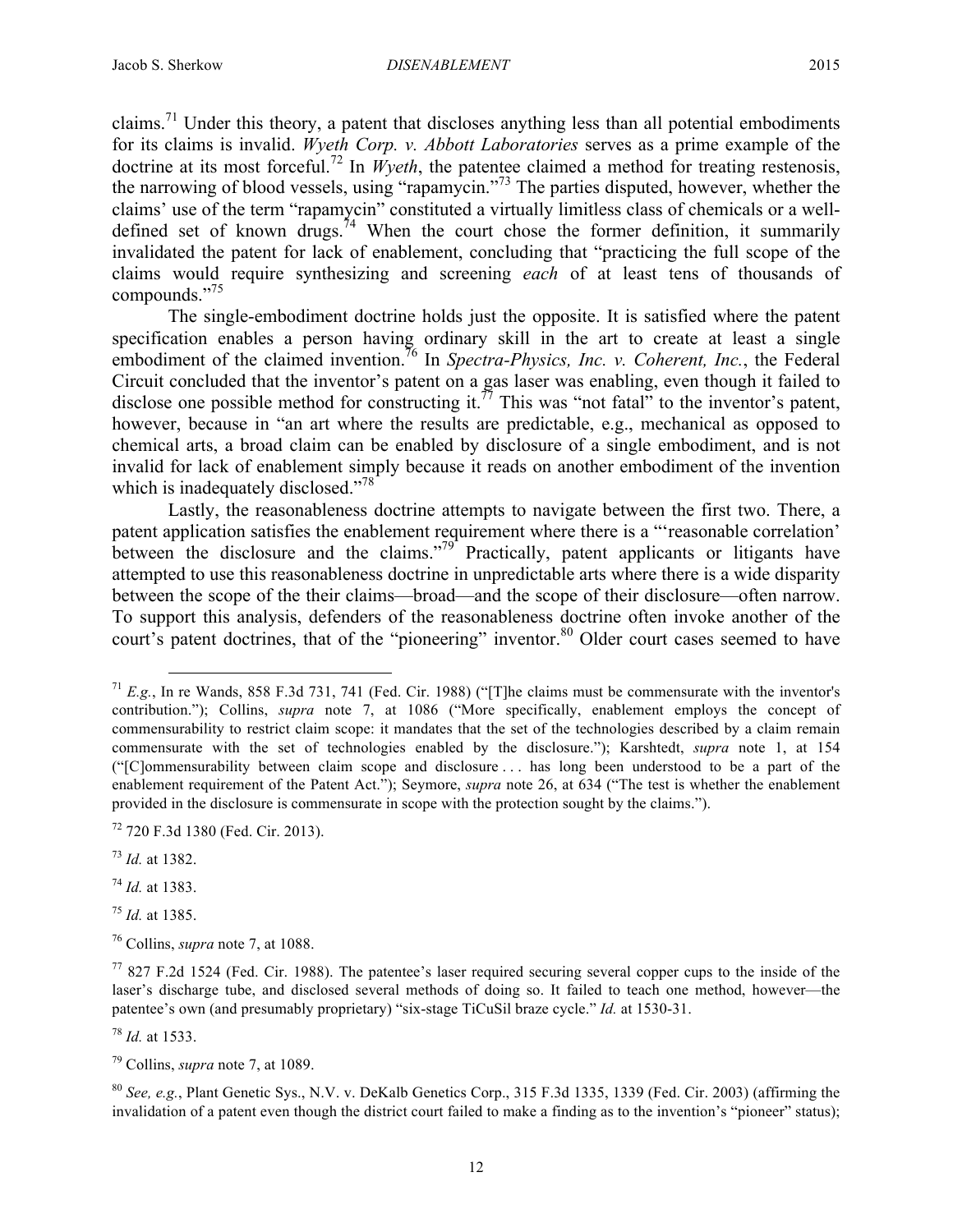given leeway to inventors of pioneering inventions "in exchange for their outsized technological  $\overline{\text{contribution}}$  to society."<sup>81</sup> Nonetheless, recent cases have rejected using a reasonableness doctrine as the touchstone for enablement.<sup>82</sup>

Although the Federal Circuit's language has recently been more forceful in adopting the full-scope doctrine as the polestar for enablement, $83$  it has yet to overrule either the singleembodiment or reasonableness doctrines. Confusion regarding the existence of these alternative doctrines—and when they might be applicable—continues to persist in the court's own fullscope cases.<sup>84</sup> And scholars have criticized the rule as "unworkable."<sup>85</sup> According to Bernard Chao, "[t]here is always an unforeseen embodiment that falls within a claim. In many cases, that embodiment will not be enabled. But a claim should not be invalidated simply because the inventor did not foresee every embodiment that may eventually fall within its scope."<sup>86</sup> While it appears that the Federal Circuit is rapidly gravitating toward fully adopting the full-scope doctrine, lower courts, litigants, and—importantly—patent applicants remain uncertain as to the scope of the enablement inquiry.

# **C. Relationship with Utility**

Enablement requires a patent to teach a person having ordinary skill in the art "to make and use" the invention. $87$  But another patent doctrine also concerns the use of the invention: utility. Section 101 of the patent statute only allows patents on "new and useful" inventions.<sup>88</sup> This utility requirement has long been "assumed to be a 'low bar' to patentability or a 'nonexistent' patentability requirement." <sup>89</sup> It demands only that the patented invention have *some*

In re Vaeck, 947 F.2d 488, 495 (Fed. Cir. 1991) (invalidating the patent application's claims even though "[A]ppellants assert that their invention is 'pioneering,' and that this should entitle them to claims of broad scope.").

<sup>81</sup> Brian J. Love, *Interring the Pioneer Invention Doctrine*, 90 N.C. L. REV. 379, 382 (2012).

<sup>82</sup> *See* cases cited *supra* note 80.

 $\overline{a}$ 

<sup>83</sup> *See, e.g.*, Promega Corp. v. Life Techs. Corp., 773 F.3d 1338, 1349 (Fed. Cir. 2014) ("As the extensive evidence here demonstrates, undue experimentation would have been required in order to enable the full scope of coverage sought by Promega—the successful co-amplification of potentially thousands of unrecited STR loci combinations."); Wyeth Corp. v. Abbott Labs., 720 F.3d 1380, 1385 (Fed. Cir. 2013) ("[W]e find no genuine dispute that practicing the full scope of the claims would require more than routine experimentation . . . ."); Mag-Sil Corp. v. Hitachi Global Storage Techs., Inc., 687 F.3d 1377, 1381 (Fed. Cir. 2013) ("Hitachi has shown with clear and convincing evidence that one skilled in the art could not have taken the disclosure in the specification regarding 'change in the resistance by at least 10% at room temperature' and achieved a change in resistance in the full scope of that term without undue experimentation.").

<sup>84</sup> *See, e.g.*, *Wyeth*, 720 F.3d at 1386 ("Even a considerable amount of experimentation is permissible, as long as it is merely routine or the specification provides a reasonable amount of guidance regarding the direction of experimentation . . . .") (internal quotation marks omitted); *Mag-Sil*, 687 F.3d at 1381 ("[T]he scope of the claims must bear a reasonable correlation to the scope of enablement provided by the specification to persons of ordinary skill in the art.") (quoting In re Fisher, 427 F.2d 833, 839 (C.C.P.A. 1970)) (alteration in original).

<sup>85</sup> Chao, *supra* note 8, at 1378.

<sup>86</sup> *Id.*

 $87$  35 U.S.C. § 112(a) (2011).

<sup>88</sup> *Id.* § 101 (2011).

<sup>89</sup> Sean B. Seymore, *Making Patents Useful*, 98 MINN. L. REV. 1046, 1049 (2014).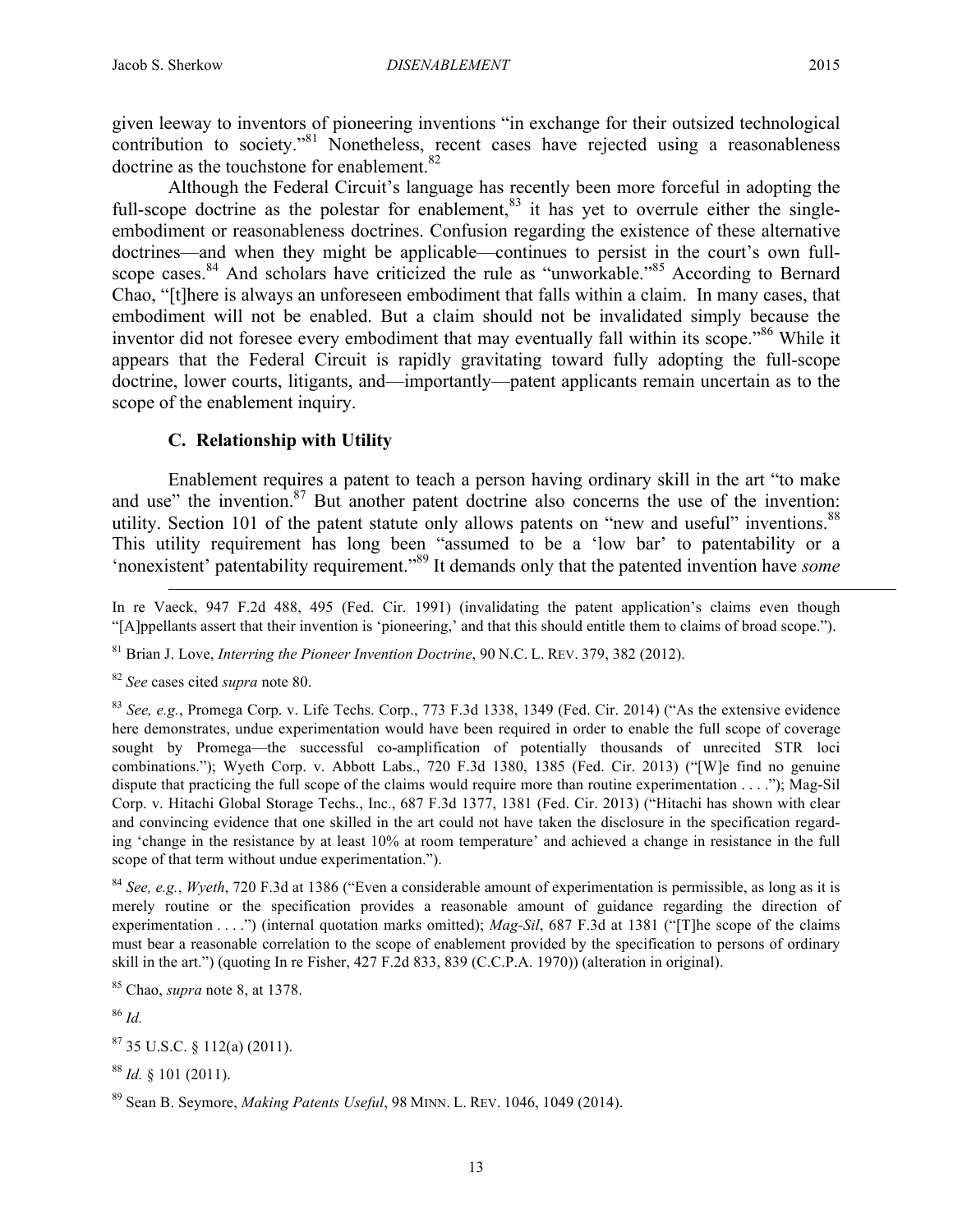beneficial use to the public and that the patent itself "be capable of achieving the [invention's] intended result."<sup>90</sup> Practically, these requirements set such low thresholds as to be overcome for almost all inventions except the fantastical: perpetual motion machines,  $91$  processes for cold

fusion,  $92$  elixirs of eternal youth,  $93$  for example.

In a number of cases, however, courts have confusingly merged the two doctrines. In classic enablement cases, courts have rejected patent applications because they simply do not contain *enough* information to allow a person having ordinary skill in the art to make and use the invention. In *Liebel-Flarsheim Co. v. Medrad, Inc.*, the Federal Circuit concluded that Liebel-Flarsheim's patent covering a syringe lacked enablement "because the specification [did] not describe a jacketless injector," a required element of the patent's claims.<sup>94</sup> The court's opinion intimated that had the specification described jacketless injectors—at all—it would have upheld Liebel-Flarsheim's patent.<sup>95</sup> In other cases, however, enablement does not rise or fall on merely the *quantity* of information provided in the specification, but its *quality*. Where the supporting information in the specification gives the patent examiner or the court some doubt that the invention will operate as described, the assessor will often conclude that the patent or patent application lacks enablement because the invention—even if it is physically reduced to practice—will not work as advertised.<sup>96</sup> In other words, that the patent disclosure, on its face, does not allow a person having ordinary skill in the art to *use* the invention.

This is precisely what happened in *Process Control Corp. v. HydReclaim Corp.*<sup>97</sup> In *Process Control*, the patentee claimed a method of using a gravimetric blender, a machine important in plastic injection molding.<sup>98</sup> The patent's claims required the blender to perform certain calculations when feeding its grist to a later machine, a hopper.<sup>99</sup> Those calculations

<sup>94</sup> 481 F.3d 1371, 1375 (Fed. Cir. 2007).

<sup>95</sup> See id. ("The district court reasoned that the claims were invalid for lack of written description because the specification does not describe a jacketless injector. The court noted that the written description of the invention is directed to the improvement of 'loading and unloading a syringe given the constraints presented by the pressure jacket.' . . . The court further found that no prototypes of a jacketless injector had been made or described at the time of filing.").

<sup>96</sup> *See, e.g.*, Mag-Sil Corp. v. Hitachi Global Storage Techs., Inc., 687 F.3d 1377, 1382 (Fed. Cir. 2013) ("The specification containing these broad claims, however, does not contain sufficient disclosure to present even a remote possibility that an ordinarily skilled artisan could have achieved the modern dimensions of this art."); In re '318 Patent Infringement Litigation, 583 F.3d 1317, 1325 (Fed. Cir. 2009) ("[W]ith regard to studies cited in the specification showing galantamine's ability to reverse scopolamine-induced amnesia in normal rats . . . [n]othing in this teaching leads to an expectation of utility against Alzheimer's disease.") (second alternation in original; internal quotation marks omitted); Process Control Corp. v. HydReclaim Corp., 190 F.3d 1350, 1355 (Fed. Cir. 1999) ("The district court concluded that "[i]f 'discharge rate' is construed as Process Control asserts [i.e., the same as the first occurrence of discharge rate], this specification would be nonsensical.") (alterations in original).

<sup>97</sup> 190 F.3d at 1350.

<sup>98</sup> *Id.* at 1352-54.

<sup>99</sup> *Id.*

 <sup>90</sup> *Id.* at 1066.

<sup>91</sup> Newman v. Quigg, 886 F.2d 329 (Fed. Cir. 1989).

<sup>92</sup> In re Swartz, 232 F.3d 862 (Fed. Cir. 2000).

<sup>93</sup> In re Eltgroth, 419 F.2d 918 (C.C.P.A. 1970).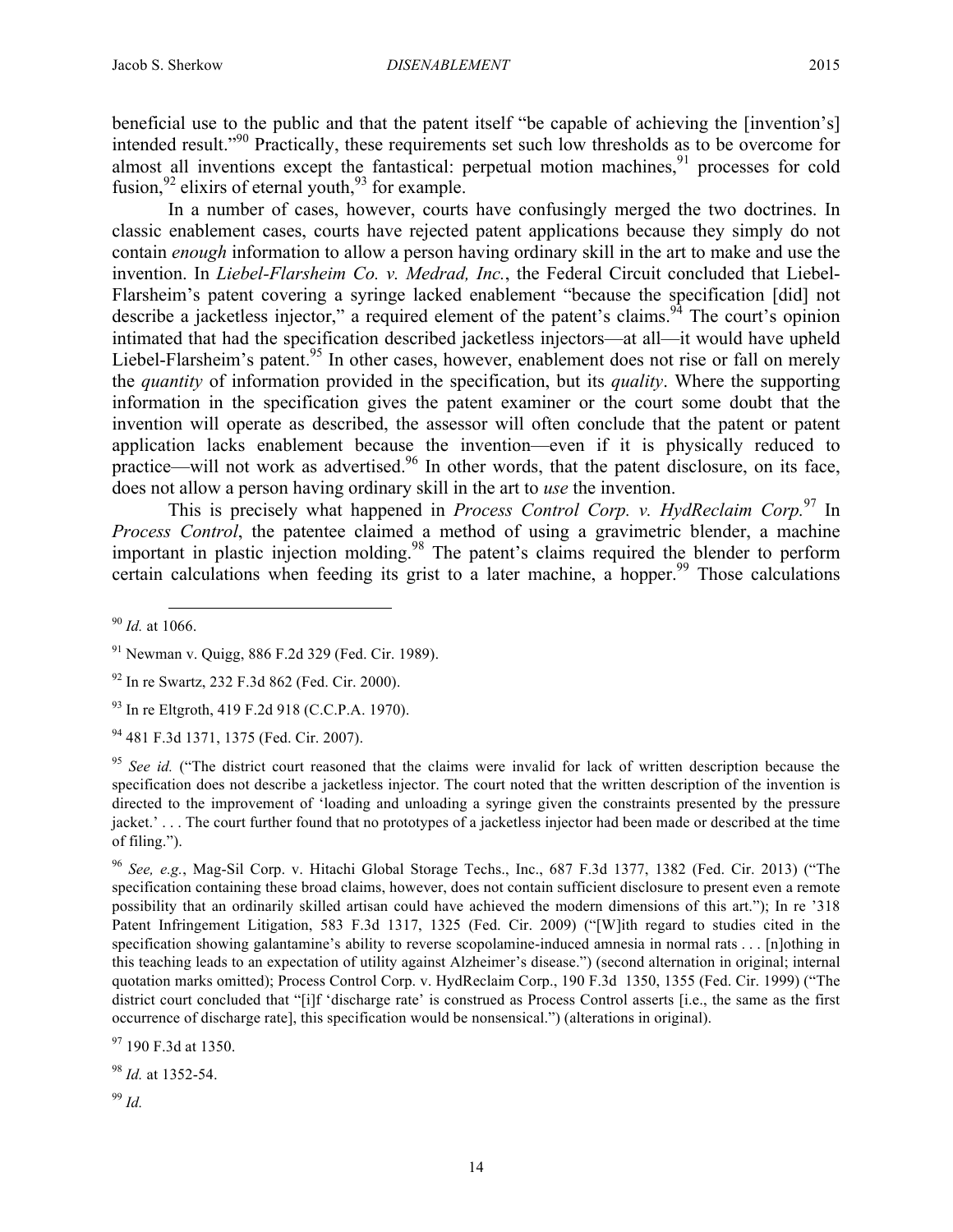commanded the blender to determine a "material processing rate" by adding together the processing rate of the material *to* the hopper with the processing rate of material coming *from* the hopper.<sup>100</sup> During claim construction, however, the district court determined that the patent's use of the term "material processing rate" was no different from the processing rate of material *to* the hopper.<sup>101</sup> This presented sincere problems in math; the patent required the blender to perform a calculation,  $A = A + B$ , that was, in some instances, mathematically impossible.<sup>102</sup> The patent's inoperability therefore rendered the patent invalid because it created "a nonsensical method of operation," one which "fail[ed] to comply with the utility *and* enablement requirements of 35 U.S.C. §§ 101 and 112."<sup>103</sup>

But most patents with inoperability concerns don't fail because their inventions violate fundamental laws of physics or math. Rather, putatively inoperable patents often fail simply because the specification fostered doubt as to the invention's ultimate success.<sup>104</sup> This was the view of inoperability taken by the court in *Eli Lilly*, where the court struggled to make sense of the dearth of evidence that atomoxetine could be used to treat ADHD.<sup>105</sup> There, the court referred to this intersection between enablement and utility as "enablement/utility."<sup>106</sup> And as evidence for upholding the patent on these "enablement/utility" grounds, the court proffered both evidence from the patent's specification as well as general scientific principles.<sup>107</sup>

It is this view of enablement—or more precisely, equating enablement to inoperability in cases like *Eli Lilly*—that wrongly conflates the two doctrines. Viewed broadly, the utility requirement is simply concerned with whether the patent describes *a* use for its claimed invention—any use will do. Where the patent is silent or hopelessly vague about the invention's potential uses, or truly impossible, as in *Process Control*, then it is fair to say that the patent does not describe even a single use for its claimed invention.<sup>108</sup> By contrast, a patent should not fail

<sup>103</sup> *Id.* (emphasis added).

<sup>105</sup> *See* Eli Lilly & Co. v. Actavis Elizabeth LLC, 435 F. App'x 917, 923-24 (Fed. Cir. 2011); notes 47-55 and accompanying text.

<sup>106</sup> *Eli Lilly*, 435 F. App'x at 923.

 <sup>100</sup> *Id.* at 1354.

<sup>101</sup> *Id.* at 1357.

<sup>&</sup>lt;sup>102</sup> *Id.* at 1359 ("In other words, clause [d] requires determining a quantity from the sum of that exact same quantity and something else, or symbolically,  $A = A + B$ , which is impossible, where, as here, *B* is not equal to zero.") (brackets in original).

<sup>&</sup>lt;sup>104</sup> See Karshtedt, *supra* note 1, at 111-13 (likening this aspect of inoperability to "unpredictable or unreliable" results); Seymore, *supra* note 89, at 1091 ("This last point reveals the paradoxical nature of the modern utility requirement as it relates to disclosure. An applicant can assuredly disclose an invention which enables a PHOSITA to make and use the invention (like a chemical compound), but can nevertheless fail to meet the § 101 utility threshold because the subject matter is deemed to be a 'mere research proposal' or 'simply an object of research.'").

<sup>&</sup>lt;sup>107</sup> *Id.* at 925 ("The district court's statement that 'there was no credible disclosure of utility to begin with' does not comport with the specification's extensive disclosure of utility."); *id.* at 926 ("In the case of atomoxetine, however, the norepinephrine relationship was known, safety for antidepressant activity had been established, the specification contained a full description of the utility, experimental verification had been obtained before the patent was granted, and the examiner had not requested additional information. There was no evidence that the disclosure is 'on its face, contrary to generally accepted scientific principles.'").

<sup>108</sup> *See* Seymore, *supra* note 89, at 1087-91 (discussing Brenner v. Manson, 383 U.S. 519 (1965)).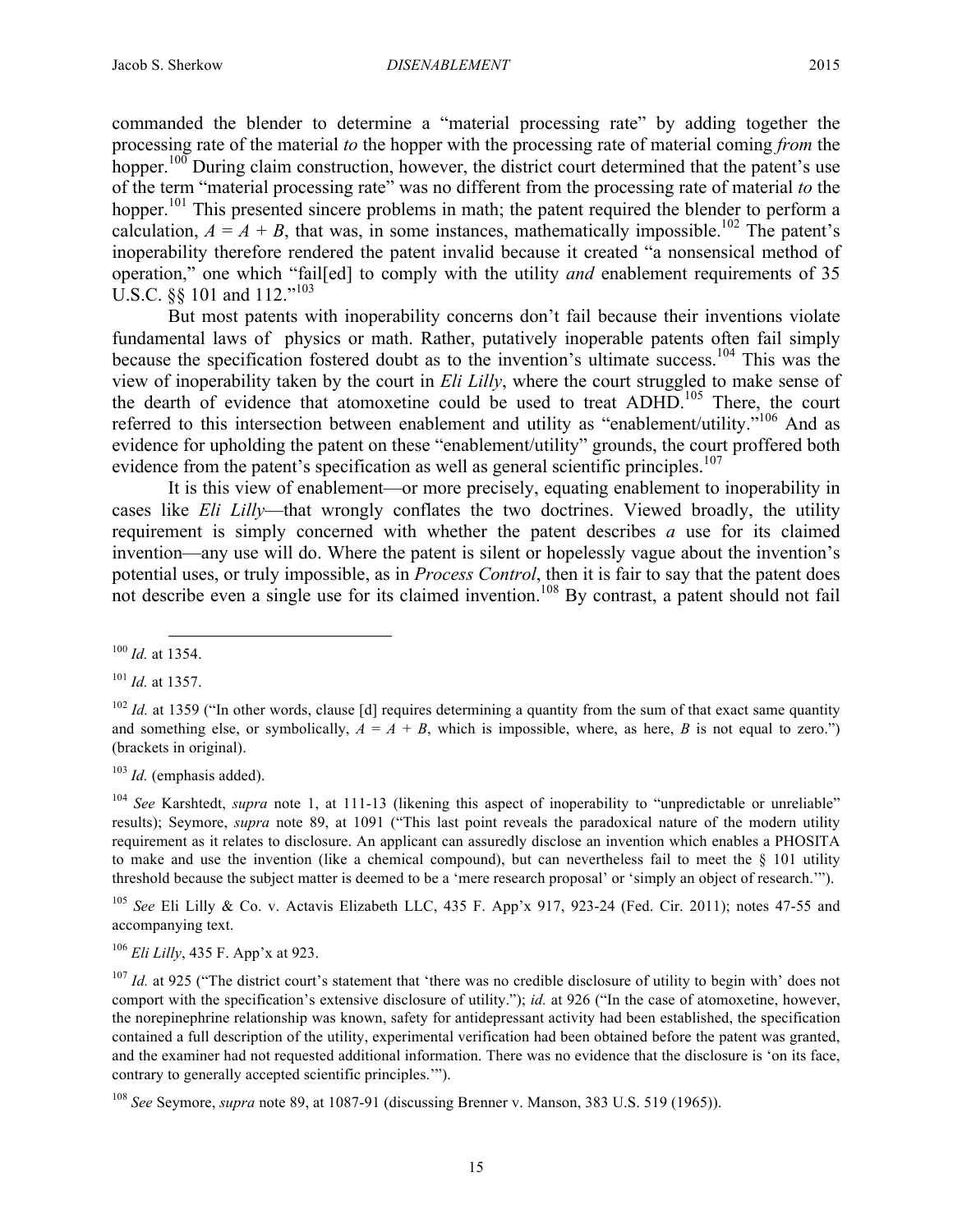for lack of utility if the uses it describes are plausible but ultimately specious. Determining whether such uses are, in fact, specious likely turns on whether someone can bring them into reality. And that inquiry—whether a person having ordinary skill in the art can make or use the invention—is one for the doctrine of enablement, not utility. This distinction is critically important for unpredictable sciences and industries where trial-and-error is the order of the day.<sup>109</sup> Nonetheless, the Federal Circuit has been clear that "[I]ack of enablement and absence of utility are closely related grounds."<sup>110</sup> While an inventor's "misconceptions about scientific principles" will not often invalidate the patent,<sup>111</sup> this joining of enablement and utility, even for well-supported but doubtful claims, remains.

## **D. Later Scientific Advances**

Enablement ultimately depends on a patent's claim terms.<sup>112</sup> To that end, courts' power to construe claim terms—to "decide[ ] what the words describing the patent holder's rights actually mean<sup>"113</sup>—gives courts the ability to determine whether a patent is or is not enabling. Several significant enablement opinions have turned on issues of claim construction: one proposed meaning enabled the disputed claim; the other, invalidated it.<sup>114</sup> The mathematical impossibility in *Process Control*, for example, only arose because the Federal Circuit construed the term "material processing rate" as equivalent to "material discharge rate."<sup>115</sup> Another definition of "material processing rate" would have, supposedly, cured the patent of its error in arithmetic—and made it enabling.116

But claim terms aren't necessarily static. Advances in science may change the meaning of claim terms long after the ink has dried on the patent document.<sup>117</sup> Courts interpreting claim terms with a particular scientific meaning are therefore confronted with several difficulties of

<sup>111</sup> *Id.* at 1359.

<sup>113</sup> Matthew Sag & Kurt Rohde, *Patent Reform and Differential Impact*, 8 MINN. J.L. SCI. & TECH. 1, 33 (2007).

<sup>114</sup> *See, e.g.*, Promega Corp. v. Life Techs. Corp., 773 F.3d 1338, 1350 (Fed. Cir. 2014) (invalidating the patent after construing "open loci set"); Wyeth Corp. v. Abbott Labs., 720 F.3d 1380, 1383 (Fed. Cir. 2013) (discussing the district court's decision to invalidate the patent for lack of enablement after broadly construing "rapamycin"); *Process Control*, 190 F.3d at 1355-56 (weighing arguments over the term "material processing rate").

<sup>115</sup> 190 F.3d at 1355-56.

<sup>116</sup> *See supra* notes 97-103 and accompanying text.

<sup>117</sup> *See, e.g.*, Bayer CropScience AG v. Dow AgroSciences, 728 F.3d 1324, 1325 (Fed. Cir. 2013) (revisiting the meaning of the term "monooxygenase"); Schering Corp. v. Amgen Inc., 222 F.3d 1347, 1349 (Fed. Cir. 2000) (discussing the history of IFN- $\alpha$ -1); In re Hogan, 559 F.2d 595, 608 (C.C.P.A. 1977) (reversing the examiner's rejection that the term "normally solid homopolymer" had, since the time of filing, become indefinite); *see also* Dan L. Burk, *Edifying Thoughts of a Patent Watcher: The Nature of DNA*, 60 UCLA L. REV. DISCOURSE 92, 95 (2013) ("The concept of a gene is entirely a human construct, and there is considerable room for debate as to what ought to be included in the concept of the gene, or, by the same token, what ought to be excluded from the concept of the gene. Some such constructs are more useful to humans than others, but the constructs themselves change over time, resulting in what we term scientific progress—we add or revise or amend the criteria for our constructs, subject to an array of social choices that yield amended or revised or additional outcomes.").

 <sup>109</sup> *See* Karshtedt, *supra* note 1, at 120-27 (describing this in the context of biotechnology process claims).

<sup>110</sup> Process Control Corp. v. HydReclaim Corp., 190 F.3d 1350, 1358 (Fed. Cir. 1999).

<sup>112</sup> *See supra* note 66 and accompanying text.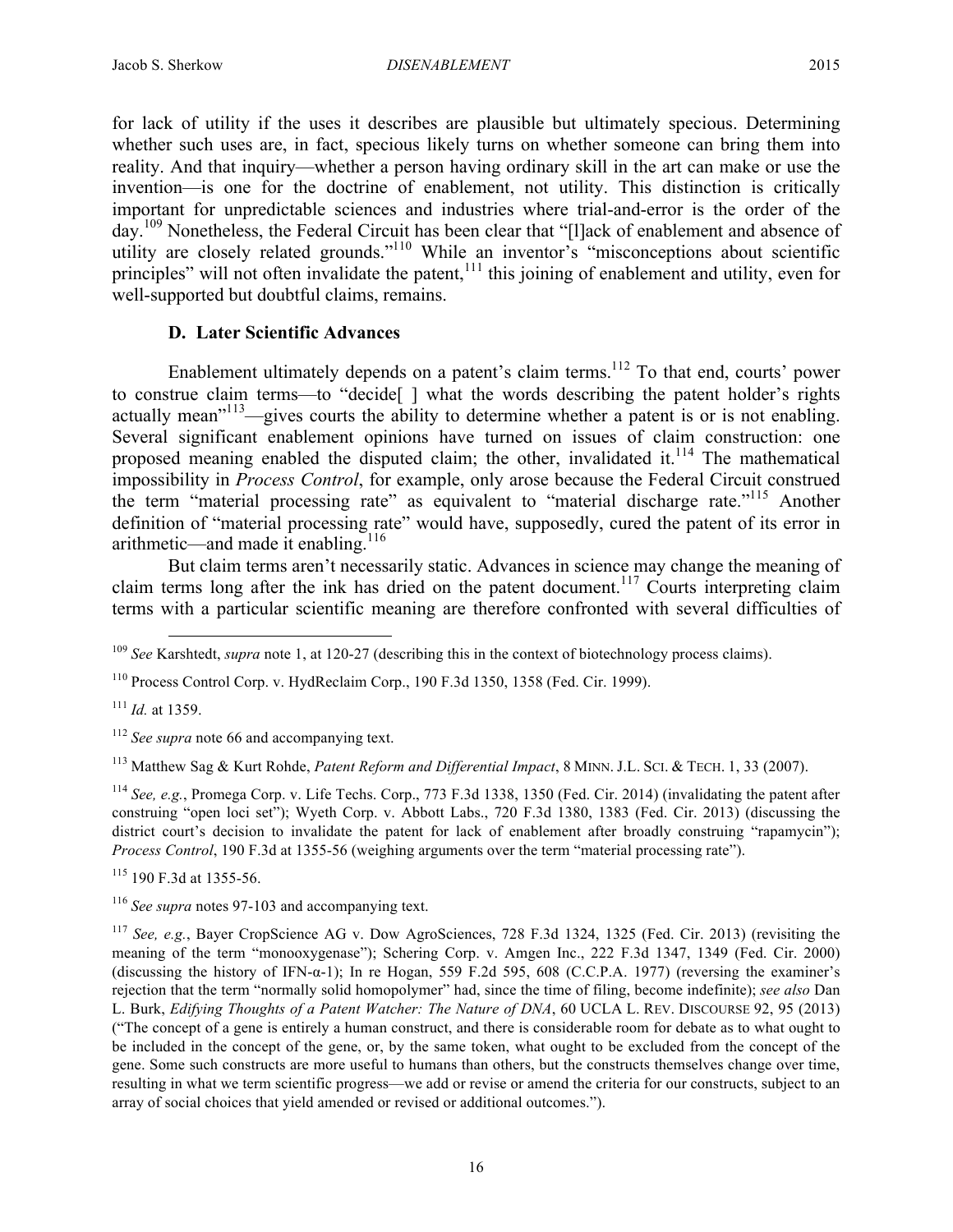time: whether to interpret those terms at the time of the patent application, or at issuance, or after the patent has issued; whether to allow claim terms to shift meaning from one time to another; and whether others seeking to practice the patent would have recognized such shifts—and, if so, when.

*Schering Corp. v. Amgen Inc.* presents one of the starkest examples of these interpretive difficulties.<sup>118</sup> In 1980, the patentee in *Schering*, Dr. Charles Weissmann, invented recombinant versions of a protein then known to scientists as "interferon," an important component of the human body's response to viral (and other) infections.<sup>119</sup> His claims were accordingly limited to recombinant molecules of "interferon" and their attendant DNA sequences.<sup>120</sup> Almost immediately after Weissmann applied for his patent, however, scientific advances confirmed that what was previously known as "interferon" was actually a collection of several proteins, laternamed interferon alpha (IFN-α), beta (IFN-β), and gamma (IFN-γ). Each of these, in turn, was comprised of various subtypes, IFN- $\alpha$ -1, IFN- $\alpha$ -2, and so on.<sup>121</sup> Now understanding that his recombinant protein referred to a single one of these subtypes—IFN-α-1—Weissmann amended his patent's claims, changing "interferon" to "IFN- $\alpha$ -1."<sup>122</sup> In an infringement suit between the patent's eventual assignee, Schering Corp., and Amgen Inc., the district court concluded that Weissmann's amendment "did not merely replace the outdated term 'leukocyte interferon.' Rather, according to the trial court, the substitution imported years of scientific advance into the '901 patent's disclosure and claims''—an act prohibited under the patent statute.<sup>123</sup> Although the Federal Circuit disagreed with the district court's interpretation of Weissmann's patent, it ultimately affirmed the district court's finding of noninfringement: if IFN-α-1 meant *only* IFN- $\alpha$ -1, Schering recognized that it could not prevail at trial.<sup>124</sup>

*Schering* highlights several of the difficulties of assessing enablement when courts confront claim terms with evolving scientific meanings.<sup>125</sup> In these evolving meaning cases, both the district and appellate courts need to determine whether there is a salient difference between the disputed claim term—as used in the patent—and the scientific community after the patent had been filed. Without such a difference, the term's definitional shift would not appear to alter the court's invalidity or infringement analyses. In *Schering*, for example, had Weissmann's particular use of the term "interferon" been equivalent to his colleagues' understanding of "IFNα-1," then it would have mattered little whether a scientific understanding of "interferon" had changed over time. This determination is bound up with determining what aspects of the

<sup>124</sup> *Id.* at 1349.

 $118$  222 F 3d at 1347.

<sup>119</sup> *Id.* at 1349-50; *see also* STEPHEN S. HALL, A COMMOTION IN THE BLOOD 131-58 (1997) (discussing the history of the discovery of interferon).

<sup>120</sup> *Schering*, 222 F.3d at 1350.

<sup>121</sup> *Id.* at 1352; HALL, *supra* note 119 at 178-208.

<sup>122</sup> *Schering*, 222 F.3d at 1352.

<sup>123</sup> *Id.*

<sup>125</sup> *See id.* at 1353 ("The scientific meaning of 'IFN-α' evolved with new discoveries.").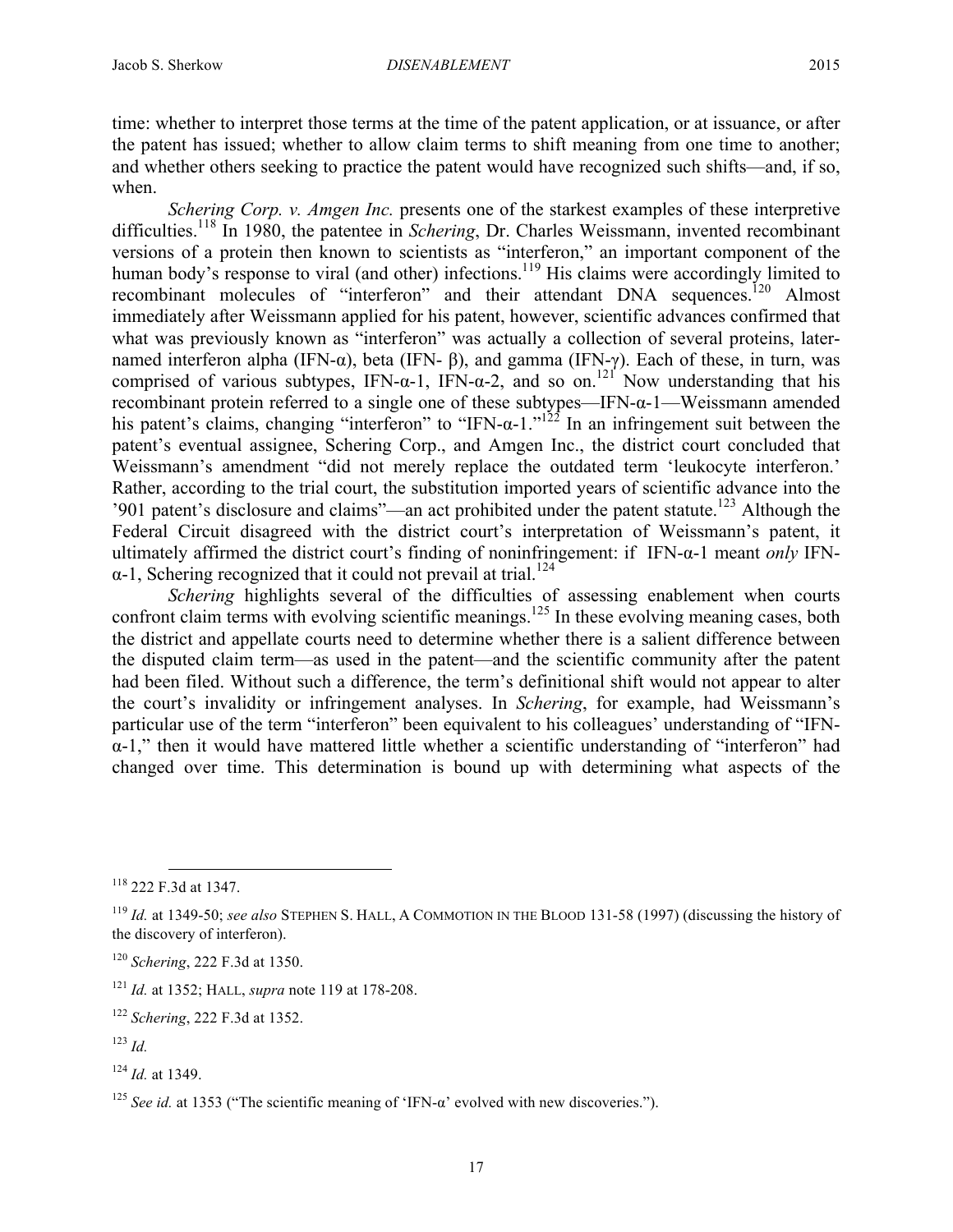invention the inventor possessed at the time of filing,<sup>126</sup> an analysis criticized by Robin Feldman as future "assumptions about how far a particular invention can reach."127

Courts must also determine when such a shift has occurred—whether prior to issuance or during patent prosecution—when, presumably, the inventor could have amended his claims—or much later, when presumably little could be done. <sup>128</sup> Weissmann's amendments in *Schering* were just that—amendments—that he made during the prosecution of the patent, and was therefore bound to for the court's ultimate infringement analysis.<sup>129</sup> In another case, *Bayer CropScience AG v. Dow AgroSciences LLC*, the patentee had not been so swift.<sup>130</sup> There, the parties disputed when the patentees became aware that their use of the term "monooxygenase" had been essentially proven incorrect by later research.<sup>131</sup> The Federal Circuit ultimately held this lapse against the patent owner and affirmed the district court's invalidation of the patent.<sup>132</sup> To resolve this apparent dichotomy, Mark A. Lemley has strongly argued to fix these inquiries—and the meaning of claim terms—on the date of the patent application.<sup>133</sup>

Lastly, *Schering* demonstrates some of the procedural difficulties in making such nuanced assessments about the evolving scientific meaning of claim terms. According to Lemley:

Doing so would require the scope of patents to change over time, not only for infringement purposes . . . but also for validity purposes. . . . Even after it issued, a patent's scope would not be fixed, but could differ from infringer to infringer as time passes. As a result, the same patent could be valid at certain times and invalid at others, depending on the meaning of terms at the time of infringement. Further, claims valid at the time of issuance would become invalid for lack of enablement as the meaning of those claim terms changed. . . . No court has suggested that the meaning of patent claims for validity purposes should be mutable over time in this way, and the debilitating uncertainty associated with these changes counsels against adopting it. $^{134}$ 

*Schering* potentially suffered from just these sort of problems: that the changing understanding of interferons would have meant that "IFN-α-1" take on different meanings for different defendants, or that the patent could have withstood validity challenges on some days, but not

 <sup>126</sup> *See* Holbrook, *supra* note 26, at 132 (discussing the intersection of enablement and possession).

<sup>127</sup> Feldman, *supra* note 7, at 25.

 $128$  Even after a patent issues, however, a patentee is entitled to a "reissuance" of his original patent if "through error, [the patent is] deemed wholly or partly inoperative or invalid, by reason of a defective specification or drawing." 35 U.S.C. § 251 (2011). But it is unclear whether a scientifically evolving claim term constitutes "error," as used in the statute. Generally speaking, the error must be inadvertent and the new claims must limit themselves to the same invention as the original application. Laura A. Bauer, *Modified Reissue Practice*, 8 FED. CIRCUIT B.J. 193, 198 (1999).

<sup>&</sup>lt;sup>129</sup> 222 F.3d at 1352-53.

<sup>130</sup> 728 F.3d 1324, 1328-29 (Fed. Cir. 2013).

<sup>131</sup> *Id.*

<sup>132</sup> *Id.* at 1332.

<sup>133</sup> Lemley, *supra* note 7, at 115-16.

 $^{134}$  *Id.* at 116.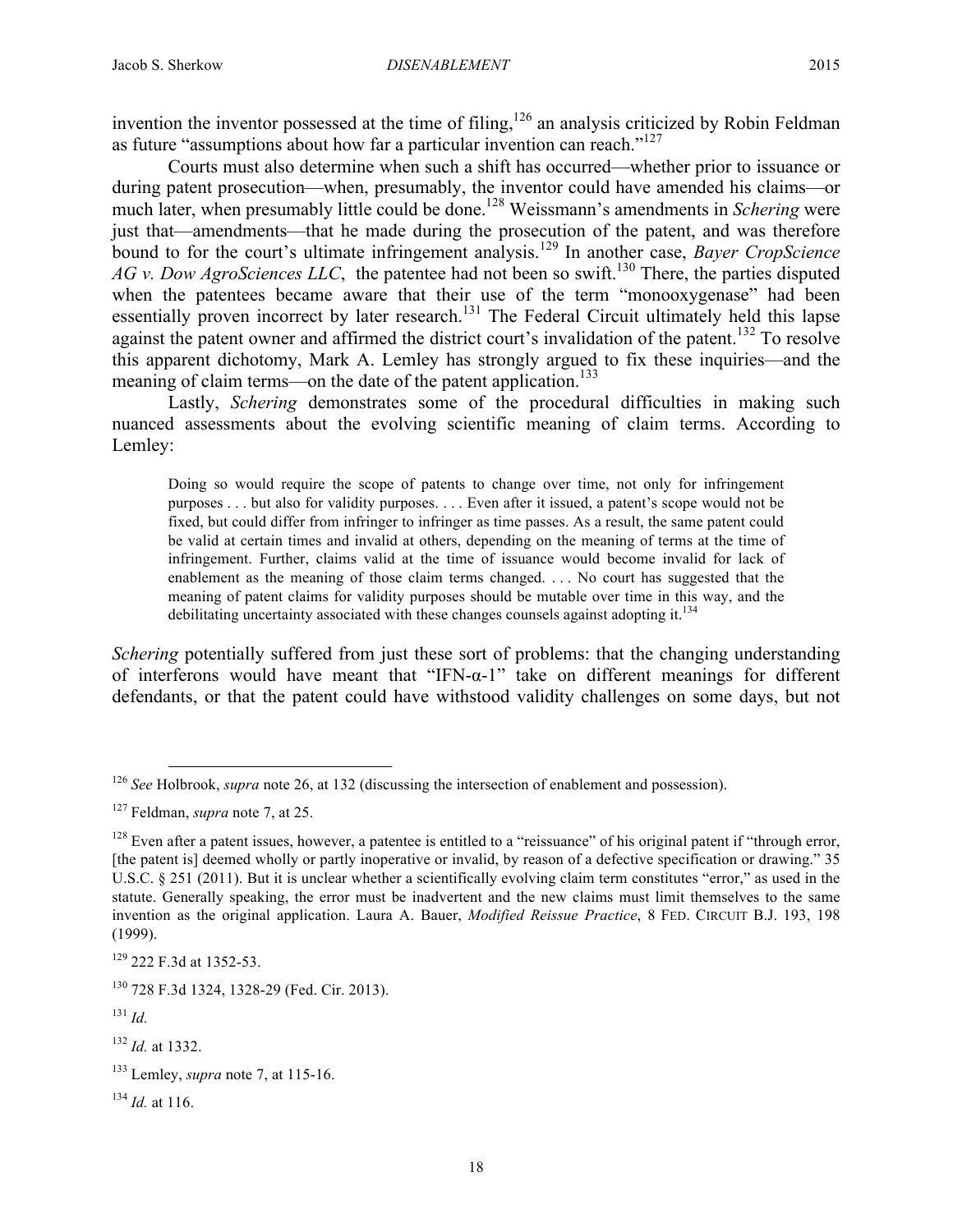others.<sup>135</sup> Cases like *Schering* ultimately show that science runs the risk of running away with the enablement inquiry.

#### **II. SCIENTIFIC IRREPRODUCIBILITY**

## **A. The Importance of Reproducibility in Science**

In theory, science proceeds by hypothesis testing: by generating hypotheses about natural phenomena and subjecting those hypotheses to rigorous testing.136 When testing conclusively confirms or refutes a hypothesis being investigated, scientists will then often report on their findings and subject their report to "peer review," an assessment, by other peer scientists, of the testing design, the conduct of the experiments, and the conclusions drawn by the original investigator.<sup>137</sup> Once a report survives peer review—arguably the superlative standard in scientific publishing<sup>138</sup>—other scientists can then adopt and internalize the report's findings.<sup>139</sup> Future scientists may then use the information validated in the original report to generate new hypotheses and to subject those hypotheses to tests, reporting, peer review, and so on. In this way, science carefully and incrementally advances.<sup>140</sup>

<sup>&</sup>lt;sup>135</sup> Regarding the former contention, that IFN- $\alpha$ -1 could have taken on different meanings for different defendants, this was, in substance, Schering's infringement argument at trial: that IFN-α-1 covered a "mature" version of the protein, one made by the defendant, Amgen. Concerning the second contention, that scientifically evolving claim terms both wax and wane a patent's validity, this is arguably why Schering was quick to drop its case after it lost its claim construction ruling—an effort to preserve its patent's validity. *See D. De. Grants Judgment to Amgen So Opponent Can Appeal* Markman *Ruling*, ANDREWS DEL. CORP. LITIG. REPORTER, Apr. 5, 1999 (discussing Schering's strategy, and the district court's dismissal of Amgen's invalidity counterclaim).

<sup>136</sup> POPPER, *supra* note 1, at 9 ("From a new idea, put up tentatively, and not yet justified in any way—an anticipation, a hypothesis, a theoretical system, or what you will—conclusions are drawn by means of logical deduction. . . . [T]here is the testing of the theory by way of empirical applications of the conclusions which can be derived from it. The purpose of this last kind of test is to find out how far the new consequences of the theory whatever may be new in what it asserts—stands up to the demands of the practice, whether raised purely by scientific experiments, or by practical technological applications.").

<sup>&</sup>lt;sup>137</sup> ADIL E. SHAMOO & DAVID B. RESNIK, RESPONSIBLE CONDUCT OF RESEARCH 69-70 (2d ed. 2009) (discussing the components of the typical peer review process).

<sup>138</sup> J.B. Ruhl & James Salzman, *In Defense of Regulatory Peer Review*, 84 WASH. U. L. REV. 1, 6 (2006) ("Peer review is commonplace, indeed, fundamental, to the practice of science. It is the gold standard for determining publication and general acceptance of scientific research.").

<sup>139</sup> Note, Effie J. Chan, *The "Brave New World" of* Daubert*: True Peer Review, Editorial Peer Review, and Scientific Validity*, 70 N.Y.U. L. REV. 100, 114 (1995) ("Scientific progress results when a claim is repeatedly confirmed by the testing of true peer review. . . . It becomes part of the fund of scientific knowledge from which further scientific advances may be made.").

<sup>140</sup> *See* Eisenberg, *supra* note 26, at 1055 ("[F]ree access promotes scientific progress by permitting other scientists to use prior discoveries in subsequent research. . . . . It may be that most if not all new discoveries build upon prior discoveries, and that scientists therefore need to use prior discoveries in order to advance the state of scientific knowledge.").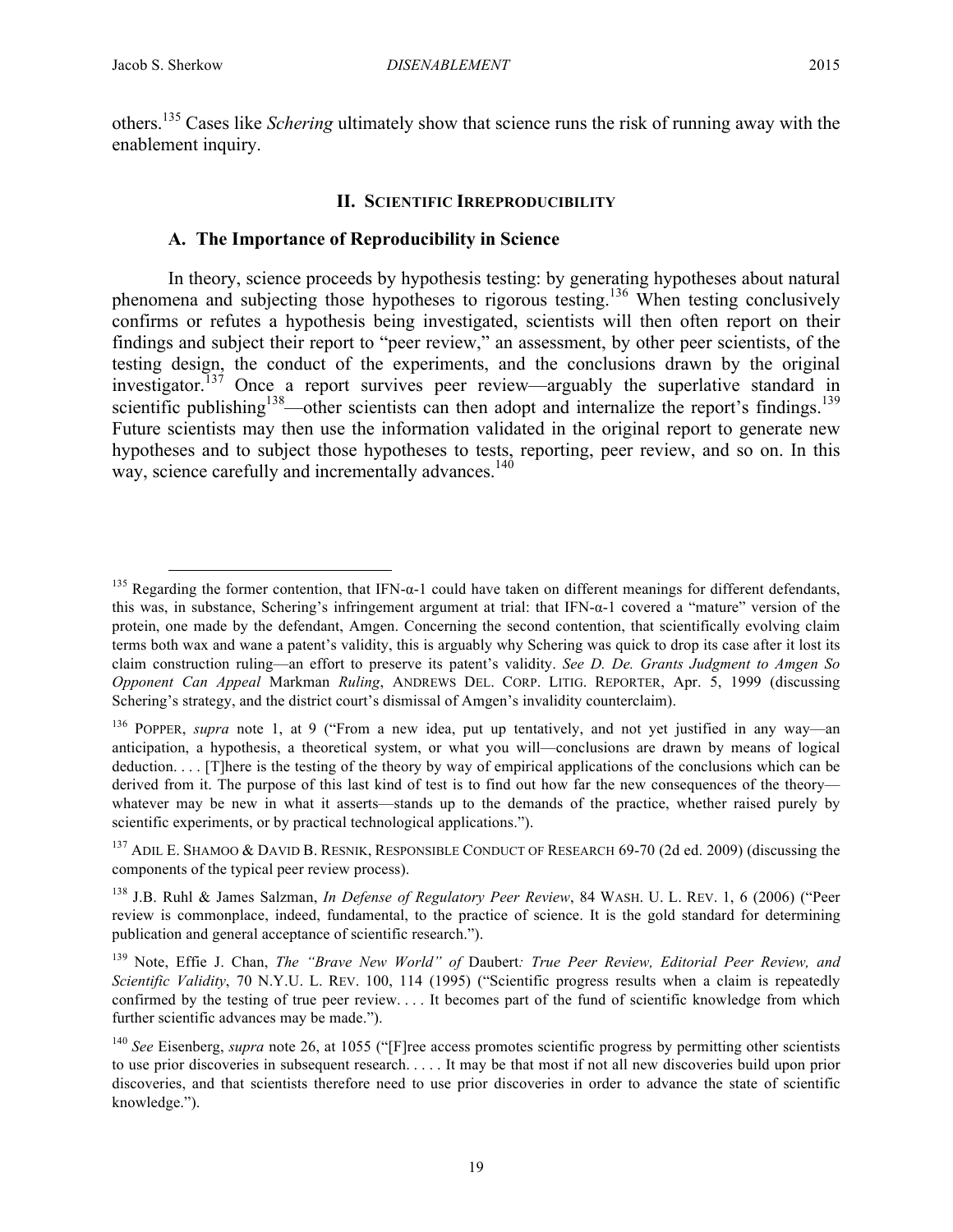In reality, however, science does not ossify around past publications.<sup>141</sup> The skepticism inherent in the scientific method that gives rise to experimentalism and peer review also engenders a ceaseless drive for certainty, even with otherwise strong confirming evidence.<sup>142</sup> In that spirit, scientists often attempt to replicate each other's experiments—both to generate hypotheses of their own, but also as a further check on the peer review process.<sup>143</sup> The success, or failure, of these attempts to replicate prior results are often measured as a study's "reproducibility": whether a published experiment is, in fact, reproducible by an independent group of researchers.<sup>144</sup> If a research result is not reproducible—if other investigators can't obtain the same results as the original investigators, using the same methods—there is good reason to doubt the original result even if the prior work was subjected to the peer review process.<sup>145</sup> In this way, science is largely self-correcting: "errors are systematically criticized and fairly often, in time, corrected."<sup>146</sup>

There are endless ways for scientific experiments to fail. And, equally, there are myriad ways to assess experiments' reproducibility. Recently, Victoria Stodden has categorized the facets of reproducibility into three groups: empirical reproducibility, statistical reproducibility, and computational reproducibility.<sup>147</sup> Empirical reproducibility is the classical kind: whether, given enough information about an experiment's conditions, parameters, and equipment, an independent researcher can obtain the same results as those previously published.<sup>148</sup> Concerns over this sort of reproducibility date back to at least the seventeenth century, arising from a dispute between Christiaan Huygens and Robert Hooke over the suspension, or lack thereof, of expurgated water in glass columns.<sup>149</sup> Statistical reproducibility, by contrast, concerns whether a experiment can be repeated with the same degree of statistical certainty as its predecessor, or

<sup>148</sup> *Id.*

<sup>&</sup>lt;sup>141</sup> See LARRY LAUDAN, PROGRESS AND ITS PROBLEMS 25 (1977) ("One of the richest and healthiest dimensions of science is the growth through time of the standards it demands for something to count as a solution to a problem. What one generation of scientists will accept as a perfectly adequate solution will often be viewed by the next generation as a hopelessly inadequate one.").

<sup>142</sup> *See* Sheila Jasanoff, *Technologies of Humility*, 450 NATURE 33, 33 (2007) ("The great mystery of modernity is that we think of certainty as an attainable state. Uncertainty has become the threat to collective action, the disease that knowledge must cure. It is the condition that poses cruel dilemmas for decision-makers; that must be reduced at any cost; that is tamed with scenarios and assessments; and that feeds the frenzy for new knowledge, much of it scientific.").

<sup>143</sup> *See* COLLINS, *supra* note 1, at 29-50 (discussing the role of replication in scientific practice). *But see* Eisenberg, *supra* note 26, at 1049-51 (describing the lack of practical incentives for replication studies).

<sup>&</sup>lt;sup>144</sup> See Victoria Stodden, *Reproducibility*, in THIS IDEA MUST DIE 529 (John Brockman ed. 2015) (discussing reproducibility).

<sup>145</sup> *See* Bruce Alberts et al., *Self-Correction in Science at Work*, 348 SCIENCE 1420, 1420 (2015) (discussing reproducibility as science's "self-correction" mechanism).

<sup>&</sup>lt;sup>146</sup> *Id.* at 1420 (quoting KARL POPPER, CONJECTURES AND REFUTATIONS: THE GROWTH OF SCIENTIFIC KNOWLEDGE 293 (Routledge 1963)).

<sup>147</sup> Victoria Stodden, *Reproducibility*, in THIS IDEA MUST DIE 529 (John Brockman ed. 2015).

<sup>&</sup>lt;sup>149</sup> ROBERT D. PURRINGTON, THE FIRST PROFESSIONAL SCIENTIST: ROBERT HOOKE AND THE ROYAL SOCIETY OF LONDON 48-50 (describing the resolution of Huygen's and Hooke's conflicting experiments in the 1660s as the driver for the Royal Society's focus on reproducibility); *see also* Stodden, *supra* note 147, at 529.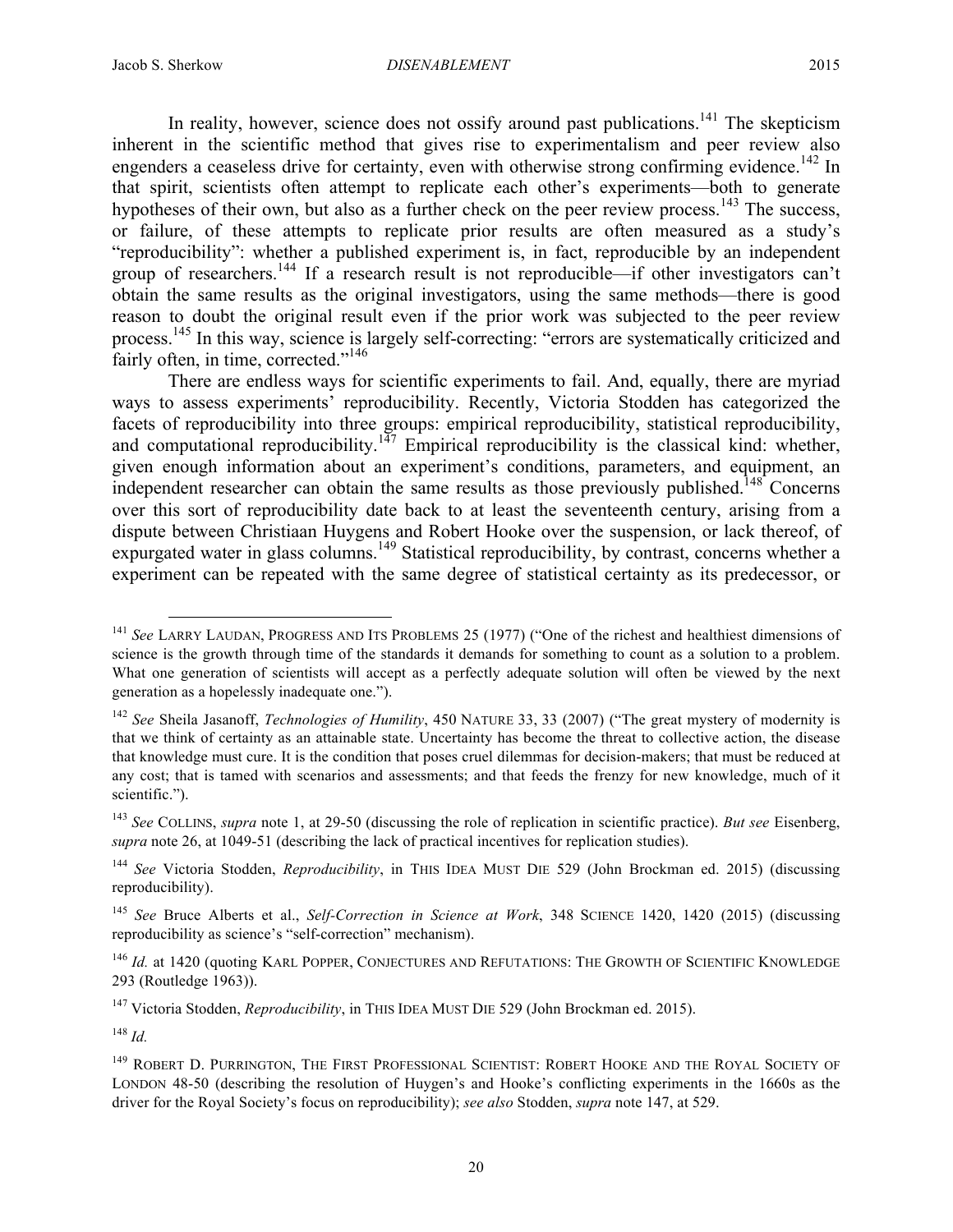community."<sup>155</sup>

whether the conclusions of the original study's authors were statistically sound.<sup>150</sup> Errors in the application of certain statistical methods, data collection, and sample sizes, for example, can generate statistically irreproducible results.<sup>151</sup> Computational reproducibility is a more modern concern: whether, given "changes in scientific practice and reporting standards to accommodate the use of computational technology . . . the same results can be obtained from the data and code used in the original study."<sup>152</sup> As an increasing number of scientific disciplines rely on code to test hypotheses and generate results—meteorology, astronomy, molecular biology—and

understanding and being able to use that code has become critical in ascertaining whether previously published results are, in fact, reproducible.<sup>153</sup> No matter the label, "[t]he ability of other investigators to replicate the experiments by following the method in the published report is crucial to the advancement of science."<sup>154</sup> It is "the touchstone of the scientific method and one of the strongest norms of the research

# **B. Recent Concerns Over Irreproducibility**

Recently, several researchers—including the Director of the NIH, Francis S. Collins voiced their concerns that many peer reviewed, published scientific studies were irreproducible or, at the least, not replicable. <sup>156</sup> While outright fraud was extremely rare—only 12 cases in 2011 out of thousands and thousands performed<sup>157</sup>—Collins and Lawrence A. Tabak, the Principal Deputy Director of the NIH attributed this crisis in reproducibility to "a complex array of other factors," such as

poor training of researchers in experimental design; increased emphasis on making provocative statements rather than presenting technical details; and publications that do not report basic elements of experimental design. Crucial experimental design elements that are all too frequently ignored include blinding, randomization, replication, sample-size calculation and the effect of sex differences. And some scientists reputedly use a 'secret sauce' to make their experiments work—

 <sup>150</sup> Stodden, *supra* note 147, at 529.

<sup>151</sup> Stodden, *supra* note 1, at 2-4.

<sup>152</sup> *Id.* at 2.

<sup>153</sup> The Yale Law School Roundtable on Data and Code Sharing, *Reproducible Research*, COMPUT. SCI. ENG'R, Sept./Oct. 2010, at 8 ("Massive computation is transforming science. This is clearly evident from highly visible launches of large-scale data mining and simulation projects such as those in climate change prediction, galaxy formation, and biomolecular modeling.") (internal citations omitted).

<sup>154</sup> SHAMOO & RESNIK, *supra* note 137, at 51.

<sup>155</sup> Karshtedt, *supra* note 1, at 109.

<sup>156</sup> *E.g.*, Collins & Tabak, *supra* note 3, at 612; Downing et al., *supra* note 3, at 368; Easton et al., *supra* note 3, at 2243; Ioannidis, *Research Findings*, *supra* note 3, at 696; Ioannidis, *Contradicted Effects*, *supra* note 3, at 218; Ioannidis et al., *Replication Validity*, *supra* note 3, at 306; Lau, Ioannidis, & Schmid, *supra* note 3, at 123; Leek & Peng, *supra* note 3, at 612; Randall J. LeVeque, Ian M. Mitchell, & Victoria Stodden, *Reproducible Research for Scientific Computing: Tools and Strategies for Changing the Culture*, COMPUT. SCI. ENG'R 13 (July/Aug. 2012); Light & Lexchin, *supra* note 3, at H2068; Stodden, *supra* note 1, at 1; The Yale Law School Roundtable on Data and Code Sharing, *supra* note 153, at 8.

<sup>157</sup> Collins & Tabak, *supra* note 3, at 612.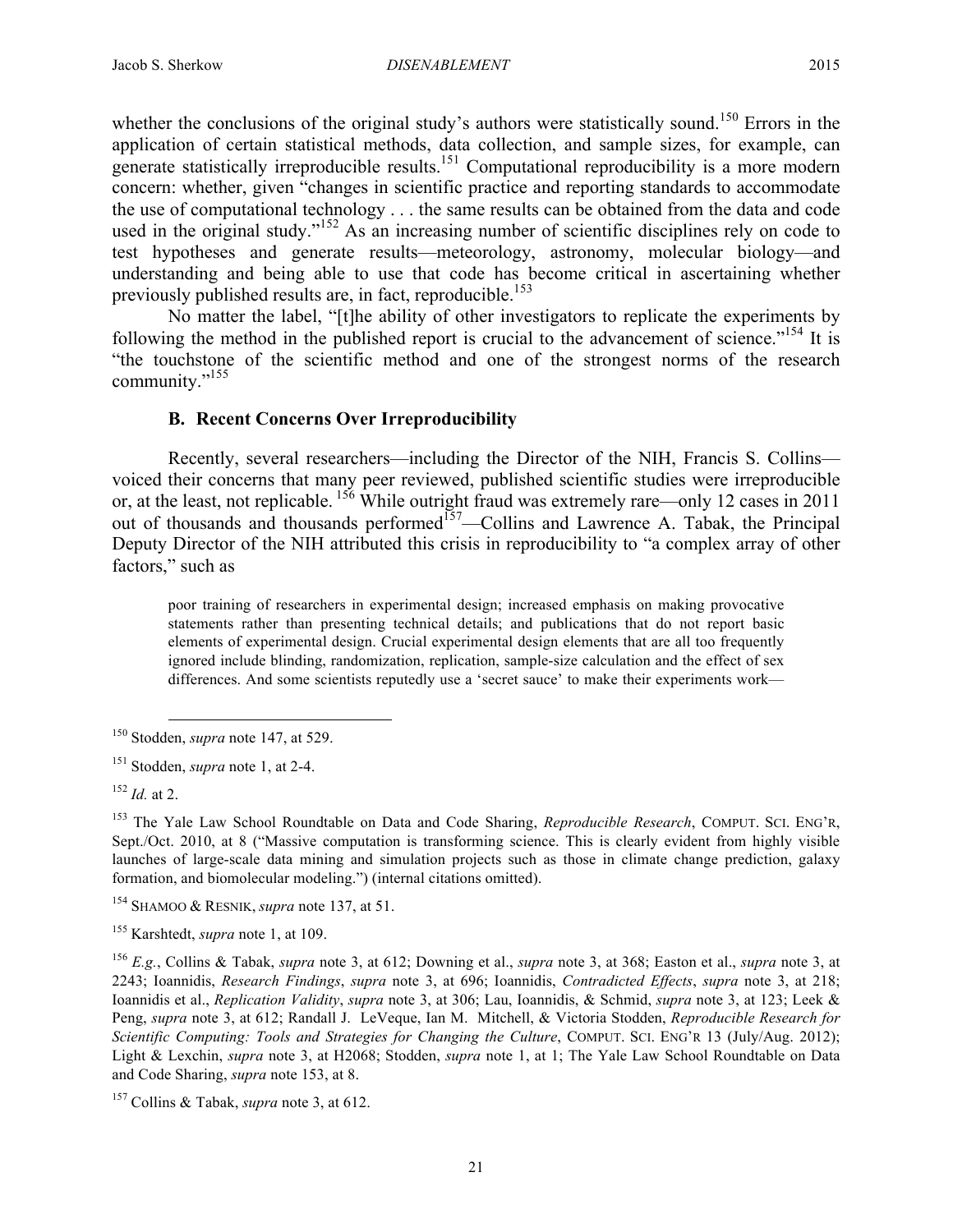and withhold details from publication or describe them only vaguely to retain a competitive edge.<sup>158</sup>

Other researchers have examined these factors in depth. In a famous 2005 article, "Why Most Published Research Findings Are False," John P.A. Ioannidis claimed claimed that "false findings may be the majority or even the vast majority of published research claims."<sup>159</sup> Ioannidis's article criticized the lack of attention paid to experimental design, and attempted to calculate how researcher bias—both statistical and psychological—contributed to such failures.<sup>160</sup> The article developed metrics for assessing a given study's "pre-study odds"—the likelihood that a study will yield true or reproducible results given its design—with its "positive predictive value" (PPV)—the likelihood that a study is true given the results it generated.<sup>161</sup> Studies with good experimental designs that yield narrow, powerful results are likely to be reproducible. Studies with poor experimental design that yield fantastical results are likely to be just that—fantastical.<sup>162</sup> After assessing various types of studies, Ioannidis concluded that, generally, "a PPV exceeding 50% is quite difficult to get."<sup>163</sup> In some types of studies, such as "discovery-oriented exploratory research with massive testing," Ioannidis calculated PPV to be 0.1%. In other words, each result in such a study is likely to be *irreproducible 99.9%* of the time.<sup>164</sup>

Some of the biases studied by Ioannidis focused on the tools of statistical inquiry themselves.<sup>165</sup> Researchers' reliance on one such tool, statistical significance (*p*), have raised some particularly thorny issues of reproducibility. A 1998 study criticized the use of *p*-values in meta-analyses of clinical trials.<sup>166</sup> The measurement failed to take into account the heterogeneity of multiple studies, or the studies' differences in sample sizes, or certain random effects present in each study.<sup>167</sup> This reliance on *p*-values cast doubt on the studies' claims to causality and universality—in other words, the ability of future studies to reproduce the results seen in the aggregate.<sup>168</sup> A similar practice, "*p*-hacking," involves measuring different combinations of variables in the hope that one combination will produce statistically significant results—with reproducibility often a victim.<sup>169</sup> And at its most extreme, researchers' reliance on *p*-values had the effect of creating competing, contradicted studies—later researching findings that came to

<sup>161</sup> *Id.*

<sup>162</sup> *Id.* at 700.

<sup>163</sup> *Id.* at 699.

<sup>164</sup> *Id.* at 700.

<sup>167</sup> *Id*. at 124-26.

<sup>168</sup> *Id.* at 125.

 <sup>158</sup> *Id.*

<sup>159</sup> Ioannidis, *Research Findings*, *supra* note 3, at 696.

<sup>160</sup> *Id.*

<sup>165</sup> *Id.* at 696-97 (discussing the statistical measurements of error, power, and significance); *see also* Stodden, *supra* note 1, at 1 (discussing statistical irreproducibility).

<sup>166</sup> Lau, Ioannidis, & Schmid, *supra* note 3, at 125.

<sup>169</sup> Regina Nuzzo, *Statistical Errors*, 506 NATURE 150, 150 (2014) (describing one such instance).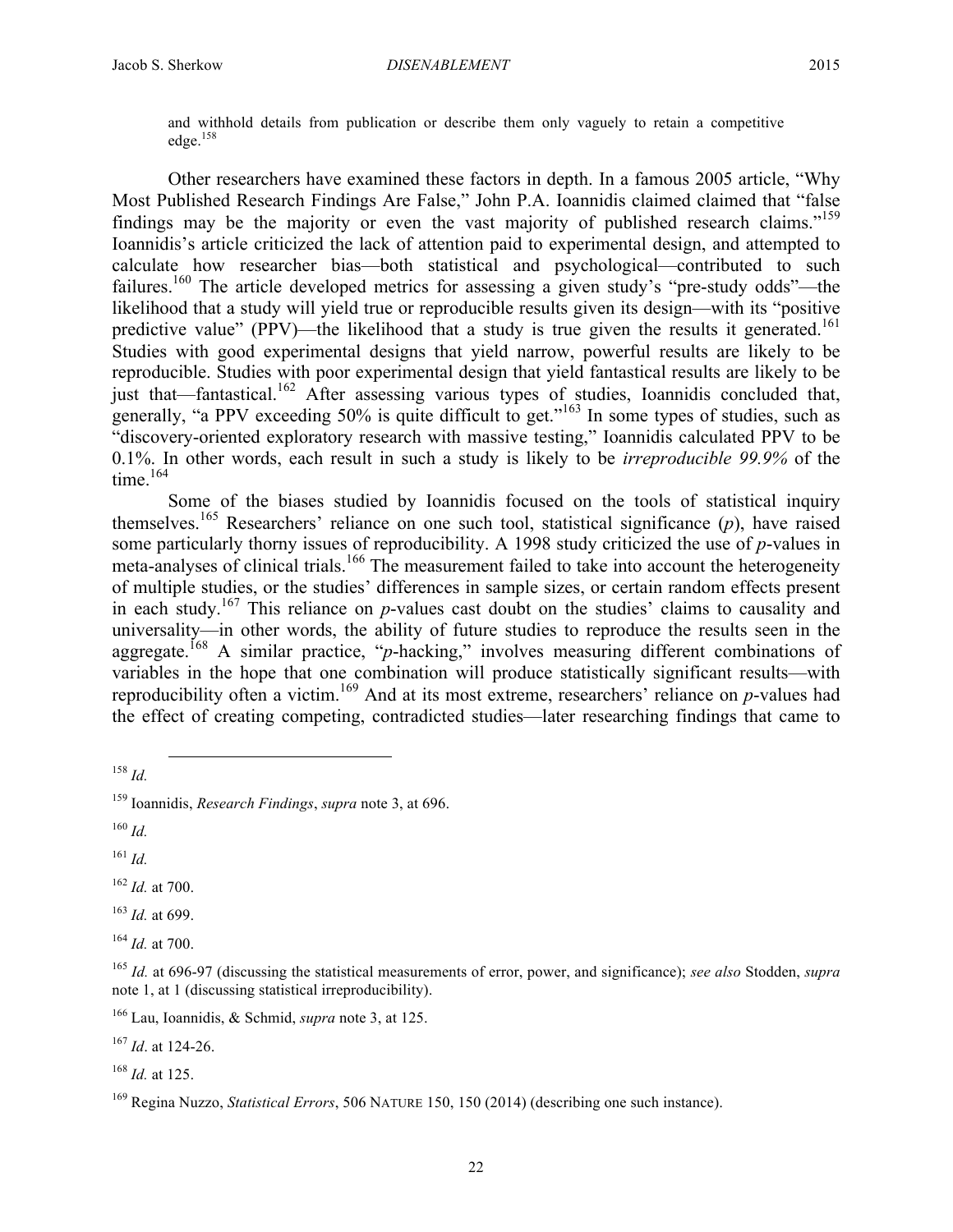the *opposite* conclusions of their predecessors.<sup>170</sup> Even the Supreme Court—a court of law, not of math—has cast doubt on its importance. In *Matrixx Initiatives, Inc. v. Siracusano*, the Court allowed shareholders of a drug manufacturer to pursue their securities claims against the company concerning its alleged misrepresentation of its drugs' side effects.<sup>171</sup> The Court rejected the company's defense that the lack of statistical significance between ingesting the drug and its side effects meant that such complications were merely "anecdotal."<sup>172</sup> "This premise is flawed," concluded the Court, for many of the same reasons researchers have come to criticize the measurement.<sup>173</sup> Stephen T. Ziliak and Deirdre N. McCloskey have controversially derided this reliance on *p*-values as "a cult of *p*."174

Irreproducibility also stems from what Collins and Tabak's dub the "secret sauce," where researchers "withhold details from publication or describe them only vaguely to retain a competitive edge."<sup>175</sup> One medical diagnostics company, Theranos, has essentially banked on this asymmetry, protecting its methods and results as trade secrets rather subjecting its products to peer review or disclosing them in patents.<sup>176</sup> The FDA recently cleared one Theranos product—a \$9 blood test for herpes—for sale.<sup>177</sup> But without public access to such data, "stealth research" like Theranos's has little hope of having "its methods and technologies scrutinized and validated by independent scientists."<sup>178</sup>

In other instances, reproducibility appears impossible because researchers simply refuse to adequately disclose their methods in obtaining computational results.<sup>179</sup> In the precision medicine context—where scientists attempt to link individual genetic variations to disease clinicians often rely on "opaque computational models to make decisions related to health care," what W. Nicholson Price II calls "black-box medicine."<sup>180</sup> "Secrecy, however, is a problematic

 $171$  131 S. Ct. 1309 (2011).

<sup>172</sup> *Id.* at 1319 ("Absent statistical significance, Matrixx argues, adverse event reports provide only 'anecdotal' evidence that 'the user of a drug experienced an adverse event at some point during or following the use of that drug.'").

<sup>173</sup> *See id.* at 1319-20 (discussing the impossibility of obtaining statistically significant measurements for small samples, alternatives to significance for expert testimony on causation, and the FDA's use of significance—or lack thereof—for post-market surveillance of approved drugs).

<sup>174</sup> STEPHEN T. ZILIAK & DEIRDRE N. MCCLOSKEY, THE CULT OF STATISTICAL SIGNIFICANCE 9 (2008).

<sup>175</sup> Collins & Tabak, *supra* note 3, at 612.

<sup>176</sup> John P.A. Ioannidis, *Stealth Research: Is Biomedical Innovation Happening Outside the Peer-Reviewed Literature?*, 313 JAMA 663, 663 (2015).

<sup>177</sup> Letter from Sally A. Hojvat, Director, Division of Microbial Sciences, FDA, to Brad Arington, Associate Director, Theranos, Inc., July 2, 2015, *available at* https://s3.amazonaws.com/s3.documentcloud.org/documents/2157669/k143236-letter-se-final-corrected-2015-07- 02.pdf.

<sup>178</sup> Ioannidis, *supra* note 176, at 664.

<sup>179</sup> Victoria Stodden, *Trust Your Science? Open Your Data and Code*, AMSTAT NEWS, July 2011, at 21; The Yale Law School Roundtable on Data and Code Sharing, *supra* note 153, at 8.

<sup>180</sup> W. Nicholson Price II, *Black-Box Medicine*, 28 HARV. J.L. TECH. 419, 421 (2015).

 <sup>170</sup> *See* Ioannidis, *Contradicted Effects*, *supra* note 3, at 223-26 (discussing the factors that contribute to contradicted findings).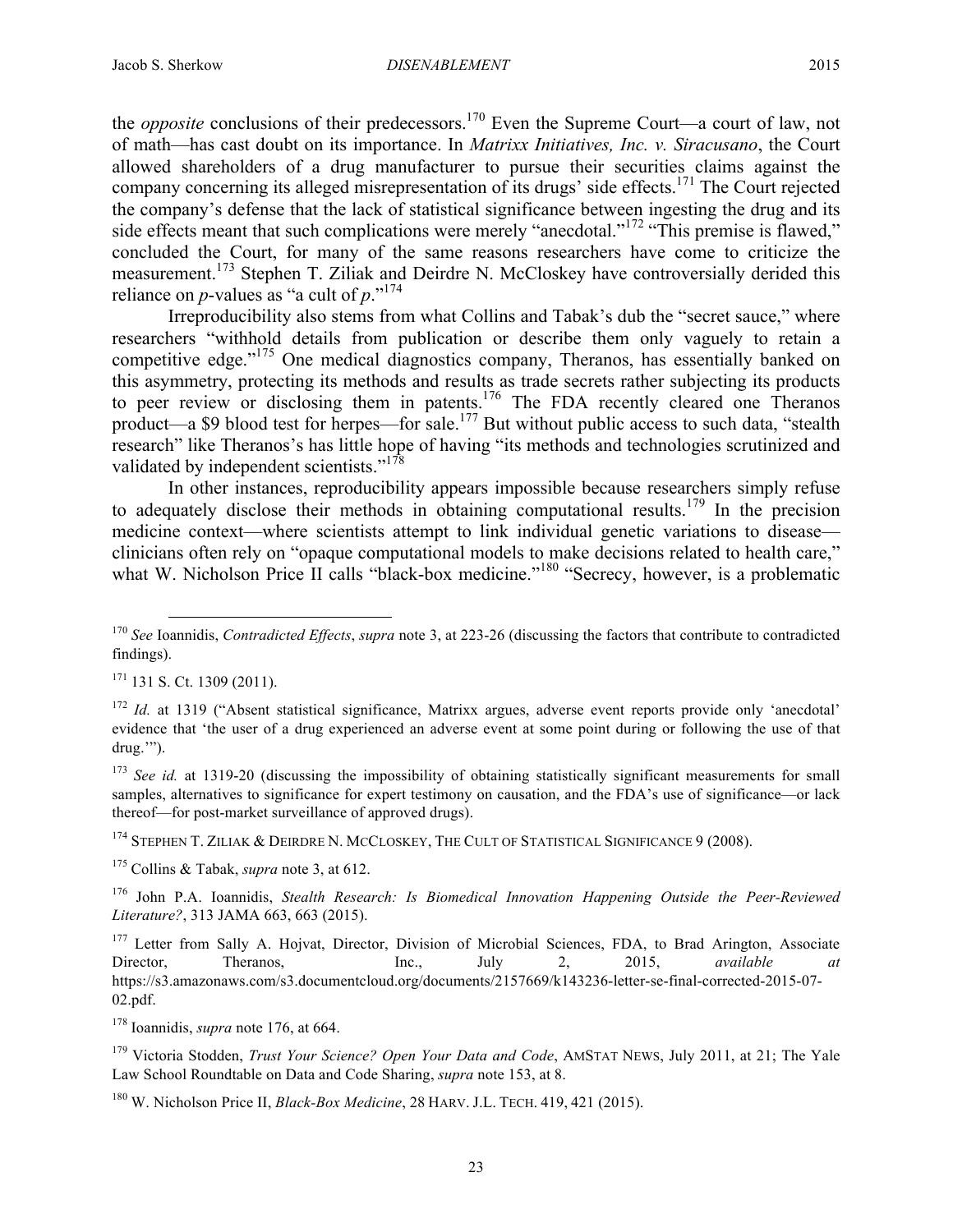incentive for the datasets underpinning the development of black-box medicine and makes method validation impossible."<sup>181</sup> Without external validation, any scientific finding using these models simply "retains whatever biases or errors may have created problems in the first place."<sup>182</sup> And disconcertingly, "the FDA currently lacks the expertise and resources to independently replicate a company's algorithmic results."183

Even where innovative companies do seek out patents on their work—and, consequently, disclose their methods to the public—follow-on researchers have no greater guarantee that the most important aspects of those companies' data will be reproducible. Myriad Genetics, for example, patented several genes related to breast cancer risk, *BRCA1* and *BRCA2*, as well as methods of testing them, before having such patents struck down by the Supreme Court.<sup>184</sup> But Myriad kept—and continues to keep—a secret database of numerous variants of those genes in an attempt to command a competitive advantage over its rivals: by having a robust yet confidential database of these "variants of unknown significance," Myriad hopes to attract clinicians' business.<sup>185</sup> Secrecy of this sort is simply "not independently verifiable or replicable."<sup>186</sup> In this way, companies have used patent protection—with its traditional celebration of disclosure—as little more than leverage to protect secret and potentially irreproducible technology. 187

These concerns with irreproducibility in scientific research are not just limited to problems in methodology. In some instances, the sensitivities of researchers' physical tools are to blame. One study blamed poor materials as the culprit behind over a third of irreproducible studies.<sup>188</sup> Antibodies—the workhorses of molecular biology, molecules thought capable of uniquely pairing to a single, other molecule—have also recently been blamed for a rash of irreproducible studies.189 Improper use or characterization of antibodies can cause them to react with unintended molecules, resulting in both false positive and false negative results.<sup>190</sup> In other cases, manufacturing variability within a single batch of antibodies can yield different results across different conditions.<sup>191</sup> And even using "good" antibodies, slight changes in experimental

<sup>185</sup> John M. Conley, Robert Cook-Deegan, & Gabriel Lázaro-Muñoz, *Myriad After Myriad: The Proprietary Data Dilemma*, 15 N.C. J.L. TECH. 597, 613-16 (2014).

<sup>186</sup> *Id.* at 635.

<sup>187</sup> Dan L. Burk, *Patents as Data Aggregators in Personalized Medicine*, B.U. J. SCI. TECH. L. (forthcoming 2015), *available at* http://papers.ssrn.com/sol3/papers.cfm?abstract\_id=2597525.

<sup>188</sup> Monya Baker, *Irreproducible Biology Research Costs Put at \$28 Billion Per Year*, NATURE NEWS, June 9, 2015, http://www.nature.com/news/irreproducible-biology-research-costs-put-at-28-billion-per-year-

1.17711?WT.mc\_id=TWT\_NatureNews ("Overall, the team found that poor materials made the largest contribution to reproducibility problems, at  $36\% \ldots$ .").

<sup>189</sup> Monya Baker, *Blame It on the Antibodies*, 521 NATURE 274, 274 (2015).

<sup>190</sup> *Id.* at 276.

<sup>191</sup> *Id.*

 <sup>181</sup> *Id.* at 447.

<sup>182</sup> *Id.* at 441.

<sup>183</sup> *Id.* at 442.

<sup>184</sup> Ass'n for Molecular Pathology v. Myriad Genetics, Inc., 133 S. Ct. 2107 (2013).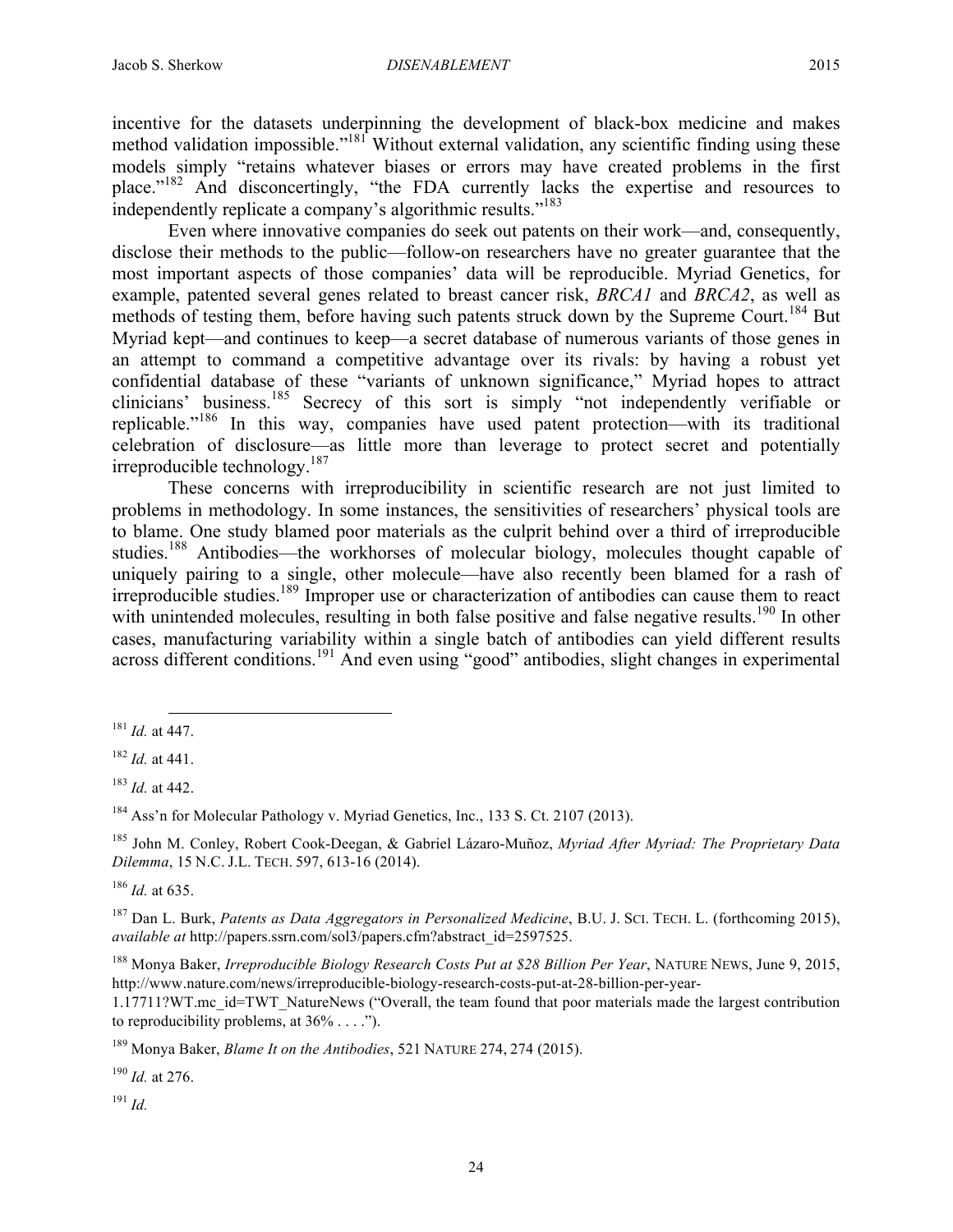conditions can move the needle on certain results.<sup>192</sup> This has led several researchers to speculate that, at least in part, "antibodies are a major driver of what has been deemed a 'reproducibility crisis,' a growing realization that the results of many biomedical experiments cannot be reproduced and that the conclusions based on them may be unfounded."<sup>193</sup>

## **C. Irreproducibility in Clinical Trials**

While irreproducibility has the potential to threaten all areas of the scientific endeavor, it seems particularly poignant in biomedical research.<sup>194</sup> News reports recently focused on one study that claimed that "[s]cientists in the United States spend \$28 billion each year on basic biomedical research that cannot be repeated successfully."<sup>195</sup> The study examined other reports of irreproducibility in an attempt to characterize and quantify their causes, finding that roughly 50% of all preclinical cancer studies contained at least one irreproducible result.<sup>196</sup> Given that the U.S. spends roughly \$56 billion each year on such studies, this amounted, in the authors' view, to close to \$28 billion of waste.<sup>197</sup> Economics aside, other investigators have delivered damning sermons about reproducibility in biomedical studies, with one report claiming that "47 of 53 landmark cancer research papers could not be reproduced."<sup>198</sup> Some have focused on irreproducibility as a function of the incentive structure of biomedical research, noting that "[c]onflicts of interest are very common in biomedical research, and . . . inadequately and sparsely reported."<sup>199</sup> And yet others have pointed to irreproducibility as a symptom of declining morale among biomedical researchers, faced with daunting career challenges and, for academic researchers, tenure pressures.<sup>200</sup>

Clinical trials—studies of new drugs or devices to determine their safety and efficacy seem particularly prone to claims of irreproducibility. Clinical trials often suffer from many of

<sup>193</sup> *Id.* at 274.

<sup>195</sup> Baker, *supra* note 188, at 1.

<sup>197</sup> *Id.* at e1002167.

 <sup>192</sup> *Id.*

<sup>194</sup> Baker, *supra* note 188, at 1 ("Scientists in the United States spend \$28 billion each year on basic biomedical research that cannot be repeated successfully."); Baker, *supra* note 165, at 274 (examining a "'reproducibility crisis,' a growing realization that the results of many biomedical experiments cannot be reproduced and that the conclusions based on them may be unfounded"); Collins & Tabak, *supra* note 132, at 613 ("The recent evidence showing the irreproducibility of significant numbers of biomedical-research publications demands immediate and substantive action."); Ioannidis, *Research Findings*, *supra* note 3, at 700 ("As shown, the majority of modern biomedical research is operating in areas with very low pre- and post- study probability for true findings."); Jocelyn Kaiser, *Cancer Reproducibility Effort Faces Backlash*, SCIENCE NEWS, June 25, 2015, http://news.sciencemag.org/biology/2015/06/feature-cancer-reproducibility-effort-faces-backlash ("An eye-popping \$28 billion is spent in the United States each year on preclinical research that can't be reproduced by other researchers. That's the conclusion of a provocative analysis published today in part by economists who based it on past studies of error rates in biomedical studies.").

<sup>196</sup> Leonard P. Freedman, Iain M. Cockburn, & Timothy S. Simcoe, *The Economics of Reproducibility in Preclinical Research*, 13 PLOS BIOLOGY e1002165, e1002165 (2015).

<sup>198</sup> Baker, *supra* note 165, at 275.

<sup>199</sup> Ioannidis, *Research Findings*, *supra* note 3, at 698.

<sup>200</sup> Alberts et al., *supra* note 145, at 1421.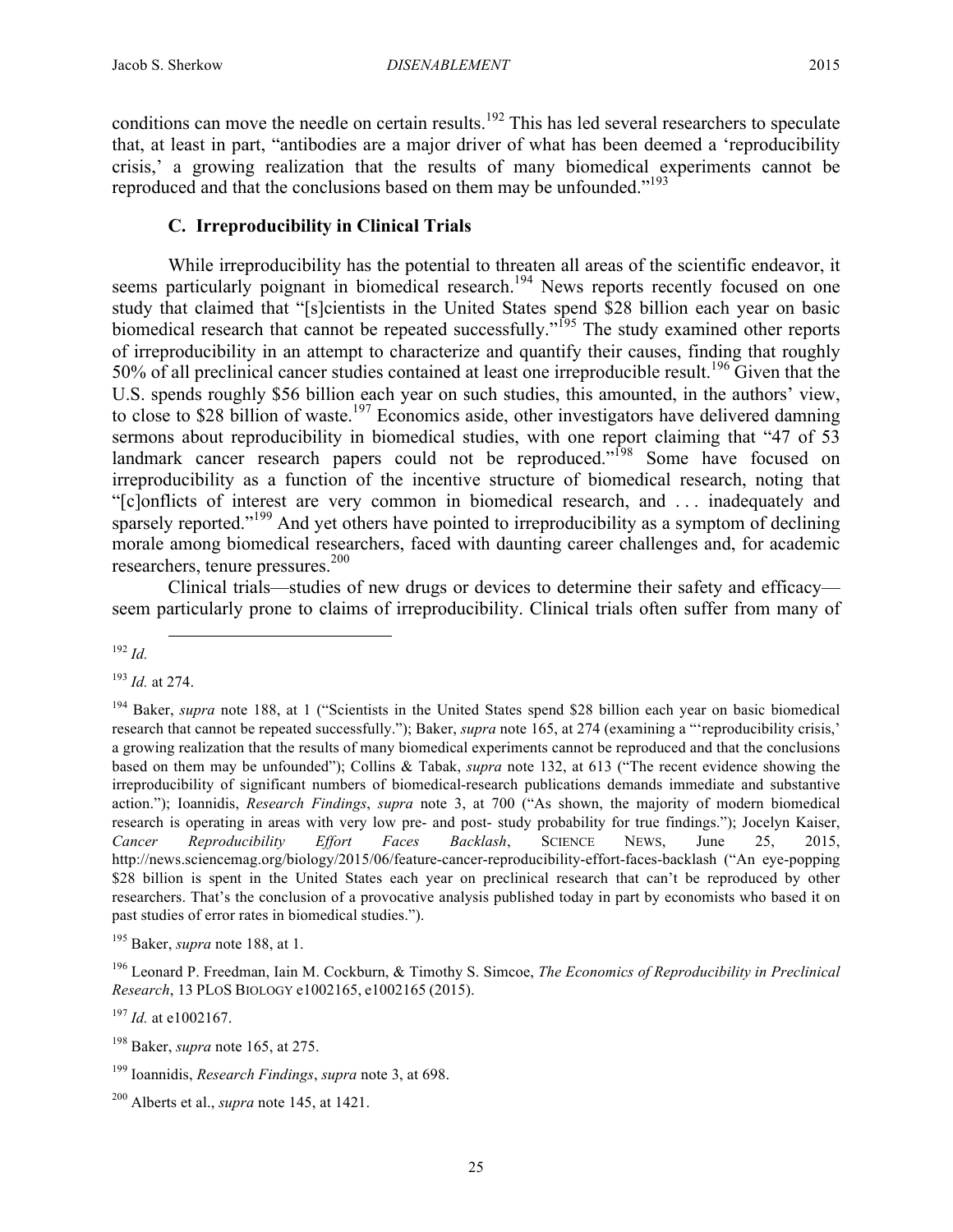the ills found by Ioannidis as giving rise to irreproducible results, including small sample sizes, small effects, a larger number of tested variables, increasing flexibility in design, a greater potential for conflicts of interest, and a higher quotient of competitive popularity.<sup>201</sup> One analysis of forty-nine "highly cited original clinical research studies" found that follow-on studies in seven— $16\%$ —wholly contradicted their earlier study's findings.<sup>202</sup> In one particularly egregious example, a 1991 clinical trial claimed that post-menopausal women receiving hormone replacement therapy were  $44\%$  less susceptible to coronary artery disease.<sup>203</sup> A 2002 follow-up trial concluded, much to the contrary, that hormone replacement therapy was responsible for a 29% *increase* in coronary artery disease.<sup>204</sup> (Perhaps unsurprisingly, this seventy-three percentage point swing resulted in a substantial products-liability lawsuit against the therapy's manufacturer, Wyeth.<sup>205</sup>) Even where follow-on clinical trials do not contradict their predecessors, they may find no evidence to support the original study's results, or find that the effects reported by the previous study were, in fact, substantially diminished. Of the same fortynine original clinical research studies, four found little evidence to verify the original clinical trials' claims, while another seven concluded that the original study found substantially higher efficacy than warranted.206 In all, eighteen of the forty-nine clinical trials, or 36.7%, could not be reproduced.<sup>207</sup> Perhaps equally concerning is that, to date, eleven of the original forty-nine clinical trials have yet to be challenged in any way.<sup>208</sup>

Because clinical trials are almost always conducted for the purpose of receiving FDA approval to market a particular therapy, some of these failures in reproducibility stem from the agency's standards for clinical trials.<sup>209</sup> An exhaustive 2014 study that revisited the clinical trial data for all new drugs approved by the FDA from 2005 to 2012 concluded that "the quality of clinical trial evidence used by the FDA to make approval decisions varied widely across indications."210 Some of this flexibility is the product of necessity; "[a] perfect gold standard is not possible in clinical research."<sup>211</sup> Some may be even "be warranted given the limited number

 <sup>201</sup> Ioannidis, *Research Findings*, *supra* note 3, at 697-98.

<sup>202</sup> Ioannidis, *Contradicted Effects*, *supra* note 3, at 218.

<sup>203</sup> *See id.* at 223 (discussing Meir J. Stampfer et al., *Post-Menopausal Estrogen Therapy and Cardiovascular Disease: Ten-Year Follow-Up From The Nurses' Health Study*, 325 NEW ENGL. J. MED. 756 (1991)).

<sup>204</sup> Ioannidis, *Contradicted Effects*, *supra* note 3, at 223 (discussing Writing Group for the Women's Health Initiative Investigators, *Risks and Benefits of Estrogen Plus Progestin in Healthy Postmenopausal Women: Principal Results From the Women's Health Initiative Randomized Controlled Trial*, 288 JAMA 321 (2002)).

<sup>205</sup> *See generally* Tobias Millrood, *The Rise and Fall of Hormone Therapy*, TRIAL, August 2003, at 42.

<sup>206</sup> Ioannidis, *Contradicted Effects*, *supra* note 3, at 222.

 $207$  This can be calculated by adding together the number of clinical trials where later research has demonstrated a contradicted effect (7), no effect (4), or a substantially diminished effect (7).

<sup>208</sup> Ioannidis, *Contradicted Effects*, *supra* note 3, at 218.

<sup>209</sup> Jonathan J. Darrow, *Pharmaceutical Efficacy: The Illusory Legal Standard*, 70 WASH. & LEE L. REV. 2073, 2093- 95 (2013) (discussing the deficiencies in the FDA's standards for clinical trials).

<sup>210</sup> Nicholas S. Downing et al., *Clinical Trial Evidence Supporting FDA Approval of Novel Therapeutic Agents, 2005-2012*, 311 JAMA 368 (2014).

<sup>211</sup> Ioannidis, *Contradicted Effects*, *supra* note 3, at 224.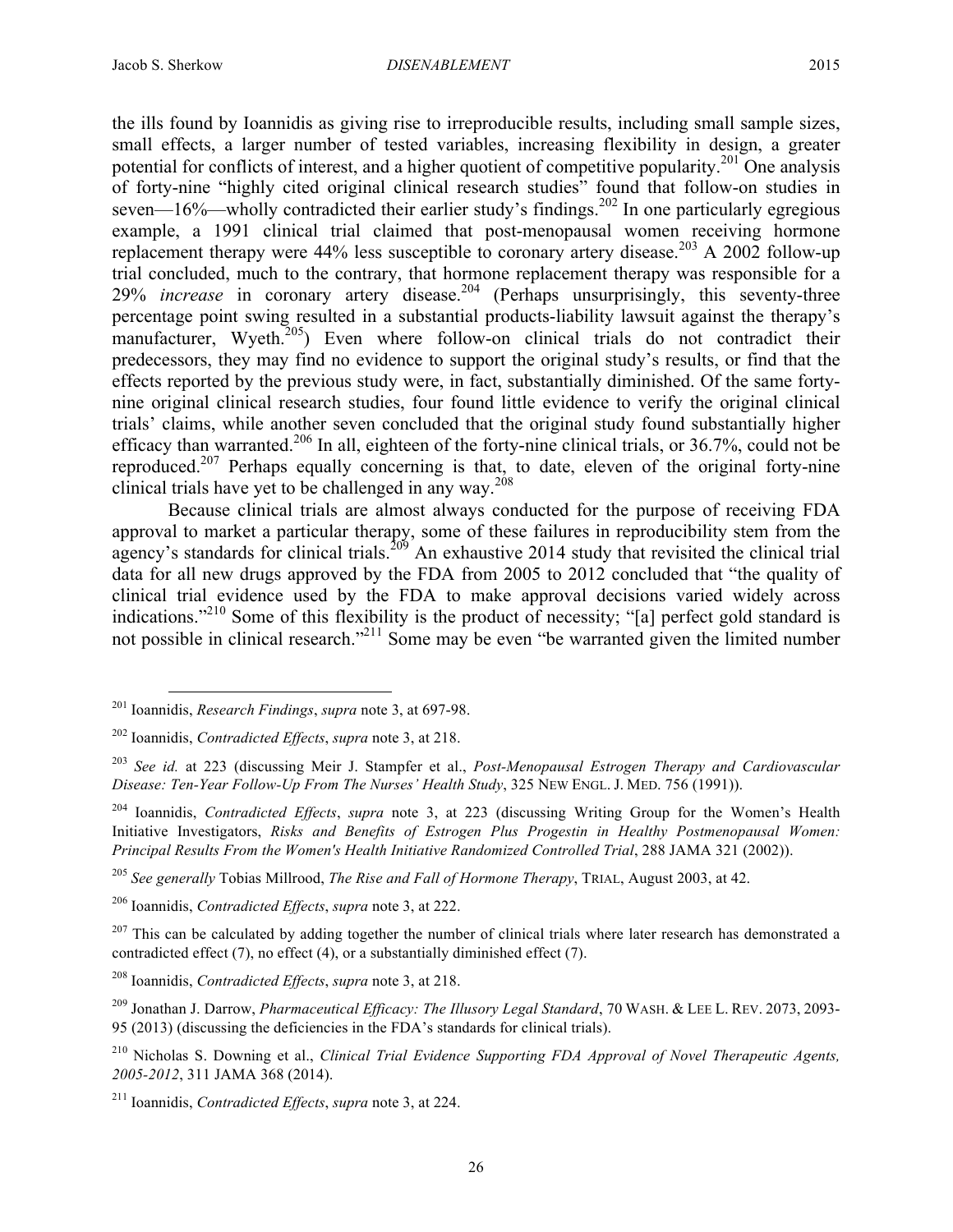of effective therapies and the poor prognosis associated with [diseases like] cancer."<sup>212</sup> Nonetheless, several of the measurements allowed by the FDA to prove efficacy are particularly suspect, including surrogate end points—measures of disease progression, like the size of patients' tumors—as opposed to clinical end points—whether patients ultimately survive in spite of or die from their disease.<sup>213</sup> "This reliance on surrogate outcomes leaves patients and physicians to extrapolate clinical benefits from trials, again raising questions about the certainty of the medications' benefits in practice,"<sup>214</sup> i.e., that such results are not, in fact, real.

Even clinical trials that do measure survival times often suffer from low effect sizes, a hallmark of irreproducible results.<sup>215</sup> In the cancer context, clinical trial subjects of seventy-one solid tumor drugs approved by the FDA 2002 to 2014 improved their lifespan, at median, by only two-and-a-half months.<sup>216</sup> A similar subset of drugs approved by the European Medicines Agency found only a one-and-a-half month gain.<sup>217</sup> Attempts to replicate even successful studies have been met with skepticism if not outright backlash.<sup>218</sup> In a similar vein, genetic association studies—studies attempting to link an individual's risk of developing a genetic disease, such as cancer, with a particular genetic variation—also suffer from low effect sizes. A 2001 study of thirty-six genetic disease associations found, "Often genetic associations of disease are of modest magnitude ... and single studies are underpowered to detect them."<sup>219</sup> This lack of power contributed to the irreproducibility of prior studies linking certain gene variants to schizophrenia, dementia, hypertension, Parkinson disease, lung cancer, alcoholism, diabetic nephropathy, and others.<sup>220</sup> Another study of commercially available multi-gene diagnostic tests cast doubt on the

<sup>214</sup> *Id.*

<sup>216</sup> Light & Lexchin, *supra* note 3, at H2068 ("The 71 drugs approved by the FDA from 2002 to 2014 for solid tumours have resulted in median gains in progression-free and overall survival of only 2.5 and 2.1 months, respectively.").

<sup>217</sup> *Id.* ("A review of drugs for solid cancers approved by the European Medicines Agency (EMA) in its first 10 years found that, overall, new oncology drugs improved survival by a mean and median of 1.5 and 1.2 months, respectively.").

<sup>218</sup> *See* Kaiser, *supra* note 194, at 1 (describing such efforts).

 <sup>212</sup> Downing et al., *supra* note 210, at 373.

<sup>213</sup> *Id.* at 374.

<sup>215</sup> Ioannidis, *Research Findings*, *supra* note 3, at 697 ("The smaller the effect sizes in a scientific field, the less likely the research findings are to be true.").

<sup>219</sup> Ioannidis et al., *Replication Validity*, *supra* note 132, at 308.

<sup>&</sup>lt;sup>220</sup> *Id.* at 307 ("Subsequent studies have failed to validate the originally proposed importance of dopamine receptor D3 gene polymorphisms for schizophrenia, of apolipoprotein E gene polymorphisms for dementia in patients with Down syndrome, of angiotensinogen gene polymorphisms for essential hypertension, of cytochrome p450 2D6 (*CYP2D6*) gene mutations for Parkinson disease or of *CYP2D6* metabolic status for lung cancer. Subsequent studies have confirmed that glutathione S-transferase M1 status may be important in susceptibility to lung cancer, that dopamine receptor D2 gene polymorphisms may confer some susceptibility to alcoholism and that angiotensinconverting enzyme gene polymorphisms may be involved in diabetic nephropathy; however, the strength of the associations found by the subsequent studies is significantly smaller than that postulated by the first studies for each of these three subjects.").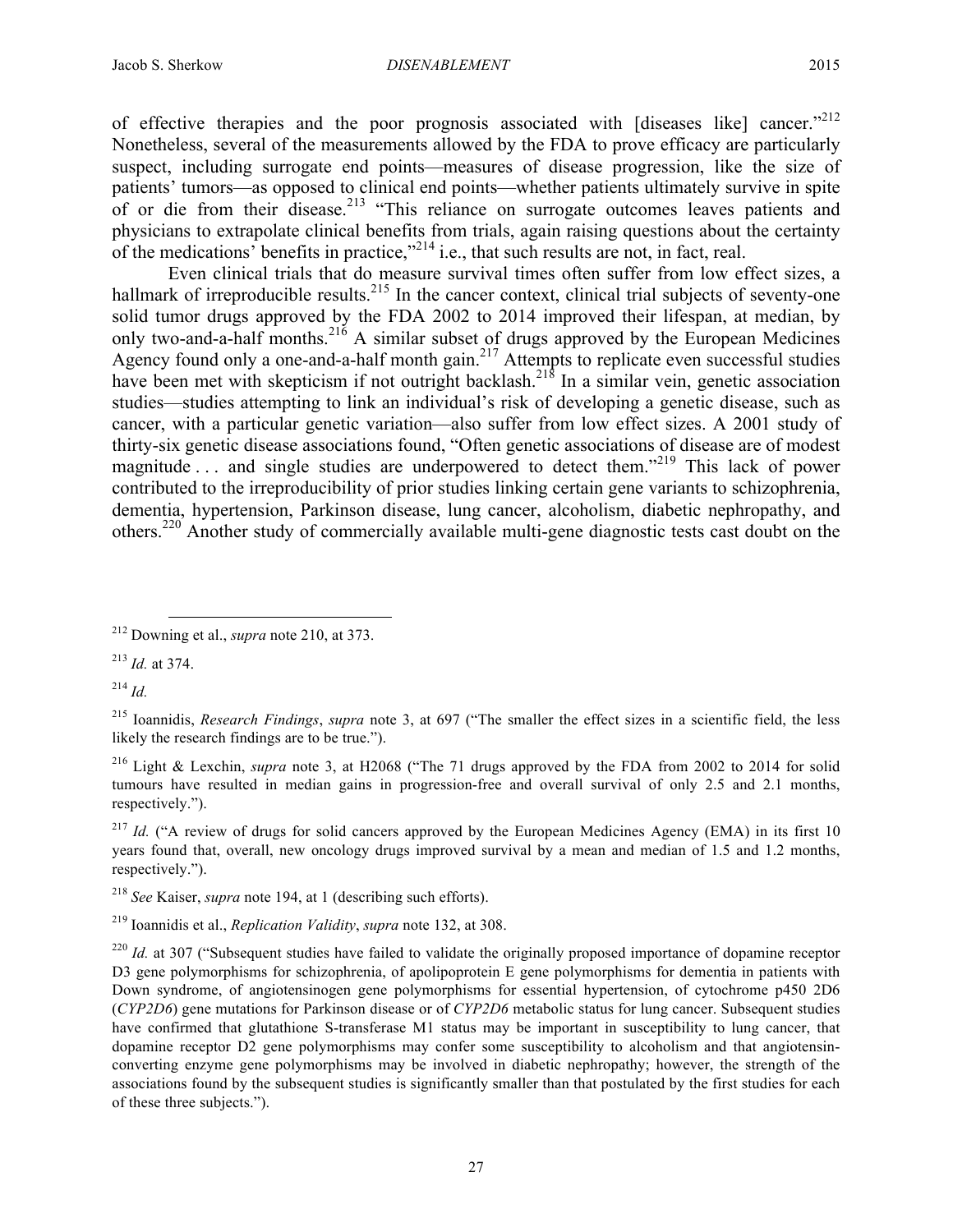linkage between over a dozen genes analyzed by such services and cancer risk.<sup>221</sup> Of the eleven commercial tests analyzed, every one tested for at least one such dubious genetic variant.<sup>222</sup>

And yet, even where clinical trials meet the "gold standard" in terms of experimental design and predictive power, $^{223}$  there is little guarantee that future trials will be able to reproduce their results. Jonathan J. Darrow has noted that "the statistical framework supporting the gold standard does not account for the possibility that drug companies may undertake multiple trials until one or more of them demonstrates efficacy."<sup>224</sup> Furthermore, even the gold standard is, itself, "inadequate because its statistical framework requires no particular level of efficacy."<sup>225</sup> In other words, even new drug applicants who adhere to the gold standard to conduct clinical trials are still free to employ a spaghetti method approach to demonstrate efficacy—where "efficacy" is "not the drug's level of efficacy *per se*, but rather the [statistical] relationship between the results from the control group and those from the active group."<sup>226</sup> This nuanced form of phacking leads Darrow to conclude that the FDA's "standard[s], along with the related concepts of gold standard testing, statistical significance, and clinical significance, do not prevent FDA approval of substantially ineffective remedies."<sup>227</sup>

Ultimately, quantifying the amount of irreproducibility in clinical trials may simply be impossible. Not every clinical trial is validated with its own follow-on study, which, in any event, may suffer from its own deficiencies.<sup>228</sup> Clinical trials—and even follow-on trials—are often conducted under the guise of FDA regulations, which have an instrumental rather than investigatory bent.<sup>229</sup> And new drug applicants can often keep their most damning negative results confidential under the FDA's own regulations. <sup>230</sup> As a result, "[n]on-commercial researchers deprived of the means to independently re-analyze raw data cannot easily verify or refute product sponsors' safety and efficacy claims.<sup>5231</sup>

## **III.IRREPRODUCIBILITY AND PATENTED DRUGS**

## **A. Incentives for Irreproducible Drug Patents**

Reproducibility seems to play little role in patent law. Patented inventions grounded in irreproducible science are not stripped of their patents as a matter of course. The most potentially

<sup>224</sup> *Id.* at 2095.

<sup>225</sup> *Id.*

<sup>226</sup> *Id.* at 2112.

<sup>227</sup> *Id.* at 2076.

 <sup>221</sup> *See* Easton et al., *supra* note 3, at 12.

 $^{222}$  *Id.* at 2.

<sup>&</sup>lt;sup>223</sup> Darrow, *supra* note 209, at 2090 (enumerating several "gold standards" in clinical trials: "randomization, doubleblind administration, and placebo-control").

<sup>228</sup> Ioannidis, *Contradicted Effects*, *supra* note 3, at 218.

<sup>229</sup> Darrow, *supra* note 209, at 2075-76.

<sup>230</sup> Eisenberg, *supra* note 19, at 382-83.

<sup>231</sup> LAAKMANN, *supra* note 20, at 20.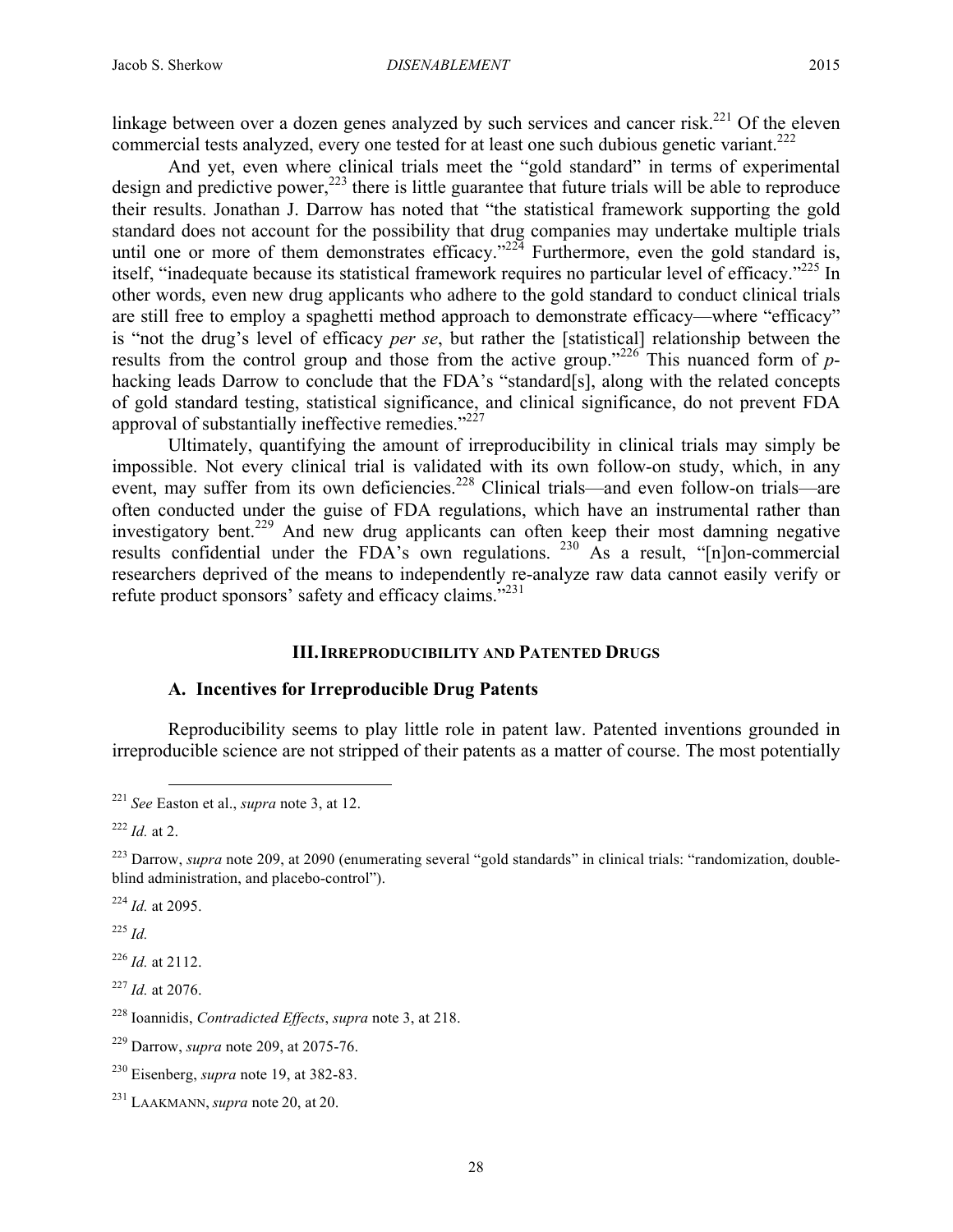applicable doctrine, enablement, appears ill-suited to take irreproducibility into account: it is unclear whether any post-application evidence can be introduced to invalidate patents based on irreproducible data,  $232$  let alone general scientific advances that call into question prior assumptions about a particular field.<sup>233</sup> Enablement's relationship with the scope of patents' claims—and, consequently, which aspects of the patent may or not may be irreproducible remains stubbornly unsettled.<sup>234</sup> And the doctrine remains confusingly mixed up with operability, a single concern in the broader concept of irreproducibility.<sup>235</sup> In this sense, even though irreproducible patents can be thought of as *dis*enabling, they remain entitled, as with other patents, to an ongoing presumption of validity.<sup>236</sup>

This disconnect between reproducibility and enablement becomes particularly problematic in the case of patented drugs. The lifecycle of the drug approval process—discovery, preclinical development, an investigational new drug application with the FDA, three phases of clinical trials, and, finally, approval—counsels patenting early on, when very little data concerning drugs' efficacy in their target populations is available.<sup>237</sup> Indeed, because of the "statutory bars"—statutory limits on how long inventors have to file patent applications with the PTO after initially disclosing their inventions—"the patent laws actually penalize inventors who fail to file promptly."<sup>238</sup>

To avoid this, drug developers often rely on early, preclinical studies to bolster their patents.<sup>239</sup> By design, these studies often have small sample sizes, employ little statistical power, and, of course, suffer from conflicts of interest between industrial researchers and their employers<sup>240</sup>—all hallmarks of irreproducibility.<sup>241</sup> Nonetheless, patent applications rooted in

 <sup>232</sup> *See supra* Part I.A.

<sup>233</sup> *See supra* Part I.D.

<sup>234</sup> *See supra* Part I.B.

<sup>&</sup>lt;sup>235</sup> See supra Part I.C (discussing the differences among empirical, statistical, and computational reproducibility).

<sup>236</sup> *See* 35 U.S.C. § 282 ("A patent shall be presumed valid."); Eli Lilly & Co. v. Actavis Elizabeth LLC, 435 F. App'x 917, 923-26 (Fed. Cir. 2011) (concluding that Eli Lilly's patent satisfied the enablement requirement even though the defendant raised doubts about the studies included in the patent's specification).

<sup>237</sup> Hilton Davis Chem. Co. v. Warner-Jenkinson Co., 62 F.3d 1512, 1536 (Fed. Cir. 1995) (en banc) (per curiam) (Newman, J., concurring), *rev'd on other grounds*, 520 U.S. 17 (1997) ("[T]he patent law places strong pressure on filing the patent application early in the development of the technology, often before the commercial embodiment is developed or all of the boundaries fully explored."); Eisenberg, *supra* note 19, at 348 ("Basic 'composition of matter' patents on drugs are typically issued in the early stages of product development, before the effects of these molecules have been tested in clinical trials."); Seymore, *supra* note 40, at 161-62 (quoting *Hilton Davis* and discussing this in the context of pharmaceutical development); *see also* Cotropia, *supra* note 16, at 93-96 (describing the negatives of early patent filing).

<sup>238</sup> Seymore, *supra* note 40, at 162.

<sup>239</sup> *See* Benjamin N. Roin, *Unpatentable Drugs and the Standards of Patentability*, 87 TEX. L. REV. 503, 539 (2009) ("Pharmaceutical patents are typically filed when drugs are in early preclinical research . . . .").

<sup>240</sup> *See, e.g.*, Katherine S. Button et al., *Power Failure: Why Small Sample Size Undermines the Reliability of Neuroscience*, 14 NATURE REV. NEUROSCI. 365, 373 (2013) (describing these factors as "the root of the recent replication failures in the preclinical literature"); David M. Katz et al., *Preclinical Research in Rett Syndrome: Setting the Foundation for Translational Success*, 5 DISEASE MODELS MECHANISMS 733 (2012) (attempting to establish best practices for preclinical research for treatments of Rett syndrome); Iurii Koboziev et al.,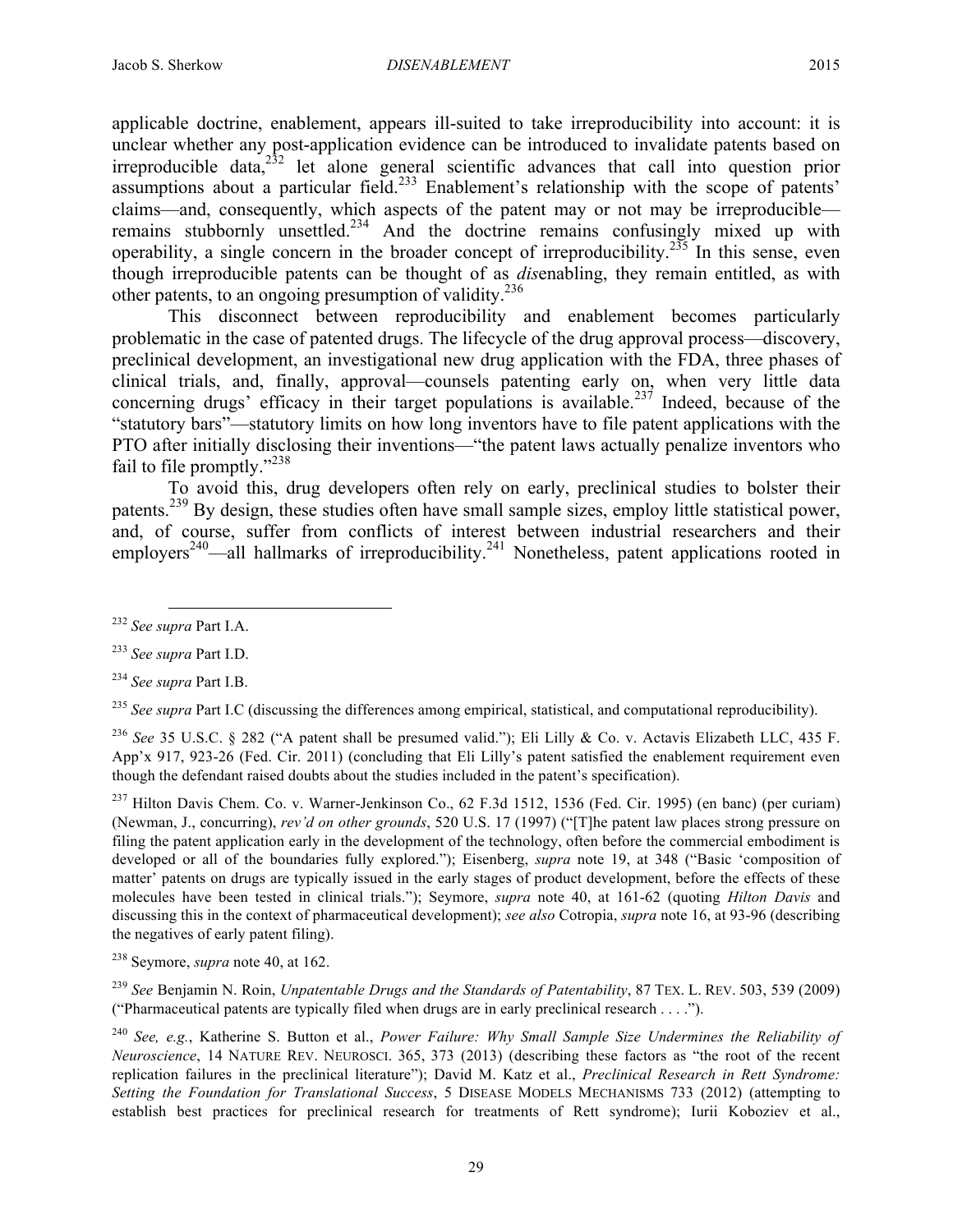suspect data from preclinical trials do not suffer at the PTO. Rather, the Manual of Patent Examining Procedure requires only a "reasonable correlation" between a drug and its asserted benefit, $242$ <sup>2</sup> a standard that can be met even with animal testing or *in vitro* analyses.<sup>243</sup> The PTO even appears to acknowledge the deficiency of this approach, reminding its examiners that "[t]he applicant *does not* have to prove that a correlation exists between a particular activity and an asserted therapeutic use of a compound as a matter of statistical certainty."<sup>244</sup>

The early, easy patenting of drugs encourages patent applicants to adopt several troublesome strategies at the patent office. Patentees of new drugs, already encouraged to claim broadly,<sup>245</sup> often draft their claims as directed to methods of treating broader classifications of diseases than any preclinical data warrants.<sup>246</sup> U.S. Patent No. 8,652,776, for example, generally claims a method of using iloperidone to treat "one or more symptoms of a psychotic disorder" a virtually limitless category—even though the preclinical studies referenced by the patent refer almost exclusively to schizophrenia.<sup>247</sup> Similarly, to the extent that a drug has multiple forms, patentees are encouraged to base their claims on the broadest genus of the drug, even if there is little data to support their claims.<sup>248</sup> Patentees for new drugs also have little incentive to include in their applications a full description of the statistical methods used in any of their preclinical

<sup>241</sup> Ioannidis, *Research Findings*, *supra* note 3, at 697-98.

<sup>242</sup> U.S. PATENT AND TRADEMARK OFFICE, MANUAL OF PATENT EXAMINING PROCEDURE § 2107.03 (Mar. 2014).

<sup>243</sup> *Id.*

<sup>244</sup> *Id.* (emphases added).

 $\overline{a}$ 

<sup>245</sup> Chao, *supra* note 8, at 1366-67 ("Patent attorneys draft claims as broadly as they can. In fact, they often deliberately seek overly broad claims in the hope that the patent office will accept them.").

<sup>246</sup> *See* Budish, Roin, & Williams, *supra* note 4, at 2077 ("[T]he drug Tamoxifen was FDA approved for several cancer indications while on-patent; later, a publicly-funded clinical trial supported the 1998 FDA approval of Tamoxifen as a chemoprevention agent - preventing breast cancer incidence in high-risk groups."); Feldman, *supra* note 7, at 13 (describing this in the context of antibody therapeutics); Eileen M. Kane, *Patent-Mediated Standards in Genetic Testing*, 2008 UTAH L. REV. 835, 859 (2008) ("[T]he establishment of new mutations that are associated with clinical risk might rise to the level of 'undue experimentation' that would indicate a patent claim that is potentially broader than its disclosure."); Price, *supra* note 180, at 445 (weighing similar incentives in the context of diagnostic algorithms); Roin, *supra* note 239, at 522-26 (describing this practice's effect on patentability); Sean B. Seymore, *Patently Impossible*, 64 VAND. L. REV. 1491, 1517-23 (discussing the history of patents on cancer treatments).

<sup>247</sup> U.S. Patent No. 8,652,776, col. 15, ll. 60-61 (filed Sept. 10, 2008).

<sup>248</sup> Seymore, *supra* note 40, at 145-46 ("A generic claim uses structural formulas8 or functional language to cover embodiments that share a common attribute. This style of claiming pervades the chemical and pharmaceutical arts, and affords the broadest claim scope under the patent laws. Indeed, a single generic claim can easily encompass millions, billions, or novemdecillions of compounds."). *But see* Wyeth Corp. v. Abbott Labs., 720 F.3d 1380, 1385 (Fed. Cir. 2013) (rejecting this approach).

*Pharmacological Intervention Studies Using Mouse Models of the Inflammatory Bowel Diseases: Translating Preclinical Data into New Drug Therapies*, 17 INFLAMMATORY BOWEL DISEASE 1229 (2011) (criticizing preclinical studies of inflammatory bowel disease in mice); Emily Sena et al., *How Can We Improve the Pre-Clinical Development of Drugs for Stroke?*, 30 TRENDS NEUROSCI. 433 (2007) (exploring the failures of preclinical studies in drugs for stroke); Hanna M. Vesterinen et al., *Improving the Translational Hit of Experimental Treatments in Multiple Sclerosis*, 16 MULTIPLE SCLEROSIS 1044 (2010) (criticizing preclinical research for multiple sclerosis treatments on various grounds).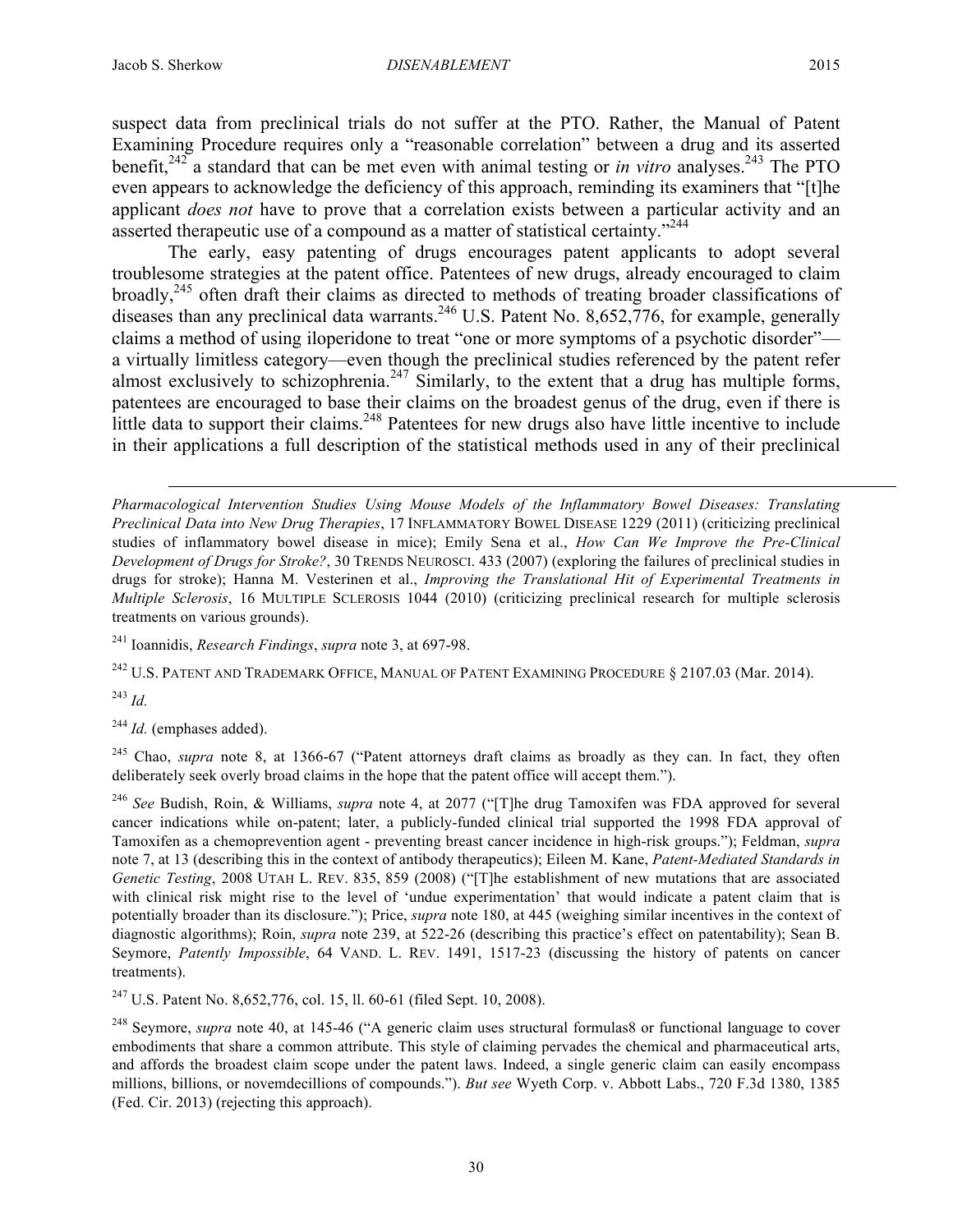research. Rather, patentees are encouraged to say little about the methodology of any supporting studies and then wait for an examiner's response.<sup>249</sup> In that vein, the Federal Circuit's conflicting decisions in *In re '318 Patent* and *Eli Lilly* suggest that examiners' objections to preclinical studies—if any—is of much greater consequence than whether the studies are, in any sense, reproducible.<sup>250</sup> Lastly, patentees may also be encouraged to draft ambiguous claims in the hope of retaining textual flexibility as developmental research on the studied drug's progresses.<sup>251</sup> Claiming a method of treatment with keen specificity, for example, may hinder a patent holder's later efforts to expand the definition of that treatment in future infringement suits.<sup>252</sup> In these ways, the incentives giving rise to irreproducible drug patents are the product of numerous, interrelated legal regimes: drug development patent policy, patent examination procedure, FDA policy, and the economic realities of preclinical testing.

## **B. Examples of Irreproducible Drug Patents**

The irreproducibility of drug patents does not occur only at the margins. Numerous blockbuster drugs are protected by patents grounded in some form of irreproducible data. Much in the same way that irreproducibility is a varied concept,  $253$  the character of irreproducibility in drug patents is similarly varied: patents based on contradicted preclinical or clinical trials; patents based on unreplicated data; patents covering a broader indication or target population than warranted; and patents based with such a small effect as to be doubtful. Prempro, Xigris, Plavix, and Avastin each demonstrate these deficiencies.

## **1. Prempro: Contradicted Data**

Perhaps the most extreme example of patents grounded in later-contradicted data concerns those related to postmenopausal hormone replacement therapy. Menopause—the cessation of ovulation in women, most often due to age—has long been thought to bring with it several ailments, including bone loss, cardiovascular disease, and ovarian cancer.<sup>254</sup> Clinicians attribute the onset of these illnesses, at least in part, to the decrease in hormone production following menopause.255 Hormone replacement therapy (HRT)—small doses of hormones intended to mimic a pre-menopausal state—were consequently viewed as a logical treatment.<sup>256</sup>

<sup>&</sup>lt;sup>249</sup> Lemley, *supra* note 7, at 117 (discussing the patentee's strategy of "wearing down the examiner" in *Chiron v. Genentech*, 266 F. Supp. 2d 1172 (E.D. Cal. 2002)).

 $^{250}$  In re '318 Patent Infringement Litigation, 583 F.3d 1317, 1327 (Fed. Cir. 2009) (noting the examiner's objections to future evidence), *with* Eli Lilly & Co. v. Actavis Elizabeth LLC, 435 F. App'x 917, 925-26 (Fed. Cir. 2011) (noting the absence of objections by the examiner).

<sup>251</sup> *See* Chao, *supra* note 8, at 1372-75 (discussing the incentives behind unclear claiming).

<sup>&</sup>lt;sup>252</sup> See Collins, *supra* note 7, at 1090-92 (discussing the expansion of claim language with time to cover after-arising technology).

<sup>253</sup> *See supra* Part I.C (discussing the differences among empirical, statistical, and computational reproducibility).

<sup>254</sup> Millrood, *supra* note 205, at 42 (discussing Writing Group for the Women's Health Initiative Investigators, *supra* note 204, at 321).

<sup>255</sup> Millrood, *supra* note 205, at 42 (citing Bernardine Healy, *The Mysteries of Menopause*, U.S. NEWS & WORLD REP., Nov. 18, 2002, at 39, 41).

<sup>256</sup> *See* Millrood, *supra* note 205, at 42 (examining the history of hormone therapy).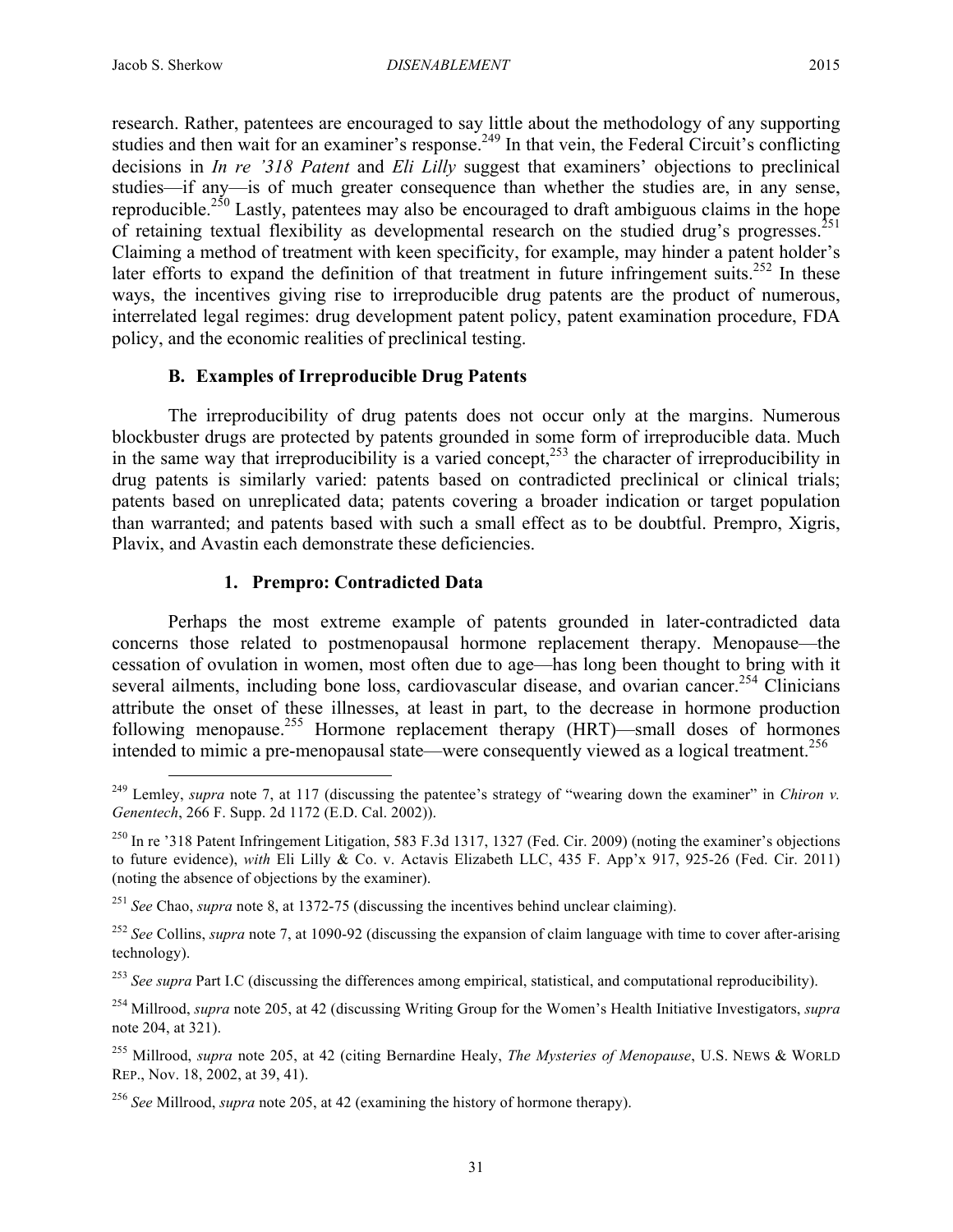Beginning in the 1980s, numerous companies began to manufacture, market—and patent—various types of HRTs as treatments to ameliorate menopause-related illnesses.<sup>257</sup> Wyeth Pharmaceuticals, the largest HRT manufacturer, sold several different therapies: Premarin, Prempro, and Premphase.<sup>258</sup> Unsurprisingly, Wyeth also sought to protect each of these drugs with various patents. U.S. Patent No. RE36,247, for example, covered Prempro,<sup>259</sup> which claimed "[a] method of hormonally treating menopausal or post-menopausal disorders in a woman,"<sup>260</sup> including "dosages and duration of treatment ... sufficient to prevent or retard changes in blood lipids which might otherwise predispose the woman to cardiovascular disease."<sup>261</sup> Yet the basis for the patent's cardiovascular claims lay in a single preclinical study, a study replete with the indicia of irreproducibility: a small sample size of only thirty subjects; an opaque and flexible design that did not clearly state the measurements for a decrease in risk of cardiovascular disease; a significant potential for conflict of interest, given the inventors' original assignment of their patent to an investment firm; and a high quotient of competitive popularity with other treatments.<sup>262</sup> Despite these concerns, by 2001, Prempro's annual sales topped \$733 million,  $263$  its success much indebted to Wyeth's aggressive marketing of the drug's cardiovascular benefit. $264$ 

The rapid rise of hormone replacement therapy—and questions concerning its actual benefit—led the NIH to support large-scale randomized trials of HRTs.<sup>265</sup> One such trial, a 2002 study of various HRTs—the Women's Health Initiative Study—came to the opposite conclusion of Prempro's patent, and an earlier, major, 1991 observational trial. <sup>266</sup> Rather than *preventing* the incidence of cardiovascular disease in menopausal women, HRTs, including Prempro, "significantly *increased* the relative risk of coronary events by 29% among postmenopausal women."<sup>267</sup> A further, follow-up, randomized trial—the Heart and Estrogen/Progestin Replacement Study—came to a similar damning conclusion.<sup>268</sup> The results of these studies

- <sup>261</sup> *Id.*, col. 16, ll. 7-9.
- <sup>262</sup> *See id.*, col. 7:57–9:17 (describing this study and its follow-up).
- <sup>263</sup> Millrood, *supra* note 205, at 42 n.3.

<sup>&</sup>lt;sup>257</sup> *See id.* ("In all, about 10 companies manufacture the more than two dozen hormone therapy products currently available.").

<sup>258</sup> *See* Ganesa Wegienka, Suzanne Havstad, & Jennifer L. Kelsey, *Menopausal Hormone Therapy in a Health Maintenance Organization Before and After Women's Health Initiative Hormone Trials Termination*, 15 J. WOMEN'S HEALTH 369 (2006).

<sup>259</sup> *See* TIME SENSITIVE PATENT INFORMATION PURSUANT TO 21 C.F.R. 314.53 FOR NDA 20-527 (Apr. 13, 2000), *available at* http://www.accessdata.fda.gov/drugsatfda\_docs/nda/2003/20-527S017\_Prempro%20&%20Premphase\_ AdminCorres P1.pdf, at 2 [hereinafter PATENT INFORMATION].

<sup>260</sup> U.S. Patent No. RE36,247, col. 10, ll. 22-23 (filed Oct. 13, 1995).

<sup>264</sup> *See id.* at 43 (describing Wyeth's marketing of its drugs).

<sup>265</sup> *See* Ioannidis, *Contradicted Effects*, *supra* note 3, at 223.

<sup>266</sup> *See id.* (discussing the Women's Health Initiative Study and the Nurses' Health Study).

<sup>267</sup> *Id.*; *see also* Writing Group for the Women's Health Initiative Investigators, *supra* note 204, at 321.

<sup>268</sup> Ioannidis, *Contradicted Effects*, *supra* note 3, at 223 (discussing Stephen Hulley et al., *Heart and Estrogen/Progestin Replacement Study (HERS) Research Group Randomized Trial of Estrogen Plus Progestin for Secondary Prevention of Coronary Heart Disease In Postmenopausal Women*, 280 JAMA 605 (1998)).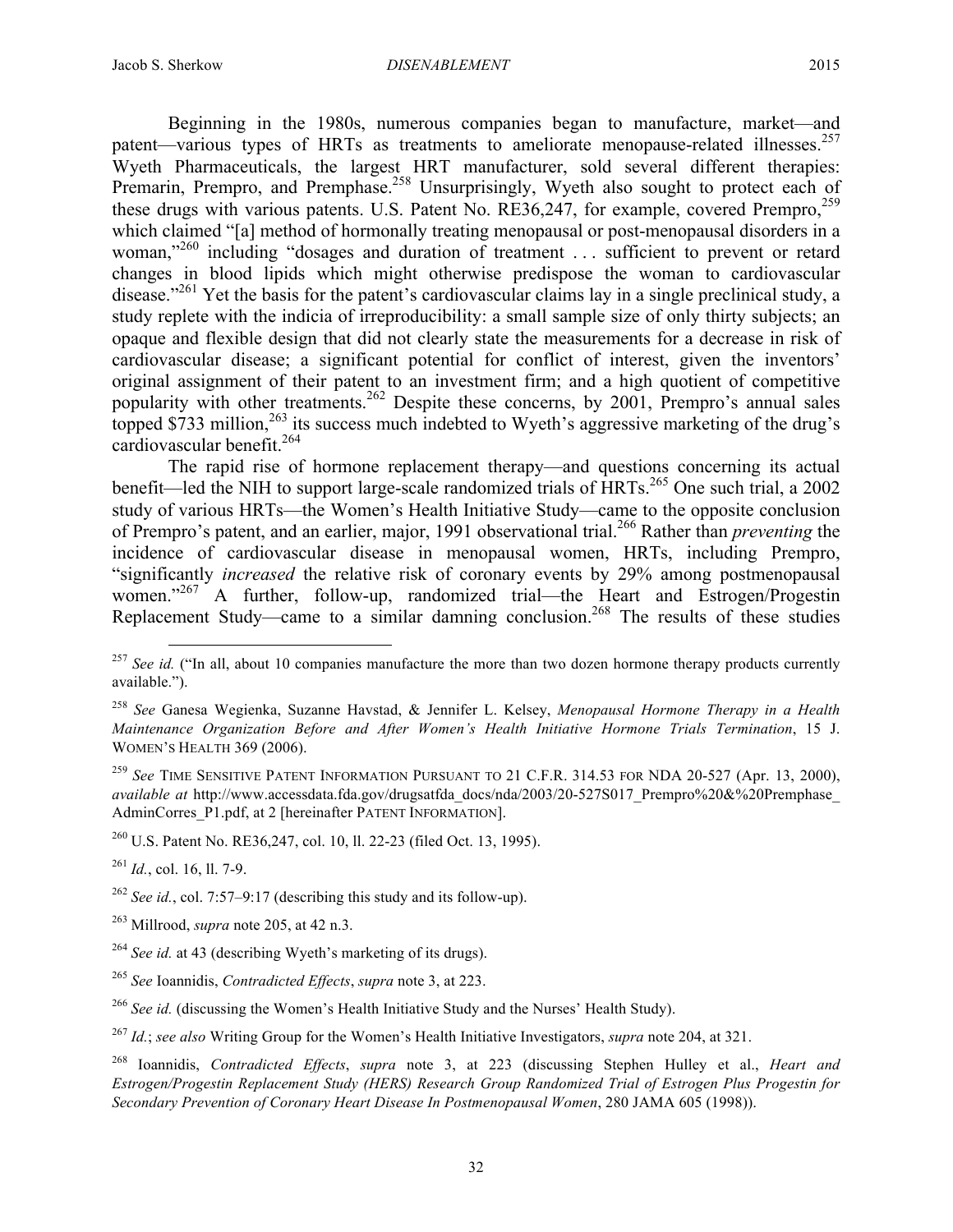spawned countless lawsuits against Wyeth and led, ultimately, to Wyeth's successor, Pfizer, paying \$896 million in settlements.<sup>269</sup>

The products-liability issues aside, this turn of events would seem to suggest that Prempro's patent was never enabling in the first instance. The patent's claims that certain doses of progestogen and estrogen could *prevent* cardiovascular disease were simply incorrect.270 In that sense, a person having ordinary skill in the medical art could simply not "make and use" the invention.<sup>271</sup> This conclusion seems to hold despite the ambiguities in the enablement doctrine concerning its scope: the patent's claims lacked a corresponding enabling disclosure no matter whether the enablement doctrine encompasses a full-scope, single-embodiment, or reasonableness analysis.<sup>272</sup> Furthermore, whatever the difficulties surrounding enablement's overlap with inoperability, they appear neatly resolved when considering Prempro's patent: because the patented method produces the *opposite* effect of what it intended, the claims ultimately required an impossible, "nonsensical method of operation."<sup>273</sup>

Yet, enablement's focus on *pre*-application evidence,<sup>274</sup> even in the face of contradictory scientific advances,  $275$  casts this analysis into doubt. It is unclear whether litigants seeking to invalidate Prempro's patent could have introduced such evidence. A recent district court lawsuit, *Gilead Sciences, Inc. v. Mylan Inc.*, suggests otherwise. <sup>276</sup> In *Gilead*, the plaintiffs sought discovery of the defendants' Abbreviated New Drug Application with the FDA, in order to combat the defendants' arguments concerning the asserted patent's lack of enablement.<sup>277</sup> The district court refused on the grounds that "everything that the Plaintiffs would need to defend against a claim of invalidity through enablement theory is within the four corners of the Plaintiffs' own patent."<sup>278</sup> This suggests, too, that everything the defendants needed to make their claim of invalidity was also limited to the four corners of the patent. Ultimately, Prempro's patent was never litigated to judgment in federal court,  $279$  and it quietly expired on May 2, 2006.<sup>280</sup>

<sup>274</sup> *See supra* Part I.A.

<sup>275</sup> *See supra* Part I.D.

<sup>277</sup> *Id.* at 2-4.

<sup>278</sup> *Id.* at 4.

 <sup>269</sup> Jef Feeley, *Pfizer Paid \$896 Million in Prempro Settlements*, BLOOMBERG BUSINESS, June 19, 2012, http://www.bloomberg.com/news/articles/2012-06-19/pfizer-paid-896-million-in-prempro-accords-filing-shows-1-.

<sup>270</sup> *See* U.S. Patent No. RE36,247, col. 16, ll. 7-9 (filed Oct. 13, 1995).

<sup>271</sup> *See* 35 U.S.C. § 112(a).

<sup>272</sup> *See* Collins, *supra* note 7, at 1087 (describing the differences in these doctrines).

<sup>273</sup> *See* Process Control Corp. v. HydReclaim Corp., 190 F.3d 1350, 1359 (Fed. Cir. 1999); *see also supra* Part I.C (discussing the difficulties concerning enablement's relationship with inoperability).

<sup>276</sup> Docket No. 190, No. 1:14-cv-99 (N.D. W. Va. July 1, 2015).

<sup>&</sup>lt;sup>279</sup> Intermediary owners of the Prempro patent filed only one lawsuit against two other HRT manufacturers, Novo Nordisk and Pharmacia & Upjohn, in the U.S. District Court for the District of New Jersey. That case settled by consent decree. Am. Home Prods. Corp. v. Novo Nordisk Pharma., Inc., Case No. 3:99-cv-3162, Docket No. 24 (D.N.J. June 23, 2000).

<sup>280</sup> *See* PATENT INFORMATION, *supra* note 259, at 2.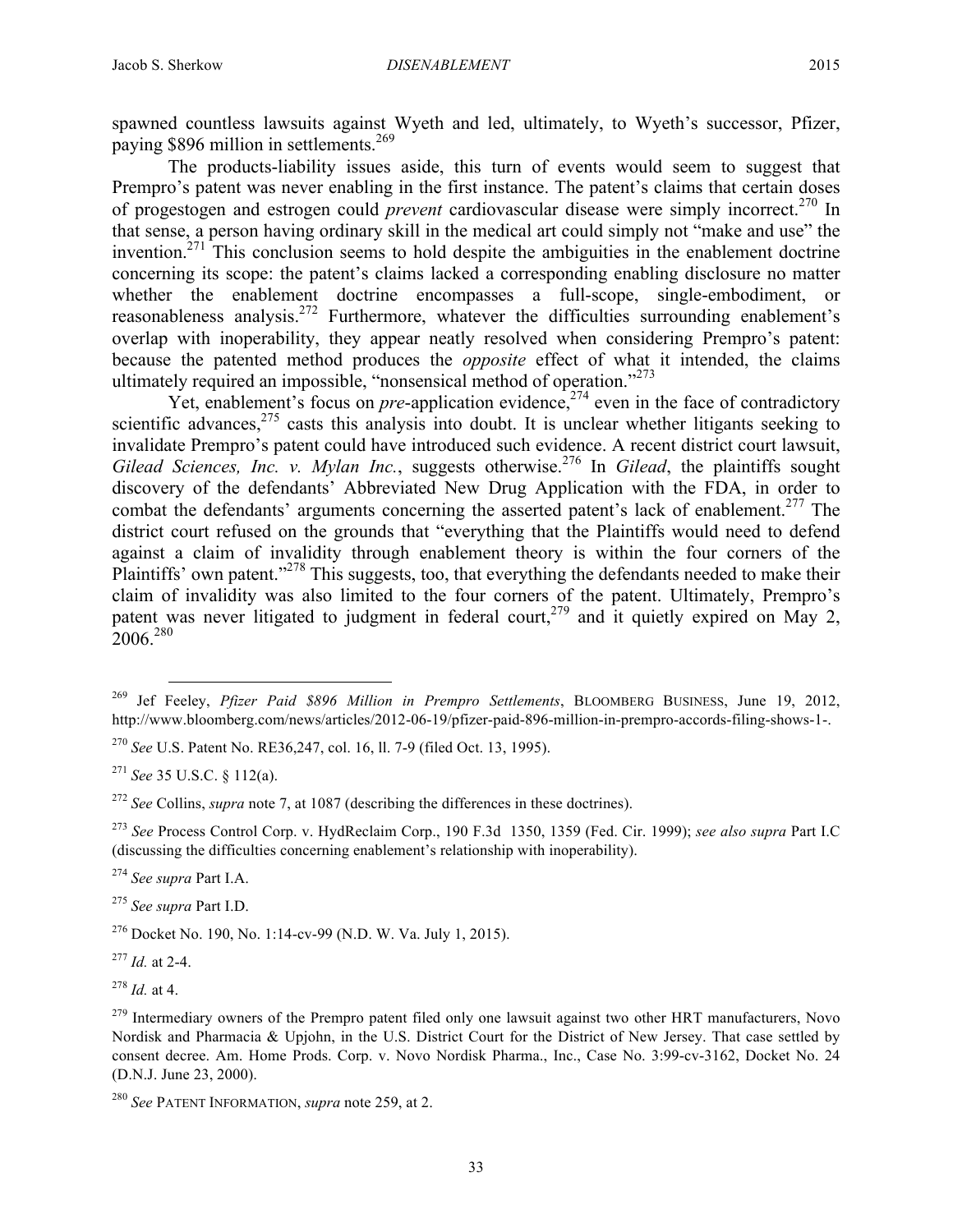# **2. Xigris: Irreproducible Effects**

Not all irreproducible patents have contradictory indications. Others are irreproducible because follow-on trials are unable to reproduce the effects seen in preclinical or early-stage clinical trials; the underlying data is literally *irreproducible*. Xigris, a drug approved by the FDA in 2001 to treat sepsis,<sup>281</sup> and voluntarily withdrawn by its manufacturer, Eli Lilly & Co., in 2011,<sup>282</sup> serves as a prime example.

Sepsis is a general inflammatory response to an infection.<sup>283</sup> In severe cases, sepsis can cause the coagulation of blood and the resulting creation of circulating blood clots.<sup>284</sup> These symptoms are often worse than the initial infection: coagulation and clotting from sepsis is the tenth leading cause of death in the United States, where it kills over a million people a year, or  $6\%$  of all recorded deaths.<sup>285</sup> The inflammation pathway giving rise to sepsis is complex isolating the proteins responsible still baffles scientists<sup>286</sup>—but one protein involved, activated protein C (APC), had long been hypothesized to play a role in inhibiting fatal coagulation and clotting. $287$ 

In 2001, Eli Lilly  $& Co.$  received FDA approval for a recombinant version of APC, marketed as Xigris, for the treatment of severe sepsis.<sup>288</sup> Eli Lilly also obtained a number of patents claiming the use of APC to treat sepsis, including U.S. Patent Nos. 6,344,197 and  $6,489,296.$ <sup>289</sup> But, having yet to complete its clinical trials for APC by the time the patents were filed, both patents were based on early preclinical data. The '197 patent, for example, claims "a method for treating a patient suffering from sepsis" by administering a combination of APC and another protein, bactericidal/permeability-increasing protein, based on the patient's body weight.<sup>290</sup> Given the patent's description of the invention, this sounds like a promising treatment. Yet, the basis for the '197 patent's claims rests only on the thinnest reed of data: a preclinical, prophylactic trial in baboons—and even then, only ten baboons.<sup>291</sup> As for a human trial, the patent only proposes a protocol for conducting one.<sup>292</sup>

<sup>284</sup> *Id.*

<sup>288</sup> *See id.* at 1.

<sup>291</sup> *Id.*, col. 2, ll. 19-36.

<sup>292</sup> *Id.*, col. 10, ll. 6-37.

 <sup>281</sup> *See* FDA, FDA CLINICAL REVIEW DROTRECOGIN ALFA (ACTIVATED) (Nov. 21, 2001), *available at* http://www.fda.gov/downloads/drugs/developmentapprovalprocess/howdrugsaredevelopedandapproved/approvalap plications/therapeuticbiologicapplications/ucm113438.pdf.

<sup>&</sup>lt;sup>282</sup> ELI LILLY & CO., LILLY ANNOUNCES WITHDRAWAL OF XIGRIS® FOLLOWING RECENT CLINICAL TRIAL RESULTS (Oct. 25, 2011), *available at* https://investor.lilly.com/releasedetail.cfm?releaseid=617602.

<sup>283</sup> FDA, *supra* note 281, at 9.

<sup>285</sup> *See* Alexander Melamed & Frank J. Sorvillo, *The Burden of Sepsis-Associated Mortality in the United States From 1999 to 2005: An Analysis of Multiple-Cause-Of-Death Data*, 13 CRITICAL CARE R28 (2009).

<sup>286</sup> Charalampos Pierrakos & Jean-Louis Vincent, *Sepsis Biomarkers: A Review*, 14 CRITICAL CARE R15 (2010).

<sup>287</sup> FDA, *supra* note 281, at 9.

<sup>&</sup>lt;sup>289</sup> U.S. Patent No. 6,344,197 (filed Oct. 22, 1999); U.S. Patent No. 6,489,296 (filed May 10, 2000).

<sup>290</sup> U.S. Patent No. 6,344,197, col. 10, ll. 39-43.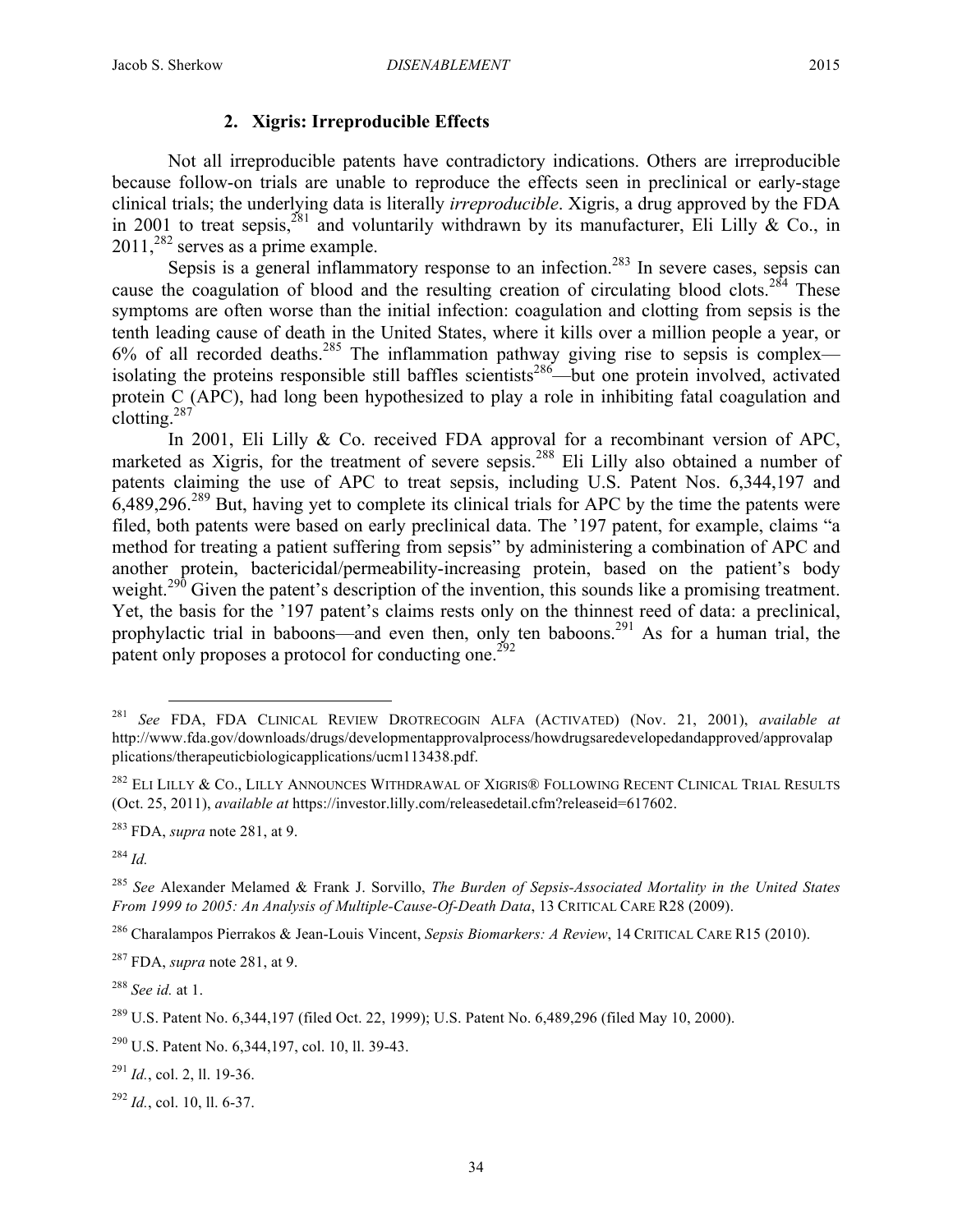The '296 patent similarly claims "[a] method of reducing mortality in a human patient with severe sepsis which comprises administering a dose of human activated Protein C to the patient as a continuous infusion."<sup>293</sup> But unlike the '197 patent, the basis for the '296 patent's claims seems more robust: an actual, human-subject clinical trial, that measured the mortality rate of sepsis-suffering subjects receiving APC against those who did not.<sup>294</sup> Although the sample size of the trial was small—only seventy-two subjects, total—the results seemed strong: sepsis patients receiving APC died at almost half the rate of the patients who did not receive APC after twenty-eight days.<sup>295</sup> In comparison to the '197 patent's data, the results predicating the '296 patent seemed promising. And that promise—as well as the '197 and '296 patents, and others—led Eli Lilly to aggressively market Xigris as "the first and only medical product to be granted new technology status for the substantial improvement in . . . patients with lifethreatening severe sepsis."<sup>296</sup> As a result of this marketing, Xigris garnered Eli Lilly over \$100 million per year in sales. $297$ 

This promise was not to last, however. The FDA conditioned its approval of Xigris on a larger follow-up study that enrolled hundreds of patients, rather than dozens.<sup>298</sup> That study showed that Xigris did no better than the placebo and "was not beneficial when administered to a population of patients for which it was an approved treatment."<sup>299</sup> The new study, in other words, failed to reproduce the results of Eli Lilly's earlier study. Faced with this irreproducible data, and physician ire, $300$  Eli Lilly subsequently withdrew its drug from the FDA's marketing roles.  $301$ 

And yet—to date—the Xigris patents live on. Neither the '197 nor the '296 patent appear to ever have been challenged in federal court, by a generic competitor or otherwise. And this remains so despite the patents' potential invalidity for lack of enablement. The core of both patents' claims—a method of treating sepsis using APC—could not be reproduced in a largescale, randomized clinical trial. This does not necessarily make them false. Nor does it mean that yet another trial could not conclude otherwise. But it does suggest that in order for a person having ordinary skill in the art to "make and use" APC as a sepsis treatment, many more, and more robust, clinical trials would need to be conducted—a case of "undue experimentation" if there ever was one. $302$ 

But the complexities in enablement doctrine itself complicates this analysis. First, given the conflicting data on the efficacy of Xigris, it is unclear whether the patents are disenabling for

<sup>297</sup> Antonio Regalado, *To Sell Pricey Drug, Eli Lilly Fuels a Debate Over Rationing*, WALL ST. J., Sept. 18, 2003.

<sup>298</sup> *See* Stone, *supra* note 296.

<sup>300</sup> *See* Regalado, *supra* note 297.

<sup>301</sup> ELI LILLY & CO, *supra* note 282.

 <sup>293</sup> U.S. Patent No. 6,489,296, col. 15, ll. 14-17.

 $^{294}$  *Id.*, col. 13, 1. 48 – col. 15, 1. 49.

<sup>295</sup> *Id.*, col. 14, ll. 6-10.

<sup>296</sup> Judy Stone, *Lilly's Shocker, or the Post-Marketing Blues*, SCI. AM., Nov. 2, 2011, http://blogs.scientificamerican.com/guest-blog/lillys-shocker-or-the-post-marketing-blues/.

<sup>299</sup> V. Marco Ranieri et al., *Drotrecogin Alfa (Activated) in Adults with Septic Shock*, 366 NEW ENGL. J. MED. 2055, 2063 (2012).

<sup>302</sup> *See supra* notes 30-34 and accompanying text (discussing "undue experimentation" in enablement).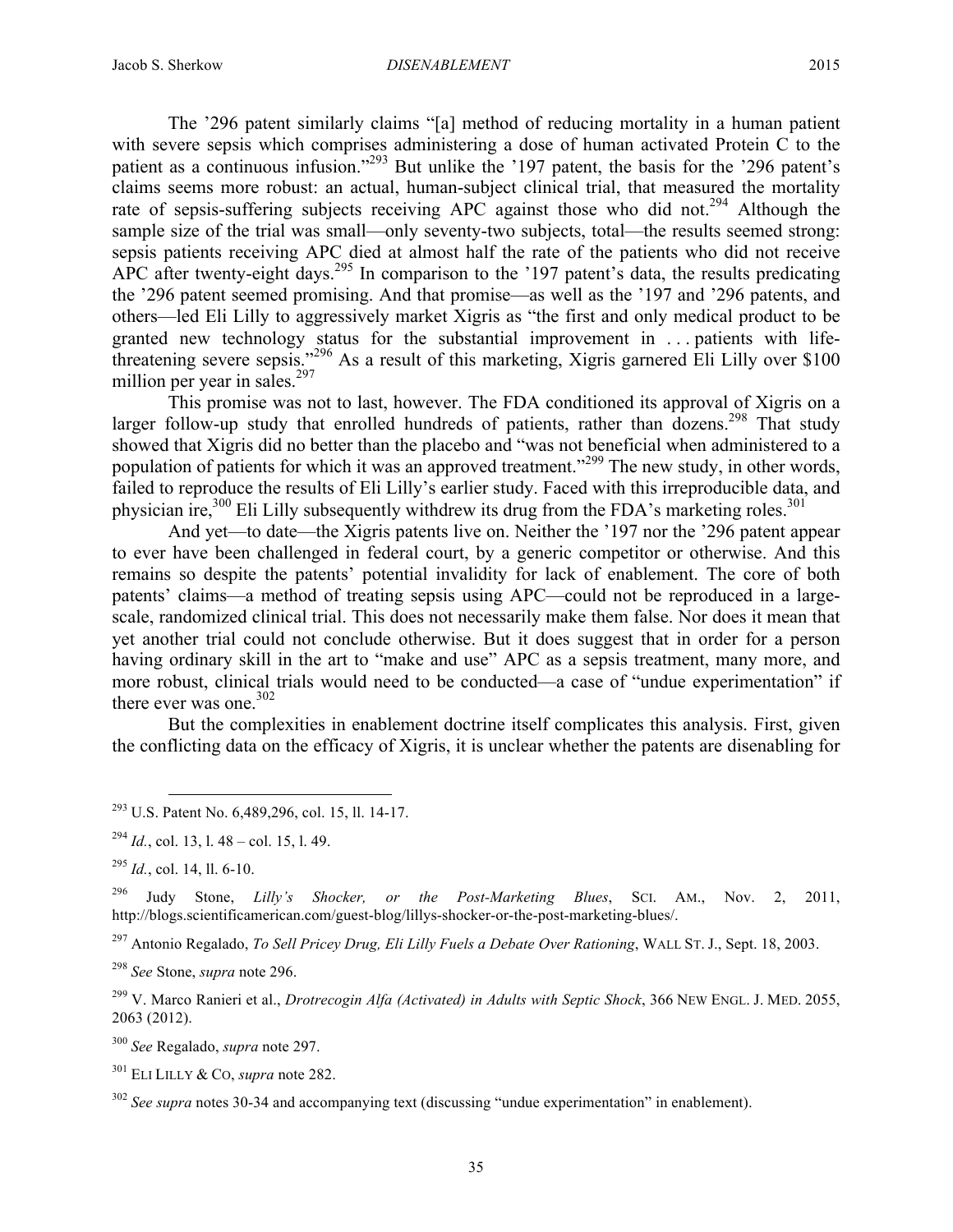the entire scope of their claims, or just some part of them.<sup>303</sup> Xigris may, in fact, work for some patients in some circumstances (although this is doubtful).<sup>304</sup> In that sense, whether the Xigris patents are enabling turns on resolving the scope of enablement inquiry. Furthermore, to the degree enablement overlaps with utility in the pharmaceutical context, it is unclear whether the patents truly require a prohibited "nonsensical method of operation,"<sup>305</sup> or whether they merely require an improbable *but permissible* method of operation. Lastly, while the '197 patent appears to be based on truly paltry data, the '296 patent is rooted in what appears to be a serious, preclinical trial—one later confirmed by a larger clinical trial, and only then refuted by an even larger clinical trial. To that end, determining whether post-application evidence can be introduced to invalidate a patent for lack of enablement does not, in fact, resolve the enablement inquiry.<sup>306</sup> Rather, it also raises questions of which post-application evidence can be used, at all, and which is controlling. Therefore, in a greater sense, Xigris demonstrates the disconnect between drug development and patent validity: unlike Xigris, which rose and fell on the strength of the clinical data used to assess it, the Xigris patents appear to rise or fall on resolving the contours of the enablement doctrine.

## **3. Plavix: Narrower Indication**

Some pharmaceutical patents are irreproducible not due to the overall truth or falsity of their claims but for reasons having to with precision: they claim a broader indication or patient population than the underlying data warrants. Plavix, for example, was approved by the FDA to reduce "atherosclerotic events," i.e., heart attacks, strokes, and vascular death, in patients previously diagnosed with atherosclerosis.<sup>307</sup> The drug itself—clopidogrel bisulfate—acts on one particular protein,  $P2Y_{12}$ , to block its role in platelet aggregation, one of the steps in harmful blood clotting.<sup>308</sup> Since its approval in 1997, Sanofi, the French pharmaceutical giant, has manufactured Plavix, and sold it, globally, for approximately \$9.3 billion per year.<sup>309</sup> Naturally, Sanofi was granted a patent on the method of using Plavix to "prevent the occurrence of a secondary ischemic event."<sup>310</sup>

Prior to Plavix exerting its effect on  $P2Y_{12}$ , however, it must be metabolized into several intermediary chemicals.<sup>311</sup> But not all patients metabolize Plavix similarly. Rather, up to a quarter of all Plavix patients fail to respond to Plavix due to differences in several genes

 <sup>303</sup> *See supra* Part I.B (discussing this difficulty in enablement doctrine).

<sup>304</sup> *See* Ranieri et al., *supra* note 299, at 2062 ("The lack of benefit was consistent across predefined subgroups.").

<sup>305</sup> *See* Process Control Corp. v. HydReclaim Corp., 190 F.3d 1350, 1359 (Fed. Cir. 1999).

<sup>306</sup> *See supra* Part I.A.

<sup>307</sup> FDA, CLINICAL PHARMACOLOGY AND BIOPHARMACEUTICS REVIEW [Plavix] 2 (Oct. 15. 1997), *available at* http://www.accessdata.fda.gov/drugsatfda\_docs/nda/97/20839\_Plavix\_clinphrmr\_P1.pdf.

<sup>308</sup> Rashmi R. Shah & Devron R. Shah, *Personalized Medicine: Is It a Pharmacogenetic Mirage?*, 74 BR. J. CLINICAL PHARMACOLOGY 698, 702 (2012).

<sup>309</sup> Simon King, *The Best Selling Drugs of All Time; Humira Joins The Elite*, FORBES, Jan. 28, 2013, http://www.forbes.com/sites/simonking/2013/01/28/the-best-selling-drugs-of-all-time-humira-joins-the-elite/.

<sup>310</sup> U.S. Patent No. 5,576,328, col. 6, ll. 60-62 (filed Jan. 31, 1994).

<sup>&</sup>lt;sup>311</sup> Shah & Shah, *supra* note 308, at 702 ("Clopidogrel ispharmacologically inactive and requires activation to its pharmacologically active thiol metabolite that binds irreversibly to the  $P2Y_{12}$  receptors on platelets.")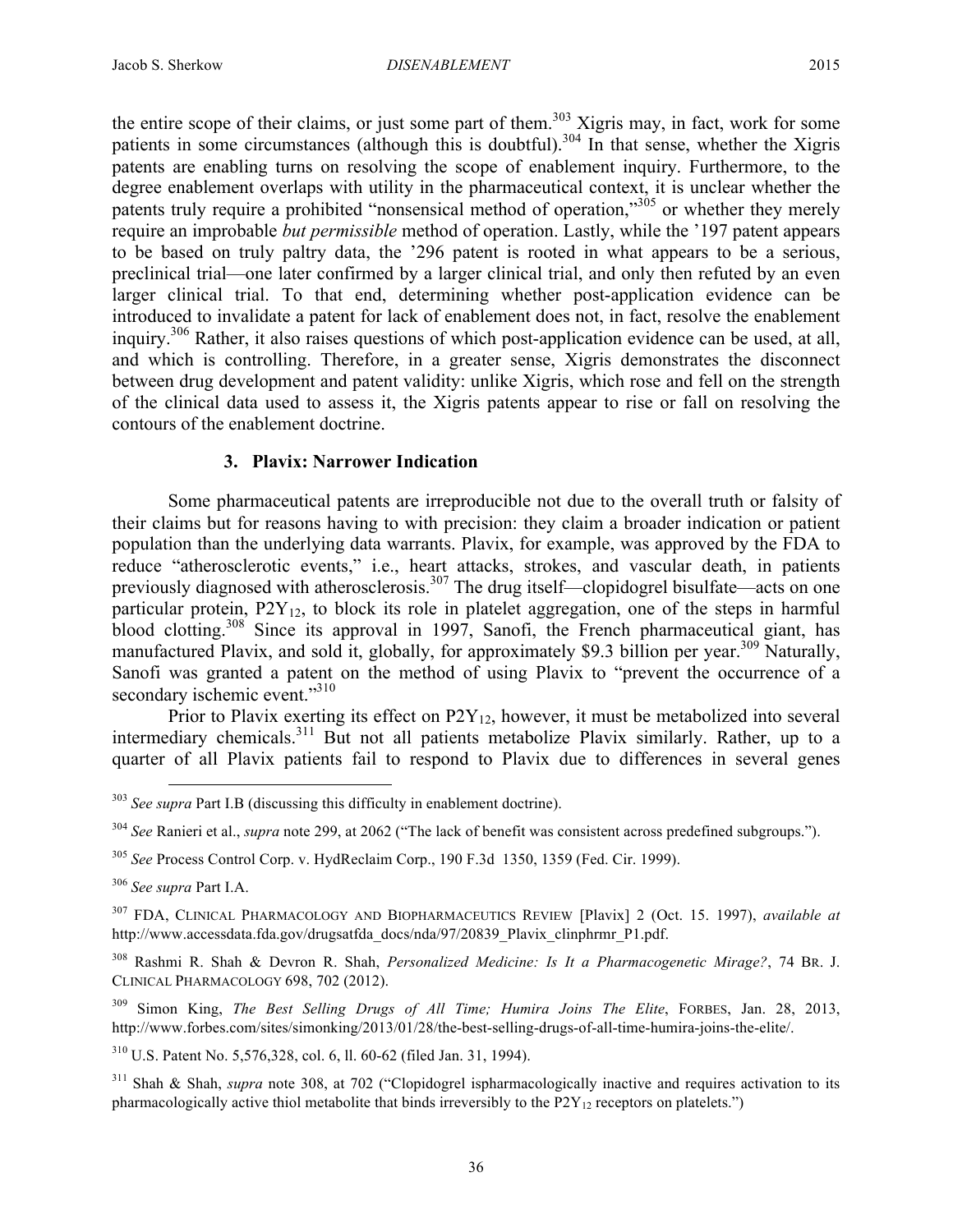responsible for drug metabolism.312 One such gene, *CYP2C19*, plays an outsized role in responsiveness to Plavix.313 Plavix patients with dysfunctional variants of *CYP2C19* are threeand-a-half times more likely to experience a secondary ischemic variant than patients without the variant.<sup>314</sup> In other words, a large subpopulation of Plavix patients are entirely resistant to the treatment.315 In 2011, an enormous, follow-on, meta-analysis of 42,000 patients confirmed the importance of these genetic differences,  $316$  and the FDA later required Sanofi to include this information on Plavix's label. $317$ 

But the FDA did not require, or even suggest, that Sanofi correct its underlying patents.<sup>318</sup> To the contrary, Sanofi's method-of-use Plavix patent makes no mention of *CYP2C19*, or even the possibility that genetic differences among patients may play a role in its effectiveness.<sup>319</sup> This overly broad view of Plavix's efficacy—one that fails to acknowledge that the treatment will fail in up to a quarter of patients—calls the enablement of the patent into question. The patent's claims, directed to "[a] method for preventing the occurrence of a secondary ischemic event [by] administering to a patient . . . a therapeutically effective amount of [Plavix]," do not limit themselves to patients with functioning metabolisms of Plavix. For patients with such metabolic deficiencies, there is *no* "therapeutically effective amount" of the drug. In terms of enablement, a physician treating a patient with such a deficiency cannot—by virtue of biology—"make or use" the patented invention.<sup>320</sup>

But again, whether this invalidates the patent seems to turn less on genetics and more on defining the contours of enablement. To the degree that enablement requires a person having ordinary skill in the art to work every limitation of the patent's claims,  $321$  it seems clear that the Plavix method-of-use patent is invalid. But for three-quarters of the patient populace, the invention is invaluable, "a drug of 'major historical significance."322 Under a reasonableness or

<sup>315</sup> *See* Hulot et al., *supra* note 312, at 2244.

<sup>316</sup> Michael V. Holmes et al., CYP2C19 *Genotype, Clopidogrel Metabolism, Platelet Function, and Cardiovascular Events: A Systematic Review and Meta-Analysis*, 306 JAMA 2704 (2011).

<sup>317</sup> *FDA Updates Plavix Label with PGx Data, but Does Not Provide Dosing Recommendations*, GENOMEWEB, June 17, 2009, https://www.genomeweb.com/dxpgx/fda-updates-plavix-label-pgx-data-does-not-provide-dosingrecommendations.

<sup>318</sup> For a discussion concerning the FDA's role, or lack thereof, in policing drug patents, see Jacob S. Sherkow, *Administrating Patent Litigation*, 90 WASH. L. REV. 205, 214-16 (2015).

<sup>319</sup> *See* U.S. Patent No. 5,576,328.

<sup>320</sup> *See* 35 U.S.C. § 112(a).

<sup>321</sup> *See* Collins, *supra* note 7, at 1087 (describing the full-scope doctrine).

 <sup>312</sup> *See* Jean-Sébastien Hulot et al., *Cytochrome P450 2C19 Loss-of-Function Polymorphism Is a Major Determinant of Clopidogrel Responsiveness in Healthy Subjects*, 108 BLOOD 2244, 2244 (2006) ("The pharmacodynamic response to clopidogrel varies widely from subject to subject, and about 25% of patients treated with standard clopidogrel doses display low ex vivo inhibition of ADP-induced platelet aggregation. . . . [C]ertain genetic factors may be involved in this phenomenon.").

<sup>313</sup> *Id.*

<sup>314</sup> Shah & Shah, *supra* note 308, at 702-03.

<sup>322</sup> Michael O'Riordan, *So Long, Plavix, What a Ride! Clopidogrel Patent Expires*, HEARTWIRE, May 17, 2012, http://www.medscape.com/viewarticle/764052.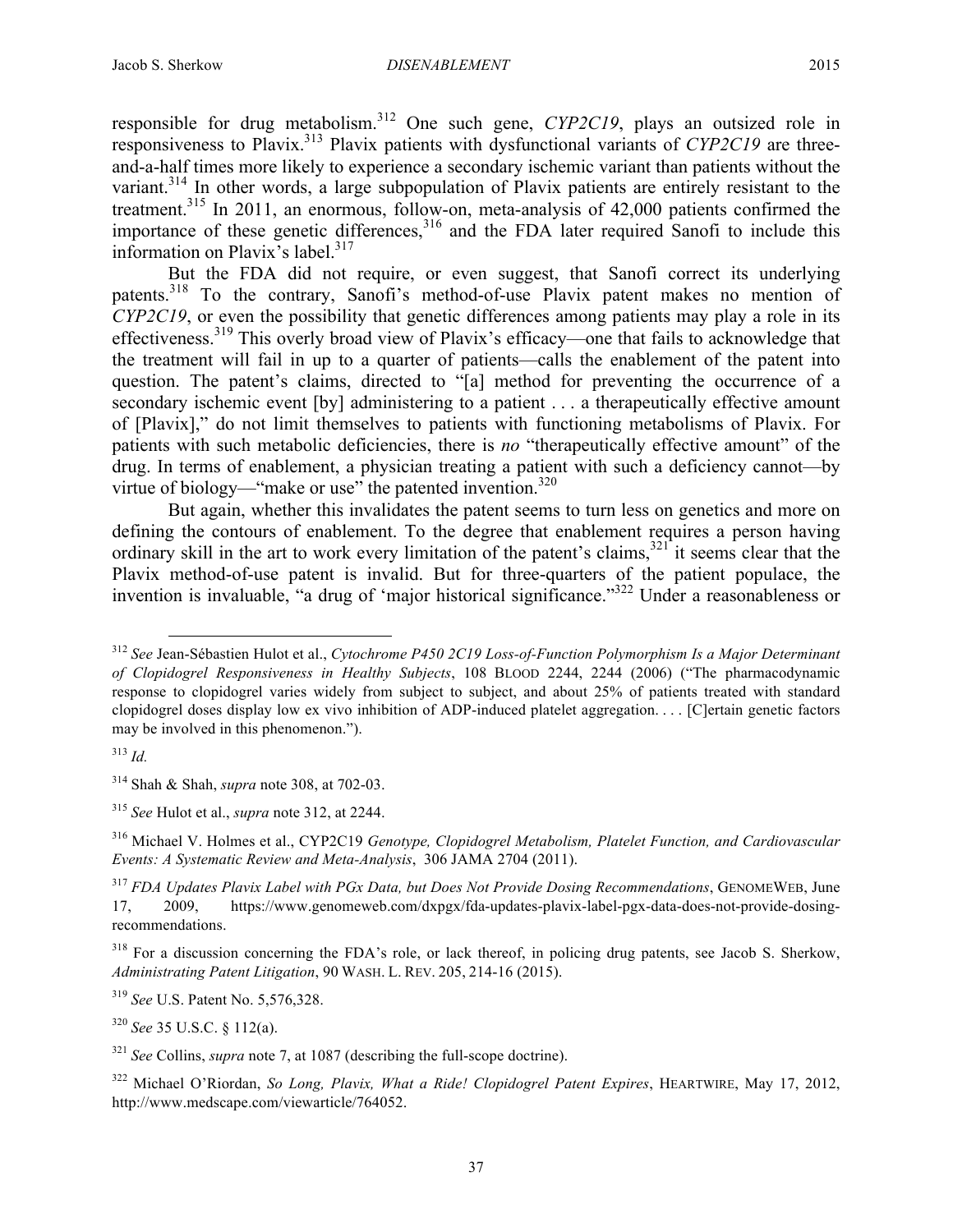even a single-embodiment interpretation of enablement,<sup>323</sup> therefore, the Plavix method-of-use patent seems enabling, beyond dispute.

Even with the contours of enablement resolved, there remains the thornier issue of how to treat the scientific advances concerning genotyping and genetic sequencing in relation to an older patent. The Plavix method-of-use patent was filed in  $1994$ ,  $324$  when genetic sequencing was in a relative infancy.<sup>325</sup> It was therefore unlikely, if not impossible, for the inventor to have been able to assess genetic differences among potential Plavix patients contributing to the drug's efficacy—or lack thereof. In this sense, fixing the enablement inquiry at the time the patent was filed seems to produce one outcome—validity—while future advances produce another invalidity.326

Lastly, the Plavix patent demonstrates just how confusing enablement's entanglement with inoperability doctrine can be. For normal patients, the invention described in the Plavix patent has a well-defined use—the reduction of secondary ischemic events. But for patients with a *CYP2C19* deficiency, the invention is simply useless—it borders, in the words of the *Process Control* court, on a "nonsensical method of operation."<sup>327</sup> While inoperability seems to take hold only when *all* embodiments of a patent invention are facially inoperable, it is unclear how the doctrine works—and how it relates to enablement—where an invention is facially inoperable, but only to some users. Plavix accordingly highlights the difficulties in aligning precision medicine with precision claiming.

# **4. Avastin: Small Effect**

Yet other drug patents seem likely to be irreproducible due to small effect size—that even assuming a statistically significant difference between the drug and a placebo, the benefit of the drug is so small as to make the result doubtful.<sup>328</sup> This is, in fact, a frequent problem with cancer drugs where the effect size of overall patient survival is often measured in only one or two months.<sup>329</sup> Such small effects often cast doubt on whether the original clinical trials supporting cancer drugs' approval are reproducible.<sup>330</sup> And they also cast doubt on patent claims predicated on using such drugs to treat cancer.

Avastin—a monoclonal antibody manufactured by Roche—was first approved by the FDA in 2004 to treat metastatic colorectal cancer.<sup>331</sup> The drug was later proven successful—and

<sup>325</sup> See ROBERT COOK-DEEGAN, THE GENE WARS 56-77 (1995) (discussing the history of genetic sequencing).

<sup>327</sup> Process Control Corp. v. HydReclaim Corp., 190 F.3d 1350, 1359 (Fed. Cir. 1999).

<sup>328</sup> Ioannidis, *Research Findings*, *supra* note 3, at 697-98 (discussing small effect size and reproducibility).

<sup>329</sup> *See supra* notes 216-217 and accompanying text.

 <sup>323</sup> *See supra* notes 76-82 and accompanying text.

<sup>324</sup> *See* U.S. Patent No. 5,576,328.

<sup>&</sup>lt;sup>326</sup> *See* Lemley, *supra* note 7, at 106-07 (discussing fixing the meaning of claim terms, and consequently, enablement, at either the time the patent was filed or when it was issued).

<sup>330</sup> *See* Light & Lexchin, *supra* note 3, at H2068 (discussing the incremental benefit of many approved cancer drugs).

<sup>&</sup>lt;sup>331</sup> FDA, FDA BRIEFING DOCUMENT ONCOLOGY DRUG ADVISORY COMMITTEE MEETING [Avastin] 7 (July 20, 2010) [hereinafter FDA, AVASTIN], *available at* http://www.fda.gov/downloads/AdvisoryCommittees/ CommitteesMeetingMaterials/Drugs/OncologicDrugsAdvisoryCommittee/UCM219224.pdf.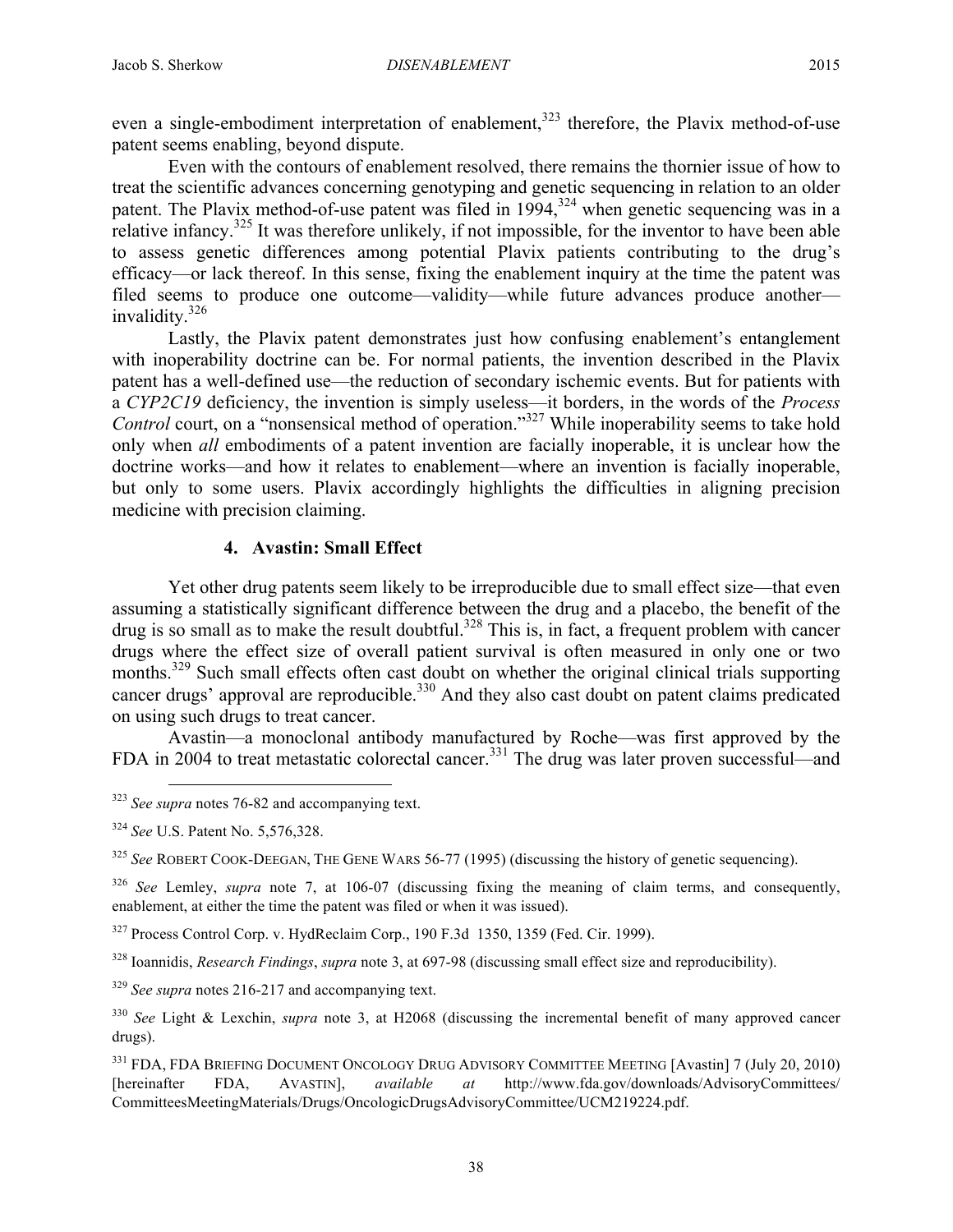approved by the FDA—to treat several other cancers, including lung, kidney, brain, and breast cancer.<sup>332</sup> But its efficacy in treating breast cancer was notoriously small. Tested as a combination therapy with another breast cancer drug, paclitaxel—a typical procedure for cancer clinical trials—Avastin improved overall patient survival by a mere  $1.7$  months.<sup>333</sup> Nonetheless, the FDA approved Avastin for metastatic breast cancer in 2008, although on the condition that Roche conduct two additional follow-on trials.<sup>334</sup>

This insignificant increase in overall survival led several clinicians to question the reproducibility of the drug's efficacy in treating breast cancer. Immediately following approval, the *New York Times* ran a front-page story noting that "the drug prolongs life by only a few months, if that."<sup>335</sup> One clinician called the results "sobering."<sup>336</sup> A 2009 editorial on Avastin described its efficacy in breast cancer as "probably nonexistent, even if measured in days."<sup>337</sup> A 2010 review of several, small-effect cancer therapies criticized Avastin as providing only "marginal benefits . . . . after it was shown to 'prolong' [overall survival] by a statistically insignificant 1.7 months."338 And David Gorski, a clinical oncologist and editor of the blog, *Science-Based Medicine*, called the approval results "thin gruel."<sup>339</sup>

Two later follow-on trials of Avastin in breast cancer proved these doubts well-founded. One trial concluded that Avastin *decreased* patient overall survival from 1.1 to 1.7 months; another found that Avastin increased overall survival but only by 2.9 months.<sup>340</sup> This conflicting data—and some additional evidence that Avastin was causing unwanted side effects—eventually caused the FDA to pull approval for Avastin as a treatment of metastatic breast cancer.<sup>341</sup>

Despite all of this, patents on Avastin as a "method of treating breast cancer" abound. For example, U.S. Patent No. 8,017,735, owned by Merck & Co., claims "[a] method for treating a [breast] cancer" by using Avastin as a combination therapy with another antibody.<sup>342</sup> U.S. Patent No. 8,859,542, originally assigned to Wyeth Pharmaceuticals, similarly claims "[a] method of treating [breast] cancer" by administering Avastin in conjunction with a triazine derivative.<sup>343</sup>

<sup>336</sup> *Id.*

<sup>337</sup> Fojo & Grady, *supra* note 16, at 1045.

 <sup>332</sup> *Id.*

<sup>333</sup> Kathy Miller et al., *Paclitaxel Plus Bevacizumab Versus Paclitaxel Alone for Metastatic Breast Cancer*, 357 NEW ENGL. J. MED. 2666, 2670 (2007).

<sup>334</sup> *See* FDA, AVASTIN, *supra* note 331, at 27.

<sup>&</sup>lt;sup>335</sup> Gina Kolata & Andrew Pollack, Costly Cancer Drug Offers Hope, but Also a Dilemma, N.Y. TIMES, July 6, 2008, at A1.

<sup>338</sup> Fojo & Parkinson, *supra* note 16, at 5973.

<sup>339</sup> David Gorski, *Avastin and Metastatic Breast Cancer: When Science-Based Medicine Collides with FDA Regulation*, SCI.-BASED MED., Aug. 30, 2010, https://www.sciencebasedmedicine.org/avastin-and-metastatic-breastcancer-when-science-based-medicine-collides-with-fda-regulation/.

<sup>340</sup> FDA, AVASTIN, *supra* note 331, at 27.

<sup>341</sup> FDA, *FDA News Release: FDA Commissioner Announces Avastin Decision: Drug Not Shown To Be Safe And Effective In Breast Cancer Patients*, Nov. 18, 2011, http://www.fda.gov/NewsEvents/Newsroom/ PressAnnouncements/ucm280536.htm

<sup>342</sup> U.S. Patent No. 8,017,735, col. 89, l. 52 (filed Nov. 19, 2004).

<sup>343</sup> U.S. Patent No. 8,859,542, col. 223, l. 25 (filed Apr. 23, 2014).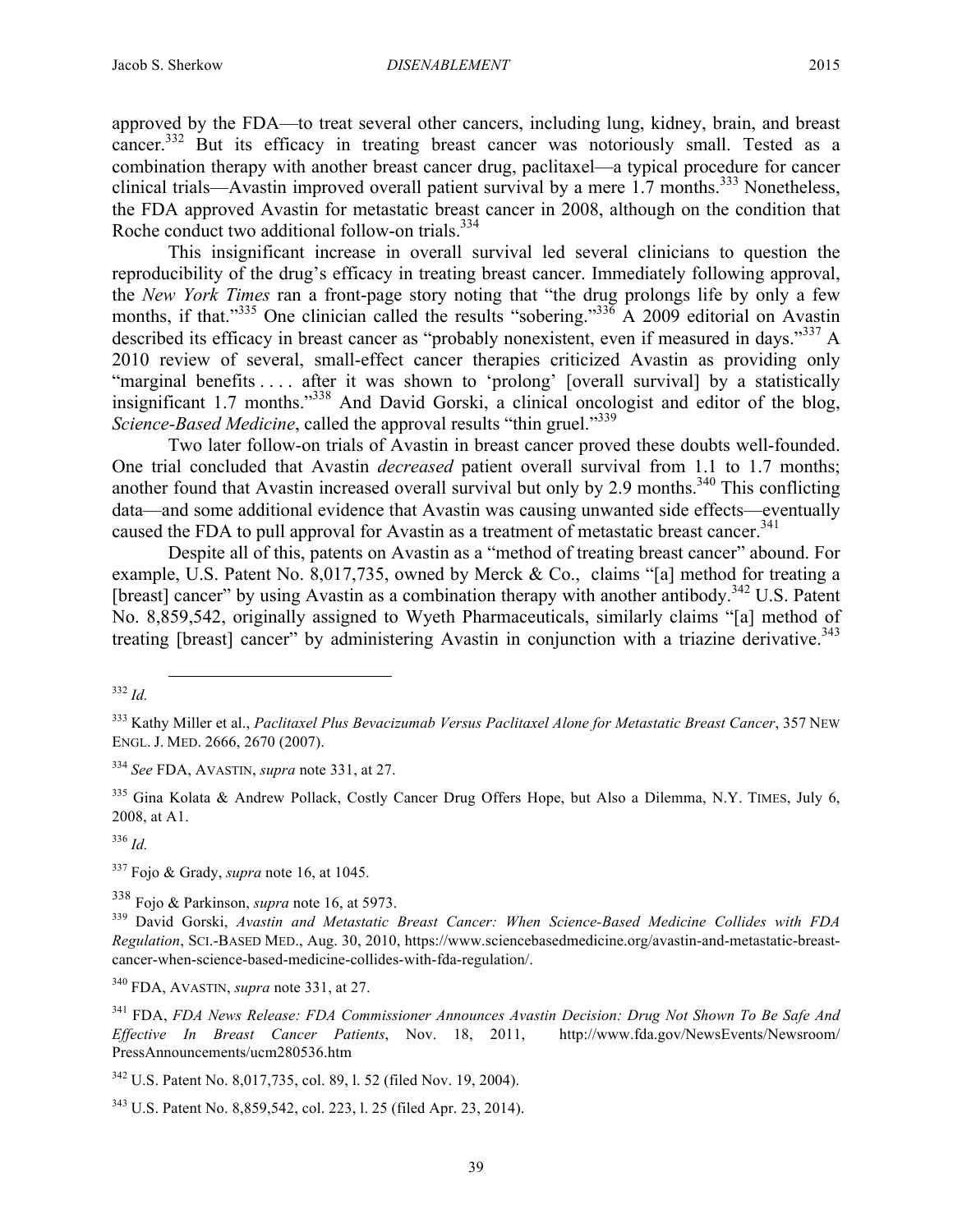And U.S. Patent No. 9,066,963 claims "[a] method of treating breast cancer in a subject in need thereof" by using Avastin with anthracycline.<sup>344</sup>

Whether such inventions are indeed "cancer treatments," as they claim, likely turns on what constitutes a "treatment."<sup>345</sup> Yet, where the relative effect size of the treatment is so small as to likely be irreproducible—as it was with Avastin—it seems specious to allow patents to claim a drug as a "method of treatment"; it's highly doubtful that the patented drug actually treats the indicated disease. Because a person having ordinary skill in the art would need to engage in undue experimentation to determine whether the claimed therapy constitutes a "method of treating cancer,"<sup>346</sup> cancer treatment patents of this kind are likely invalid for lacking enablement. Such patents are similar to the patent at issue in *In re '318 Patent* where the cited references concerning a treatment for Alzheimer's was a "mere research proposal."<sup>347</sup> Indeed, cancer treatment patents—like cures for baldness—have been specifically spotlighted by the Federal Circuit as a "notoriously intractable area" to prove enablement.<sup>348</sup>

Interestingly, however, this analysis seems to hold despite the ambiguities in enablement doctrine. The skepticism surrounding small effect sizes for therapies in complex diseases is independent of whether enablement is assessed according to the full-scope of the contested patent's claims or only a single embodiment of them.<sup>349</sup> A method of treating cancer dubious at the time of filing is likely to continue being dubious until proven otherwise. Similarly, the difficulties concerning replicating studies with small effect sizes is apparent at the time of filing—as demonstrated by clinicians' concern with Avastin as a breast cancer therapy before the results of the FDA's mandated follow-on studies.<sup>350</sup> To that extent, resolving questions of whether post-application evidence or new scientific advances are allowed to prove a lack of enablement becomes less important.<sup>351</sup> And lastly, the confusing overlap between enablement and lack of utility<sup>352</sup> becomes less confusing where the treatment in question appears, in some senses, useless. As with Avastin, clinicians—and the patent office—are right to ask, "What is the minimum amount of benefit needed to adopt a therapy as the new standard? Is 1.2 months of additional life a 'good' in itself?"<sup>353</sup>

 <sup>344</sup> U.S. Patent No. 9,066,963, col. 289, ll. 20-21 (filed Mar. 15, 2012).

<sup>345</sup> *Cf.* Fojo & Grady, *supra* note 16, at 1047 ("Ultimately, however, what counts as a benefit in cancer treatment and how much cost should factor into deliberations are not ethical problems that can be relegated to others.").

<sup>346</sup> *See supra* notes 31-34 and 39-46 and accompanying text.

<sup>347</sup> In re '318 Patent Infringement Litig., 583 F.3d 1317, 1324 (Fed. Cir. 2009).

<sup>&</sup>lt;sup>348</sup> Eli Lilly & Co. v. Actavis Elizabeth LLC, 435 F. App'x 917, 924 (Fed. Cir. 2011) (requiring "special procedures . . . for subject matter in once notoriously intractable areas such as cures for baldness or cancer").

<sup>349</sup> *See supra* Part I.B (discussing these doctrines).

<sup>350</sup> *See supra* notes 335-339 and accompanying text.

<sup>351</sup> *See supra* Parts I.A, I.D.

<sup>352</sup> *See supra* I.C.

<sup>353</sup> Fojo & Grady, *supra* note 16, at 1045.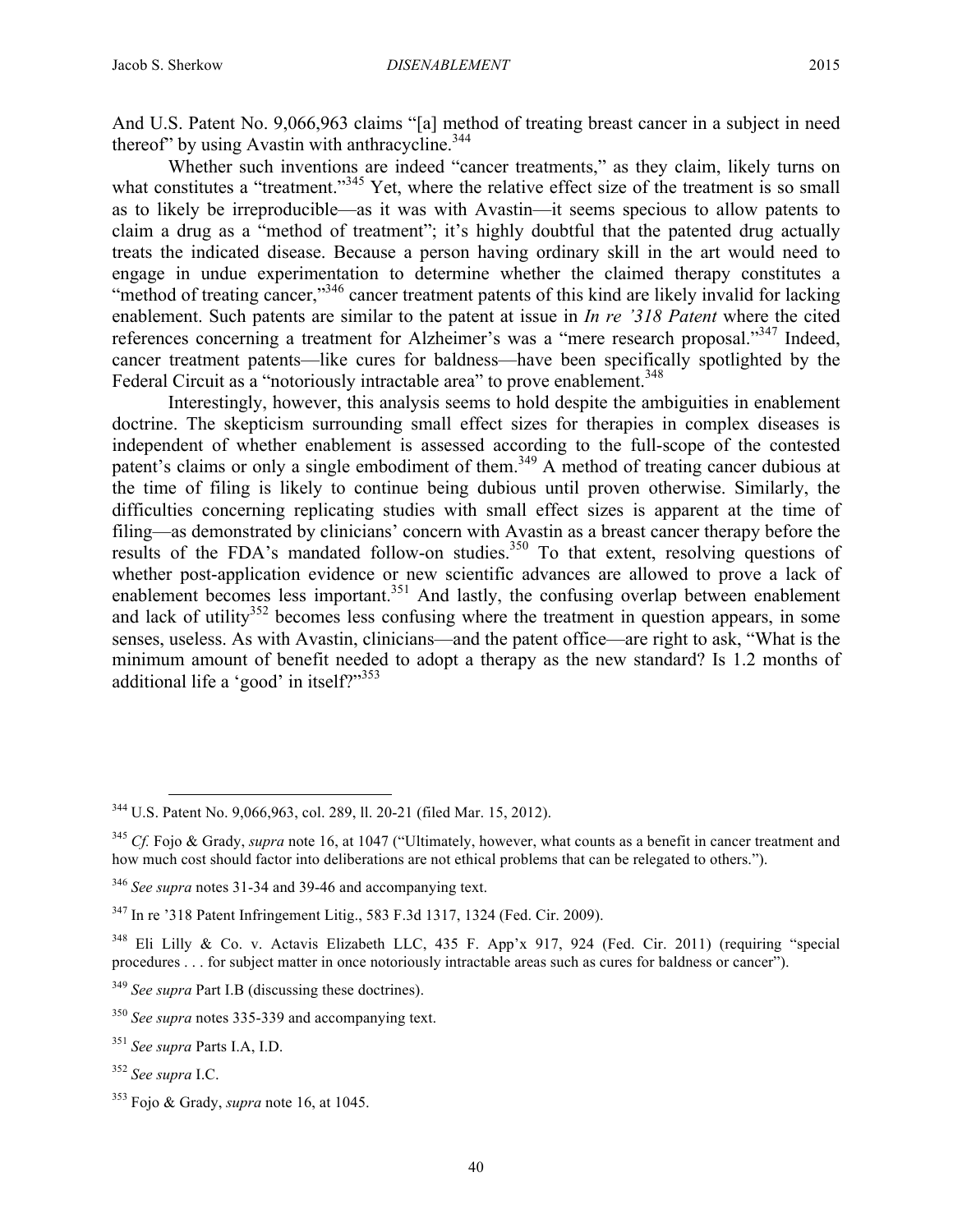#### **C. Social Costs of Irreproducible Drug Patents**

The regulatory history of Prempro, Xigris, Plavix, and Avastin—all drugs once approved and later withdrawn—would suggest a self-correcting mechanism at work. The FDA appears to eventually catch drugs grounded in truly irreproducible data, and demands their discontinuance to the financial detriment of their manufacturers. Drug manufacturers become wary about developing—and, consequently, patenting—irreproducible drugs. And once drugs are removed from the market at the request of the FDA, the patents covering such drugs become worthless because the products that they cover cannot be legally sold.

To the contrary. The proliferation of drug patents grounded in irreproducible data brings with it numerous social costs affecting drug research, scientific integrity, and patient safety. The incentives giving rise to irreproducible patents may have the most startling effect on drug development and research. A recent study by Eric Budish, Benjamin Roin, and Heidi Williams empirically assessed the effects of easy, early patenting when combined with the pressures of FDA approval and market races.<sup>354</sup> By examining data concerning cancer clinical trials and firm investment, the authors concluded that "private firms may invest more in late-stage cancer drugs—and too little in early-stage cancer and cancer prevention drugs—because late-stage cancer drugs can be brought to market comparatively quickly, whereas drugs to treat early-stage cancer and to prevent cancer require a much longer time to bring to market." <sup>355</sup> One of the drivers behind this underinvestment in early-stage treatment and prevention surrounds the "structure of the patent system":<sup>356</sup> that by requiring the patenting of drugs before substantial clinical trials have been conducted—that is, by encouraging irreproducible patents as a condition of economic success—drug developers have focused on treatments that maximize patent lifespan.<sup>357</sup> This has meant, according to Budish, Roin, and Williams' data, that private drug developers have practically ignored a core measure of reproducibility in their research: the longterm survival of patients. In fact, there is a *negative* correlation between the percentage of privately-sponsored clinical trials and the five-year survival rate of patients enrolled in those trials.<sup>358</sup> And as for development projects that last longer than the patent term—twenty years— "essentially 100 percent are publicly funded."<sup>359</sup> The incentives of private cancer drug development in the U.S., therefore, are to obtain patents quickly on relatively thin data, which can then be used to expedite drug approval on short-term clinical measurements: a recipe for irreproducibility.360 The cost of this "corporate short-termism" is astronomical: "890,000 lost life-years . . . [valued] on the order of \$89 billion."<sup>361</sup>

Research incentives—and their failures—aside, even the clinical trial process itself encourages irreproducible patents. Raw clinical trial data is, according to the FDA, subject to

 <sup>354</sup> Budish, Roin, & Williams, *supra* note 4, at 2045-46.

<sup>355</sup> *Id.* at 2045.

<sup>356</sup> *Id.*

<sup>357</sup> *See id.* at 2074-75.

<sup>358</sup> *Id.* at 2075 (Fig. 5, Panel B).

<sup>359</sup> *Id.* at 2074.

<sup>&</sup>lt;sup>360</sup> *See id.* at 2047-49 (discussing some of the perverse incentives in allowing firms to utilize surrogate endpoints). <sup>361</sup> *Id.* at 2049.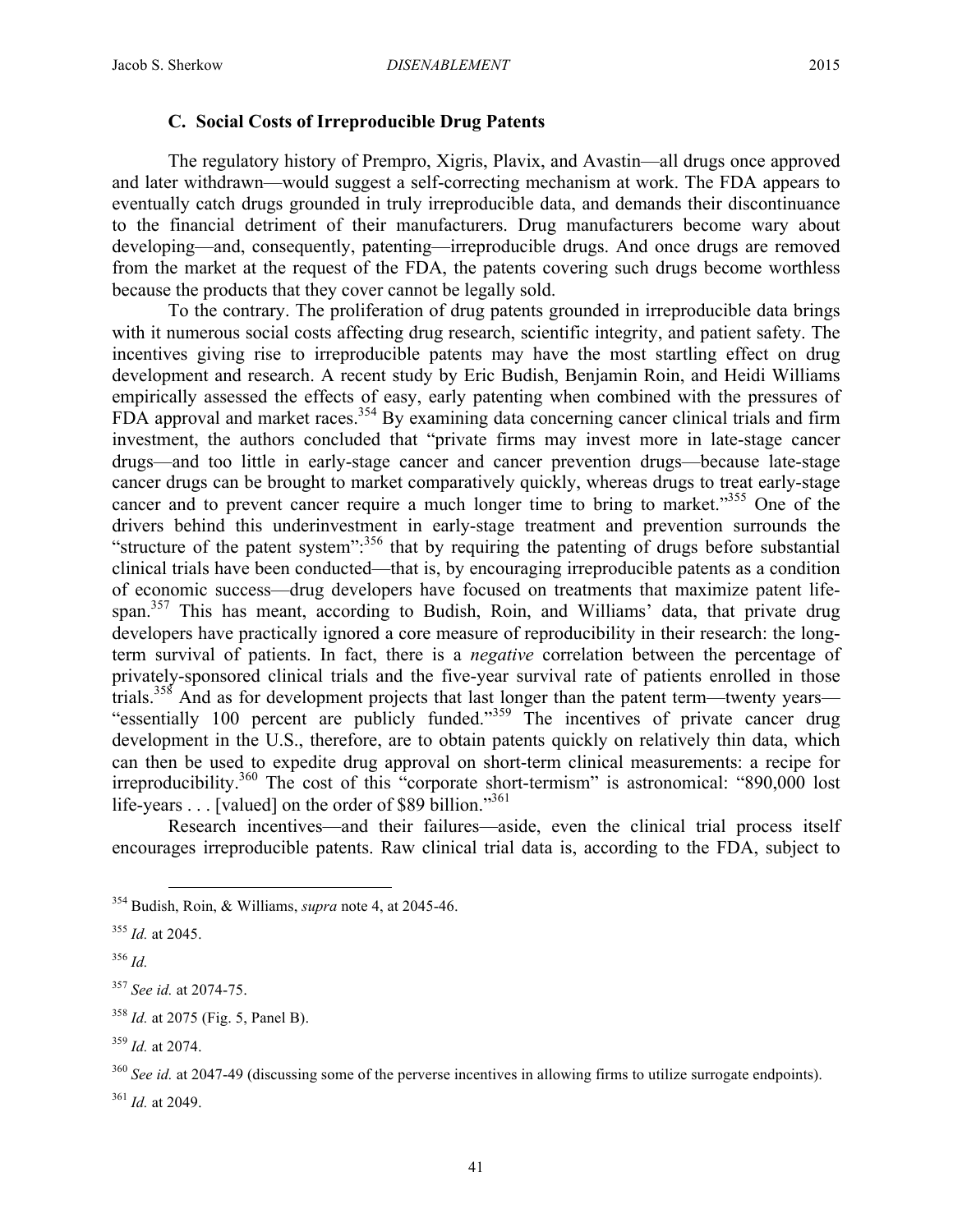confidentiality.<sup>362</sup> The agency allows this for several reasons, such as ensuring patient confidentiality,  $363$  and allowing drug developers to protect their manufacturing processes through trade secrets.<sup>364</sup> But such confidentiality also limits peer assessments of clinical trials' methodology and data, making it difficult to tell whether the results seen in clinical trials are likely to be irreproducible. Where valuable patents are in play, some of which may be predicated on ultimately irreproducible data, this creates further incentives to hide the underlying data from competitors and to obfuscate results. This occurs widely in the genetic diagnostics field, where light regulation has coincided with a recent gold rush to patent basic materials and methods of the art.<sup>365</sup> Approval is easy, the underlying data may be kept confidential;<sup>366</sup> patents are valuable;<sup>367</sup> and robust assessments of reproducibility are scant.<sup>368</sup> This all "creates some unique points of conflict, with consequences for the integrity of the scientific field and for the quality of patient services."369

Similarly, there is little incentive to create or share clinical information after FDA approval. Patents protecting a new, approved drug are entitled to a presumption of validity, as with all other patents.<sup>370</sup> This presumption means that even baldly irreproducible patents require no further proof of their validity, no follow-on studies as a condition of their issuance. Nonetheless, because post-application data can be used to invalidate patents in some circumstances,  $371$  drug developers have little incentive to engage in follow on studies in the fear of uncovering harmful data that may cast their patents—or, worse, their FDA approvals—into

<sup>365</sup> Kane, *supra* note 246, at 838.

<sup>367</sup> *See* Jacob S. Sherkow & Christopher Scott, *Myriad Stands Alone*, 32 NATURE BIOTECH. 620, 620 (2014) (discussing the value of diagnostic patents).

<sup>368</sup> Lau, Ioannidis, & Schmid, *supra* note 3, at 123 (noting that "the number [of meta-analyses] is small compared with the estimate of half a million randomized controlled trials").

<sup>369</sup> Kane, *supra* note 246, at 838.

 <sup>362</sup> Eisenberg, *supra* note 19, at 380-81.

<sup>363</sup> Carolyne R. Hathaway et. al., *Looking Abroad: Clinical Drug Trials*, 63 FOOD & DRUG L.J. 673, 677 (2008) ("Clinical trials conducted in the United States are also subject to the Health Insurance Portability and Accountability Act (HIPAA) which, among other things, provides important privacy and security safeguards to protect the confidentiality of patients' personal health information.").

<sup>364</sup> W. Nicholson Price II & Arti K. Rai, *Manufacturing Barriers to Biologics Competition and Innovation*, 101 IOWA L. REV. (forthcoming 2015) (manuscript at 35-39), *available at*  http://papers.ssrn.com/sol3/papers.cfm?abstract\_id=2594335 (discussing drug manufacturers protecting manufacturing processed through trade secrets)*.*

<sup>366</sup> *See* Rachel Sachs, *Innovation Law and Policy: Preserving the Future of Personalized Medicine*, 49 U.C. DAVIS L. REV. (forthcoming 2016) (manuscript at 7-11) (discussing the lack of regulation surrounding many diagnostic tests); FDA, 510(K) SUMMARY [Illumina MiSeqDx] (Nov. 18, 2013), *available at* http://www.accessdata.fda.gov/cdrh\_docs/pdf12/K124006.pdf (marking approval information as confidential).

<sup>370</sup> *See* 35 U.S.C. § 282 ("A patent shall be presumed valid."); Eli Lilly & Co. v. Actavis Elizabeth LLC, 435 F. App'x 917, 923-26 (Fed. Cir. 2011) (concluding that Eli Lilly's patent satisfied the enablement requirement even though the defendant raised doubts about the studies included in the patent's specification).

<sup>371</sup> *See supra* notes 39-55 and accompanying text.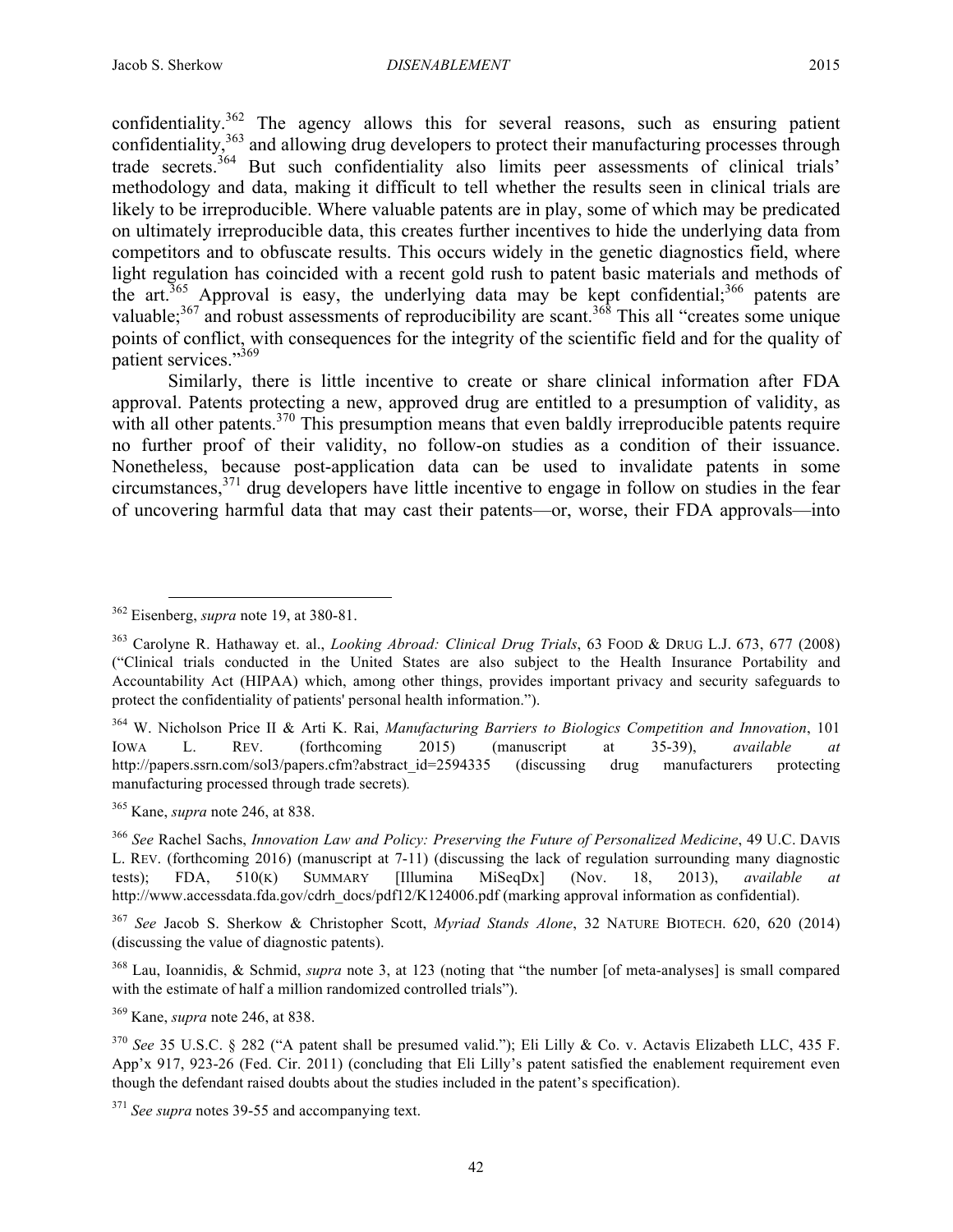doubt.372 Thus, for fear of putting patents into jeopardy, drug manufacturers are encouraged to deprive the medical community of the very sort of information that may elucidate whether the benefits of a particular treatment are, or are not, reproducible.

Lastly, irreproducible patents may affect competitors' development programs by discouraging research into alternative uses of known drugs. Because patents on new drugs can be obtained even with sketchy efficacy data,<sup>373</sup> drug developers who receive composition patents on new drugs have a de facto monopoly all marketable uses of the drug until the original composition patent expires: competitors cannot sell the same drug for a different indication even if they were the first to run clinical trials for that indication—without receiving a patent license.<sup>374</sup> More pragmatically, all drug developers, focused on short term goals with limited research budgets, have little incentive to even begin research into alternative uses of known, patented compounds until after those compounds' primary patents expire $375$ —even if they suspect that the drug's efficacy data is likely irreproducible.

#### **IV.ENCOURAGING REPRODUCIBILITY IN PATENT LAW**

The social costs of irreproducible patents—and drug patents in particular—are high.<sup>376</sup> And yet, the costs of stringently requiring reproducibility for all patents may be even higher. An enablement doctrine that requires patents to be grounded only in gold standard, highly reproducible data would likely do great violence to the patent system. For drugs, it would place almost all patents behind patent law's statutory bars,<sup>377</sup> necessitate unduly lengthy and expensive clinical trials,<sup>378</sup> and infect all pharmaceutical research and development efforts with a constant sense of economic uncertainty.<sup>379</sup> How such a requirement would interact with the current system of generic drug approval and patent litigation would also be entirely unclear. Innovators'

<sup>&</sup>lt;sup>372</sup> *See* Eisenberg, *supra* note 19, at 370 ("[T]rial sponsors stand to lose revenue if trials indicate that their products are unsafe or ineffective for certain indications. Indeed, from the perspective of the manufacturer, rigorous clinical trials of off-label uses may be as likely to diminish the value of a particular product as to enhance it.")

<sup>373</sup> *See supra* Parts II.C and III.B.

<sup>374</sup> W. Nicholson Price II, *Making Do in Making Drugs: Innovation Policy and Pharmaceutical Manufacturing*, 55 B.C. L. REV. 491, 525 (2014) ("Composition patents are more valuable because a patent on the drug's active ingredient allows the patentee to exclude others from making, selling, or using the drug for any use, even those uses not specifically envisioned by the patentee.").

<sup>375</sup> *See* Eisenberg, *supra* note 19, at 370; LAAKMANN, *supra* note 20, at 50 ("Firms generally refrain from developing unpatentable inventions, and manufacturers stand to gain little from performing risky, rigorous clinical trials to study off-label uses of licensed drugs. Inherent drawbacks of relying on current market-based mechanisms to encourage the production of this type of information resource make it an attractive target for policy intervention.").

<sup>376</sup> *See supra* Part III.C.

<sup>377</sup> *See supra* notes 237-244 and accompanying text.

<sup>378</sup> Budish, Roin, & Williams, *supra* note 4, at 2045-46 (criticizing the use of quick, easy surrogate endpoints in clinical trials).

<sup>&</sup>lt;sup>379</sup> *Cf.* Roin, *supra* note 239, at 543 ("Unfortunately, this more predictive approach to drug discovery comes at the expense of strong patent protection, because the closer an invention gets to having been produced 'according to known methods' that 'yield predictable results,' the more likely it is to be considered obvious.").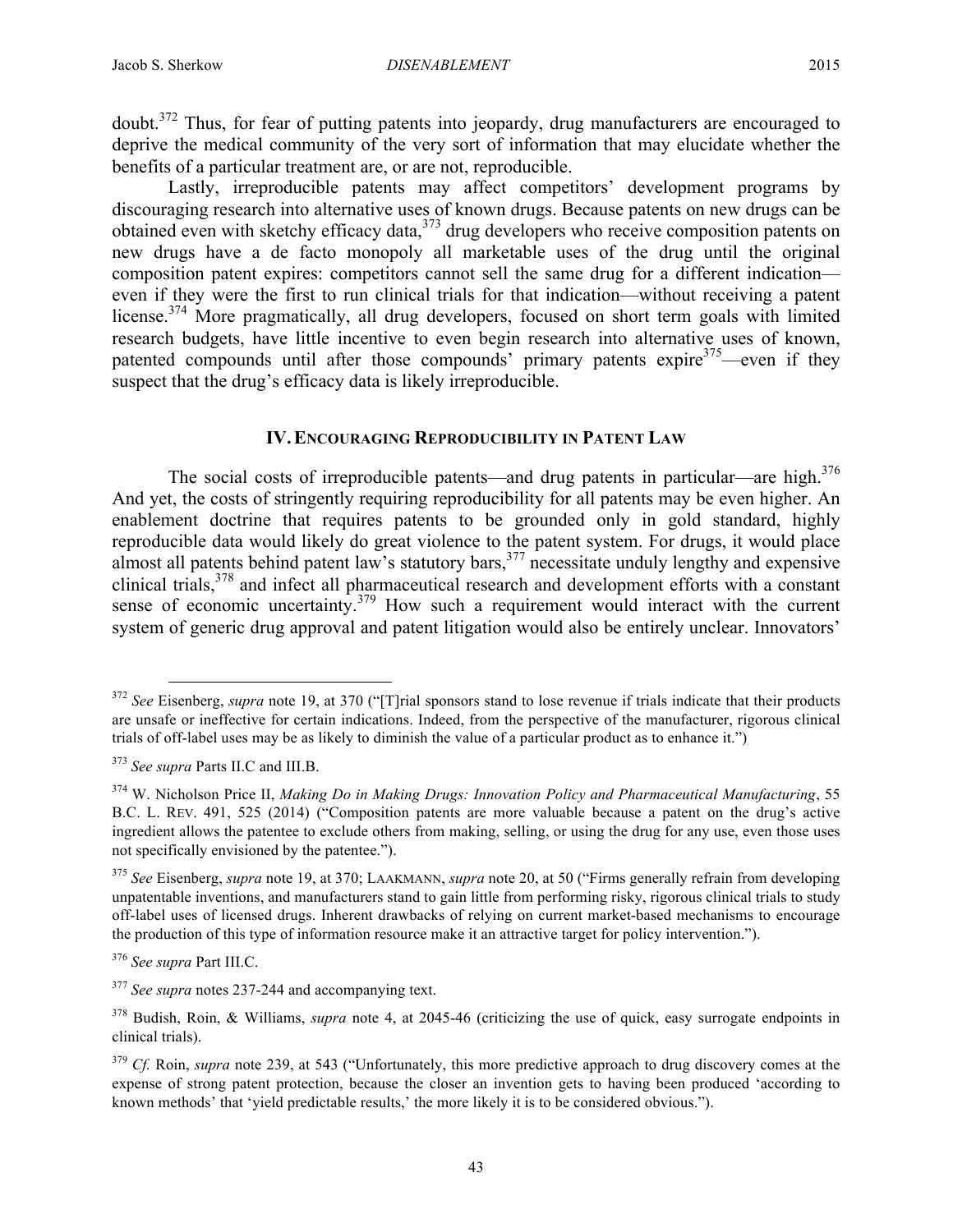research and development budgets are sensitive enough to competitive interests.<sup>380</sup> Too robust of a disenablement doctrine at the expense of early patenting for uncertain technologies may have the pernicious effect of quashing more innovation than it supports.

Practical solutions to the problems of irreproducible patents, therefore, likely lie in tailoring current legal doctrines to encourage patentees to ground their patents in reliable data. Doing so would provide patentees in unpredictable technologies the appropriate levels of risk and reward when contemplating the breadth and content of their patents. It would also level the competitive playing field among patentees who, without such incentives, would simply be encouraged to file ever broader and more unsupported patents, earlier and earlier in the development cycle.<sup>381</sup> Using the patent laws to solve the problem of irreproducible patents rather than focusing on the scientific enterprise or industrial incentives for research and development—also has the advantage of being easily administrable and politically palatable.<sup>382</sup>

There are several possible means for encouraging reproducibility in patent law. The first involves clarifying the doctrine of enablement to encourage patentees to base their applications in sound scientific data. The doctrine should explicitly allow the introduction of post-application evidence to show whether a person having ordinary skill in the patent's art could not have made or used the patented invention at the time of its filing.<sup>383</sup> In addition, post-application evidence should be assessed against the full-scope of the patent's claims, in line with current Federal Circuit precedent and policy against "overclaiming."384 Consequently, the doctrine should also be detangled from its current relationship with utility and inoperability.<sup>385</sup> The second means for discouraging irreproducible patent data concerns easing, in some circumstances, the perverse effect of the statutory bars, which otherwise encourage patentees to ground their applications in nascent and flawed research in a race to the patent office.<sup>386</sup> Lastly, a third solution would require patentees to predicate their patents on publicly available data, at least where their inventions rely on empirical claims as to their inventions' function.<sup>387</sup> This would encourage better research design and data collection among patentees—or, at a minimum, provide

<sup>385</sup> *See supra* Part I.C.

 <sup>380</sup> Budish, Roin, & Williams, *supra* note 4, at 2045 ("[P]rivate firms may be particularly likely to focus on the short term in the context of research and development . . . . [because] the patent system provides, perhaps inadvertently, very little incentive for private firms to engage in long- term research.").

<sup>381</sup> *See id.* at 2051-52 (describing the economics of this effect); Cotropia, *supra* note 16, at 93-96 (describing the negatives of early patent filing).

<sup>382</sup> As of this writing, six patent reform bills have been introduced in the 114th Congress. *See Patent Progress's Guide to Federal Patent Reform Legislation,* PATENT PROGRESS, (last accessed July 24, 2015), http://www.patentprogress.org/patent-progress-legislation-guides/patent-progresss-guide-patent-reform-legislation/. One law professor has noted, "The current outlook for legislative patent reform in 2015 is not so much whether reforms will be enacted but instead how far they will go." Dennis Crouch, *An Update on Patent Reform 2015*, PATENTLYO, Nov. 17, 2014, http://patentlyo.com/patent/2014/11/update-patent-reform.html.

<sup>383</sup> *See supra* Part I.A.

<sup>384</sup> *See, e.g.*, Collins, *supra* note 7, at 1085-86 (describing enablement as a function of claim scope); *see also supra* Part I.B.

<sup>&</sup>lt;sup>386</sup> See Cotropia, *supra* note 16, at 81 (describing the statutory bars encouragement of the "folly" of early patenting); Seymore, *supra* note 40, at 162 ("[T]he patent laws actually penalize inventors who fail to file early.").

<sup>387</sup> *See supra* notes 175-187 and accompanying text.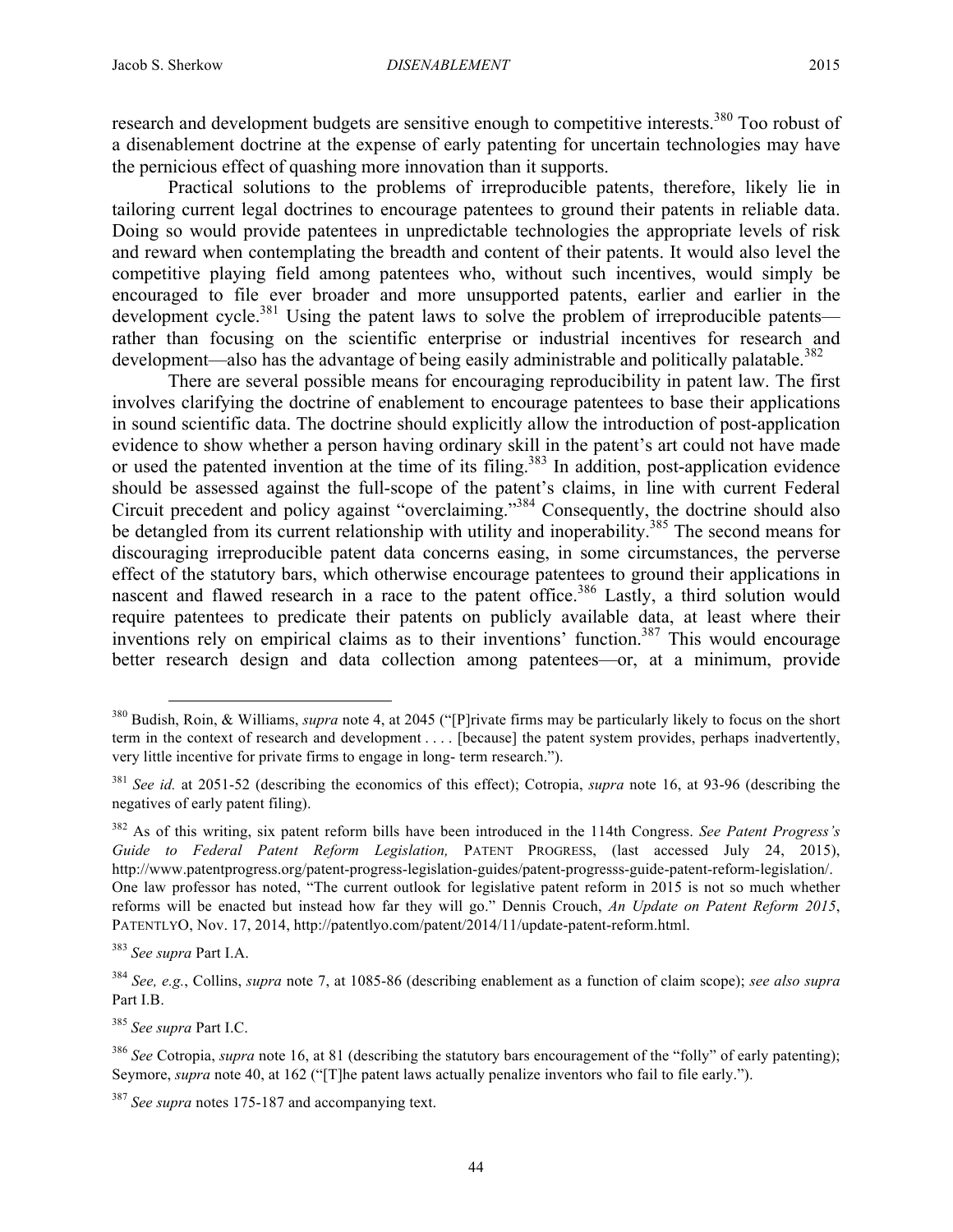competitors with robust prior art to later challenge irreproducible patents. These prescriptions, taken in whole or in part, would overcome one of the primary challenges in innovation policy: aligning scientific norms with patent law.<sup>388</sup>

# **A. Clarify the Enablement Doctrine**

## **1. Allow the Introduction of Post-Application Evidence**

As highlighted by *In re '318 Patent* and *Eli Lilly*, the doctrine of enablement sets no clear rules for when post-application evidence can be introduced to challenge—or support—a patent's validity.<sup>389</sup> This is problematic for patents based on irreproducible data because the nature of irreproducibility is post-hoc: whether a study is or is not reproducible can only be determined after the original study has been completed.<sup>390</sup> As a consequence, post-application evidence is truly essential for challenging patents grounded in irreproducible data.

Allowing post-application evidence in enablement assessments would therefore strongly discourage patents fixed in irreproducible data. Patentees faced with the choice of filing early applications based on skimpy—and likely irreproducible—data, or waiting to perfect their applications with more robust data, should, all else equal, choose the latter. Patent applicants without such options may consider narrowing their claims to better encompass the certainty—or lack thereof—of their inventions. And challengers of putatively invalid patents would be encouraged to spend litigation resources demonstrating the irreproducibility of the patents asserted against them—a rare example of litigation strategy and scientific advancement aligning. In any of these cases, opening patent challenges to post-application evidence weeds irreproducible data from the greater patent landscape.

As indicated by the diverging opinions in *In re '318 Patent* and *Eli Lilly*, the role of postapplication evidence in enablement challenges is governed judicially.<sup>391</sup> And there is nothing in the enablement statute to suggest that post-application evidence should never be considered in raising questions of enablement.<sup>392</sup> The Federal Circuit should therefore explicitly permit the introduction of post-application evidence to challenge irreproducible patents' lack of enablement—with several limits. First, a long line of enablement precedent has defined the doctrine as whether a person having ordinary skill in the art could have made and used the

<sup>&</sup>lt;sup>388</sup> *Cf.* Eisenberg, *supra* note 26, at 1074-75 (discussing this goal in the context of the experimental use exception); Eisenberg, *supra* note 27, at 207 (same, with respect to disclosure); Arti Kaur Rai, *Regulating Scientific Research: Intellectual Property Rights and the Norms of Science*, 94 NW. U. L. REV. 77, 110 (1999) (same, with respect to patent acquisition).

<sup>389</sup> In re '318 Patent Infringement Litig., 583 F.3d 1317, 1327 (Fed. Cir. 2009) (disallowing post-application evidence to satisfy enablement); Eli Lilly & Co. v. Actavis Elizabeth LLC, 435 F. App'x 917, 925-26 (Fed. Cir. 2011) (allowing future evidence to satisfy enablement); *see also supra* Part I.A.

<sup>390</sup> *See* Stodden, *supra* note 1, at 1 ("A fundamental goal of statistics is to ensure the reproducibility of scientific findings. . . . If discoveries are made, it is of great interest to understand whether these findings persist in different samples .... The persistence of findings across different samples is the basis upon which scientific claims are evaluated.").

<sup>391</sup> *See In re '318 Patent*, 583 F.3d at 1327; *Eli Lilly*, 435 F. App'x at 925-26.

<sup>392</sup> *See* 35 U.S.C. § 112 (2013).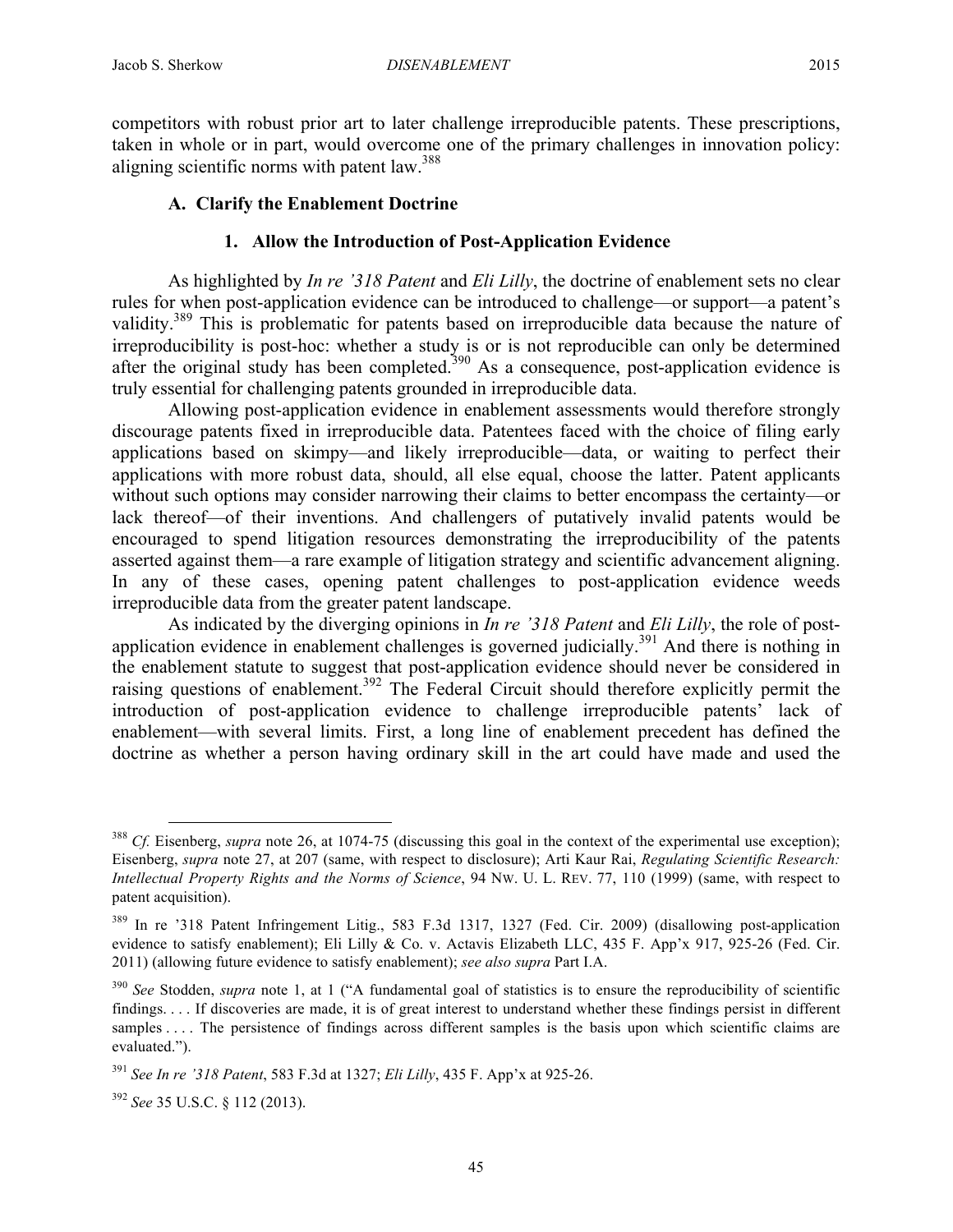invention without undue experimentation *at the time of the patent application*. <sup>393</sup> Accordingly, the ultimate inquiry for whether post-application evidence proves the invalidity of an issued patent should be worded as whether the post-application evidence demonstrates that a person having ordinary skill in the art could not have made or used the invention *at the time of the patent application*. This standard seems in line with past precedent, the enablement statute, and the basic contours of irreproducibility in general, a scientific inquiry focused on whether an original study was, in fact, true to begin with.<sup>394</sup>

Second, the introduction of post-application evidence to combat enablement should not turn on whether the issue was raised by the patent examiner during prosecution, in contravention of *Eli Lilly*. <sup>395</sup> Patent prosecution is, in many senses, "an ongoing negotiation between the PTO and the applicant." $396$  Formal challenges by the examiner to an apparent irreproducibility of a patent applications' claims therefore likely turn on the content of negotiations—or lack thereof between an applicant and the patent office. Such challenges may also reflect the drafting skill of the patent attorney or the whim of the examiner, rather than the level of irreproducibility of the patent application's source data. Future challengers to issued patents should not be precluded from raising similar issues simply because the examiner was slack.<sup>397</sup>

Third, post-application evidence should not be limited to only "notoriously intractable areas such as cures for baldness or cancer."398 Other areas of scientific inquiry—and patenting similarly suffer from irreproducible data, such as genetic testing,<sup>399</sup> antibody research,<sup>400</sup> and even social sciences.401 Because enablement is assessed for each patent—independent of its field of art—patents in less "intractable" fields may still suffer from irreproducible results. Those patents should be no less subject to post-application evidence.

And fourth, the introduction of post-application evidence should be distinguished from later scientific advances that make a once-enabling patent appear disenabling.<sup>402</sup> Again, the traditional standard for enablement asks whether, at the time of the application, a person having ordinary skill in the art could have made or used the patented invention without undue experimentation.<sup>403</sup> But using scientific advances to disprove that which was previously thought to be enabled turns on a different inquiry: whether that same person having ordinary skill in the

<sup>396</sup> Phillips v. AWH Corp., 415 F.3d 1303, 1317 (Fed Cir. 2005).

<sup>397</sup> *Cf.* The TJ Hooper v. N. Barge Corp., 60 F. 2d 737, 740 (2d Cir. 1932) ("[W]hen some have thought a device necessary, at least we may say that they were right, and the others too slack. . . . [But this] does not bear on [liability] at all.").

<sup>398</sup> *Eli Lilly*, 435 F. App'x at 924.

 <sup>393</sup> *See* Collins, *supra* note 7, at 1098-1105 (discussing these cases); Lemley, *supra* note 7, at 106-07 (discussing this in the context of claim interpretation).

<sup>394</sup> *See* Ioannidis, *Research Findings*, *supra* note 3, at 696 (describing reproducibility as where "research findings are compared against the gold standard of true relationships in a scientific field").

<sup>395</sup> *See Eli Lilly*, 435 F. App'x at 924-25.

<sup>399</sup> Kane, *supra* note 246, at 838; Ioannidis et al., *Replication Validity*, *supra* note 3, at 306.

<sup>400</sup> Baker, *supra* note 189, at 274.

<sup>401</sup> Stodden, *supra* note 1, at 3-4.

<sup>402</sup> *Compare supra* Part I.A *with* Part I.D.

<sup>403</sup> Collins, *supra* note 7, at 1098-1105; Lemley, *supra* note 7, at 106-07.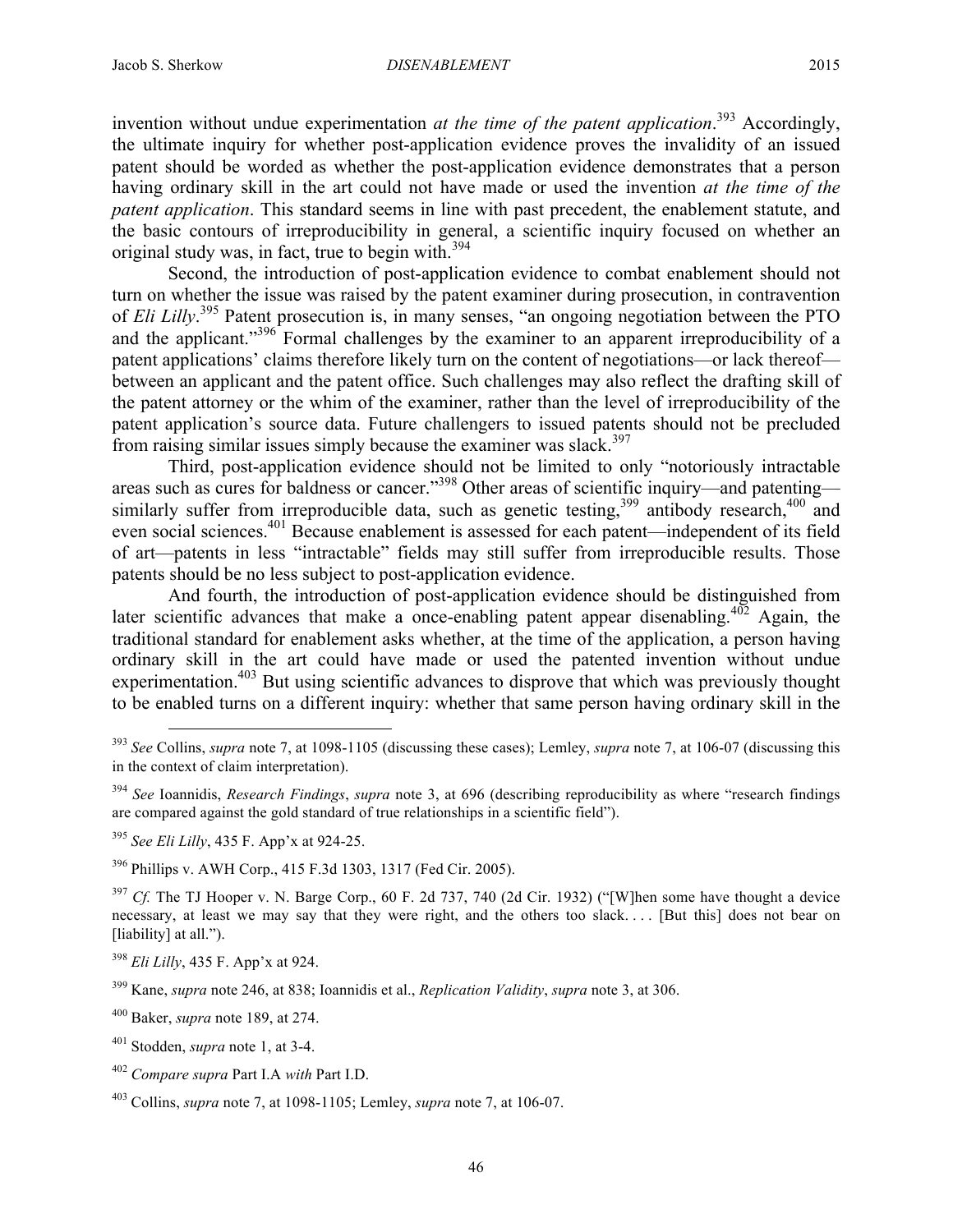art was simply mistaken about the operation of the patent. This seems too far removed from enablement's concern of satisfying patent law's quid pro quo of exclusive rights in exchange for a workable disclosure.<sup>404</sup> Indeed, what constitutes a workable disclosure may, itself, change over time. Inventors, who have otherwise attempted to comply with the strictures of enablement, should not be stripped of their patents on the grounds that their field has undergone a paradigm shift. $405$ 

# **2. Define the Scope of Enablement**

The scope of the enablement inquiry—whether the doctrine requires that the full scope of patents' claims are enabled or only several embodiments of the claims—should also be firmly defined to discourage patentees' reliance on irreproducible data. Currently, the doctrinal flux punishes some patentees for broad claims on suspect data,<sup>406</sup> while it allows others to refrain from describing potentially important—and reproducible—embodiments of their inventions.<sup>407</sup> Crystalizing the scope of enablement may dissuade patentees from both of these ills. But it would, at a minimum, give patent applicants certainty as to how examiners and future litigants view their claims.

In line with its current trend, the Federal Circuit should fully adopt the full scope doctrine. Demanding a full scope analysis would have the beneficial effect of invalidating broad patents that cover irreproducible embodiments—a sensible interpretation of the patent statute's requirement that patents must inform their users to "make and use" the invention.<sup>408</sup> It would also strongly discourage patentees from filing overbroad claims in the first instance, and either rely on stronger data to prove their possession of the invention, or narrow their claims to comport with the data they have. Irreproducible patents—such as those broadly claiming "a method of treating cancer" where preclinical trials suggest only a narrower indication—would consequently run afoul of this proscription.409

To be sure, embracing the full scope doctrine has disadvantages. It cuts against the principle that patent claims can—and sometimes, should—encompass after-arising technologies.410 Inventors, for example, may be able to fully possess and describe their *claims*—

 <sup>404</sup> *See supra* notes 25-27 and accompanying text.

<sup>405</sup> *See* KUHN, *supra* note 12, at 82-89 (discussing the jettisoning of old ideas after a paradigm shift).

<sup>406</sup> *See supra* notes 70-75 and accompanying text (discussing Wyeth Corp. v. Abbott Labs., 720 F.3d 1380 (Fed. Cir. 2013)).

<sup>407</sup> *See supra* notes 76-78 and accompanying text (discussing Spectra-Physics, Inc. v. Coherent, Inc., 827 F.2d 1524 (Fed. Cir. 1988)).

<sup>408</sup> *See* 35 U.S.C. § 112(a) (2013) ("The specification shall contain a written description of the invention, and of the manner and process of making and using it, in such full, clear, concise, and exact terms as to enable any person skilled in the art to which it pertains . . . to make and use the same . . .").

<sup>409</sup> *See* Holbrook, *supra* note 26, at 157-58 ("Enablement doctrine performs this role of confining the scope of the claims to what the inventor actually possessed. . . . This limit on the scope is particularly important in unpredictable art fields. For example, if a patentee discovers a cure for ovarian cancer, she likely will not be able to claim curing all forms of cancer. She can only claim that which the PHOSITA objectively recognized would be in the inventor's possession.").

<sup>410</sup> *See* Chao, *supra* note 8, at 1378 ("[A] claim should not be invalidated simply because the inventor did not foresee every embodiment that may eventually fall within its scope."); Collins, *supra* note 7, at 1085 (arguing that some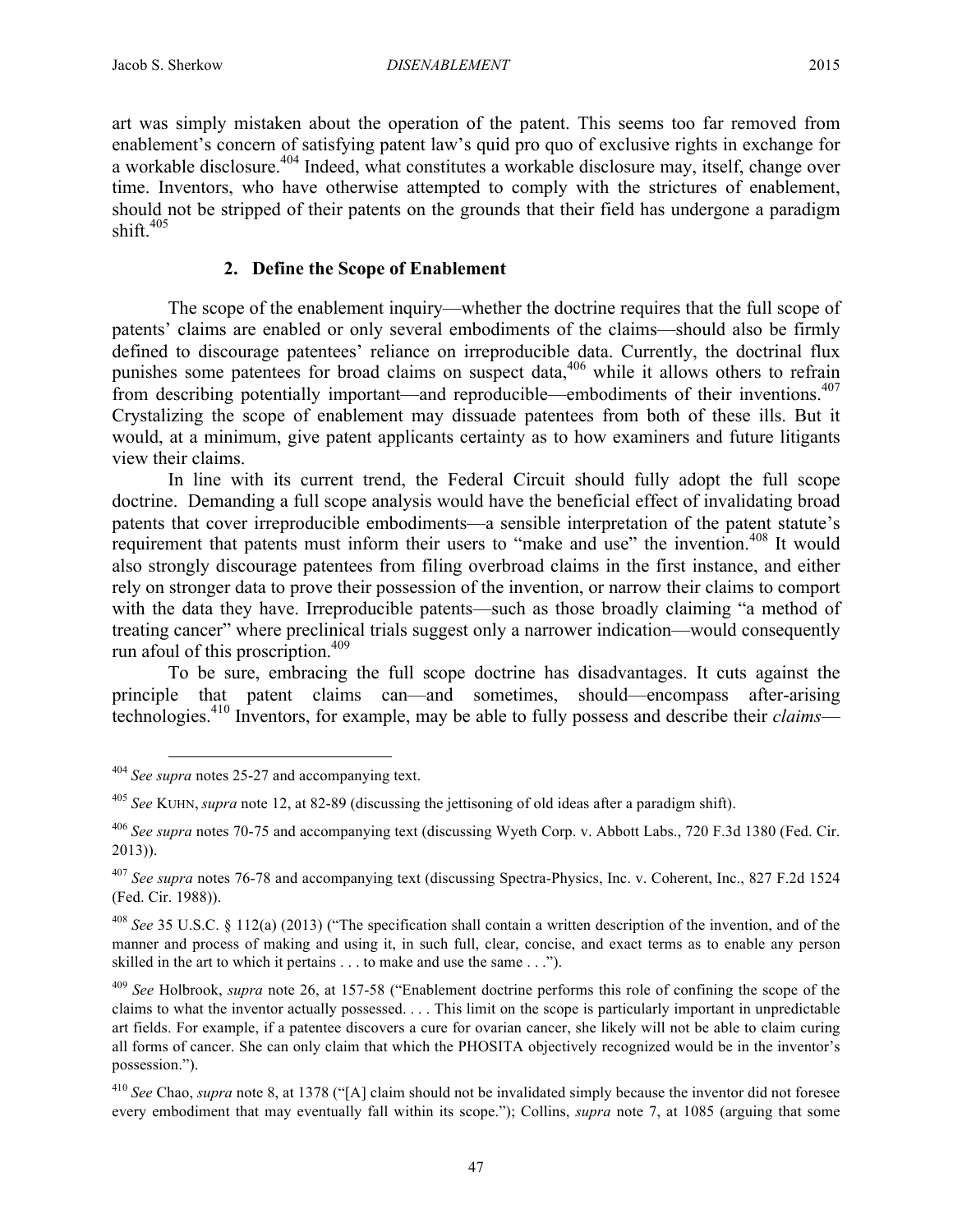even if they unaware of precise applications of their technologies.<sup>411</sup> And a full scope doctrine suffers from the fact that, at some level, "[t]here is always an unforeseen embodiment that falls within a claim."<sup>412</sup> But these criticisms of the full scope doctrine seem to be outweighed by the heft of enablement's purpose: that inventors should only be allowed to patent that which they can teach others to make and do.<sup>413</sup> Aligning the full scope doctrine with enablement would do much to ensure that patent claims are actually enabled rather than being irreproducible.

## **3. Separate Enablement from Utility**

Lastly, enablement should be explicitly separated from patent law's focus on utility. The overlap between the two doctrines only appears useful where *no* embodiments of the claims are workable.<sup>414</sup> Because of the varied nature of irreproducibility,<sup>415</sup> patents grounded in irreproducible data do not necessarily fail in all cases. Indeed, utility only appears to serve as a proxy for enablement where follow-on studies produce contradictory results.<sup>416</sup> Where future studies are simply unable to replicate prior results,<sup>417</sup> or produce effect sizes smaller or larger than those determined originally,  $418$  this does not mean that inventions based on earlier studies fail as a matter of course.

The current state of the law has the potential cause mischief if courts begin to take irreproducibility seriously. A patent with claims drawn to several irreproducible—and disenabling—embodiments but with a single enabling embodiment still possesses utility; the patent has *a* use for persons having ordinary skill in the patent's art. Invalidating such a patent on utility grounds would consequently be wrong as a matter of doctrine.<sup>419</sup> Nor would it fulfill the purpose of the utility requirement, to prohibit the patenting of trivial or useless inventions.<sup>420</sup> The doctrine of enablement, rather—the doctrine concerning the strength and accuracy of the patent's disclosure—seems much better suited to the task of invalidating patents claiming multiple, irreproducible embodiments. Courts looking to utility to resolve questions of irreproducibility rather than enablement therefore have the potential to hamstring themselves by only invalidating

 $\overline{a}$ 

instances of after-arising technology should be covered by earlier drafted claims); Holbrook, *supra* note 26, at 158 ("To require disclosure of every variant would be extremely costly and burdensome to both the applicant and the PTO.").

<sup>&</sup>lt;sup>411</sup> *See, e.g.*, Collins, *supra* note 7, at 1107-08 (discussing this in the context of protein identification and synthesis); Feldman, *supra* note 7, at 20-21 (interferons); Lemley, *supra* note 7, at 116-17 (antibodies).

<sup>412</sup> Chao, *supra* note 8, at 1378.

<sup>413</sup> *See* Seymore, *supra* note 26, at 652 ("[T]he teaching function and enablement are inextricably related . . . .").

<sup>414</sup> *See supra* notes 104-111 and accompanying text.

<sup>415</sup> *See supra* Part III.B (demonstrating the heterogeneity of irreproducibility in pharmaceuticals).

<sup>416</sup> *See supra* Part III.B.1 (discussing Prempro).

<sup>417</sup> *See* Drummond, *supra* note 1, at 2; *see also supra* Part III.B.2 (discussing Xigris).

<sup>418</sup> *See* Ioannidis, *Contradicted Effects*, *supra* note 3, at 222 (describing different effect sizes in follow on clinical studies); *see also supra* Part III.B.4 (discussing Avastin for use in breast cancer).

<sup>419</sup> *See* Seymore, *supra* note 89, at 1048 ("A low utility threshold aligns with the broad policy goals of the patent system.").

<sup>420</sup> *See id.* at 1075-76.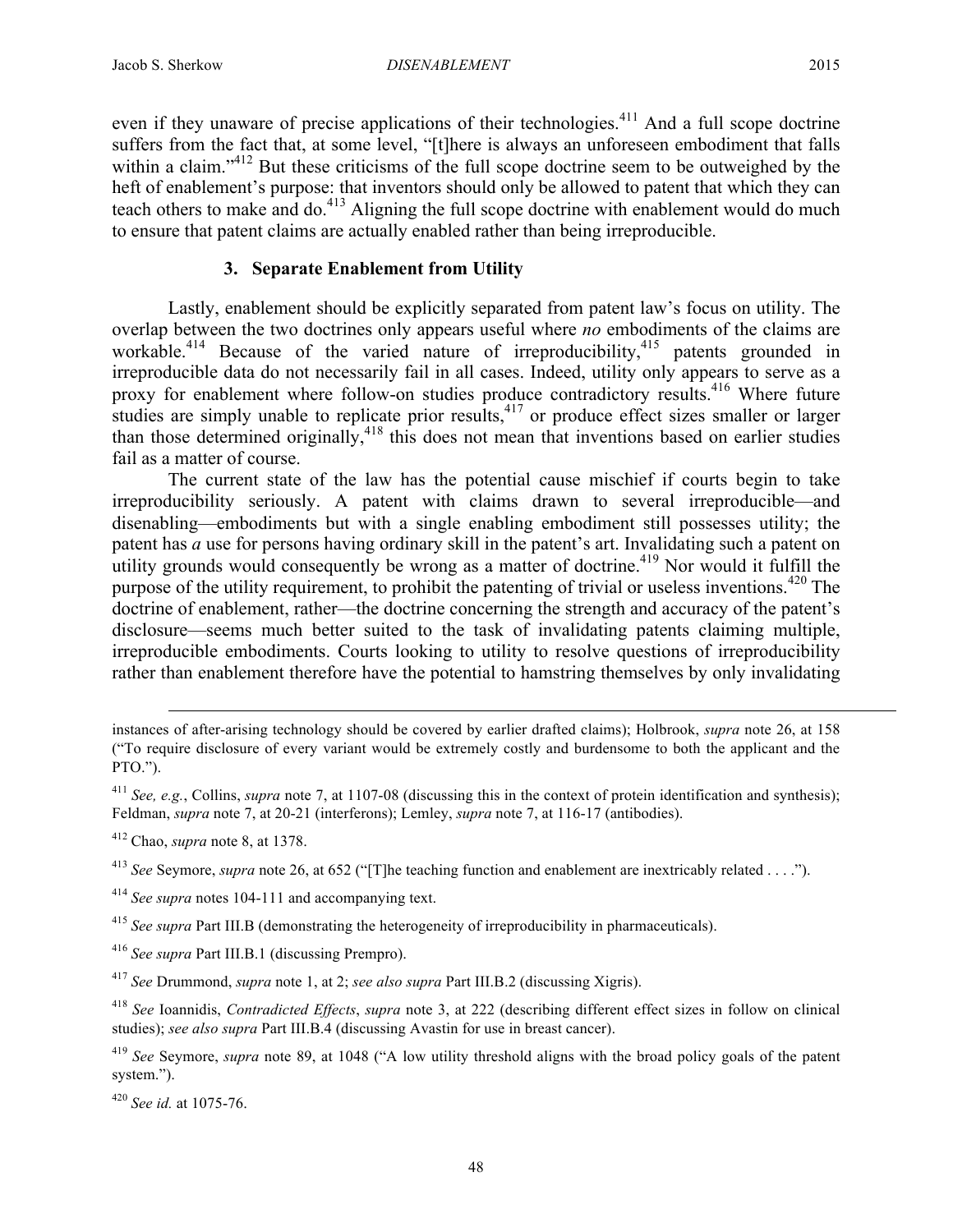impossible or contradictory patents. Clearly differentiating the two doctrines would provide courts a single, clear avenue to assess claims of disenabling irreproducibility.

## **B. Easing the Statutory Bars**

Perversely, the patent statute itself creates one of the strongest incentives for irreproducible patents: the statutory bars. $421$  The one-year clock placed on inventors to file patent applications, running from an invention's first public disclosure or use—such as preclinical trials—encourages inventors to race to the patent office with only the most incipient data.<sup>422</sup> Easing the effect of the statutory bars would consequently give inventors more time to fully form the basis for, and the data underlying, their inventions.<sup>423</sup>

In the drug development context, this would yield several, related benefits. First, it would allow drug developers to engage in the clinical trial process without focusing on patent expiry or coverage. There would be a diminished need to race to conduct clinical trials in order to maximize patent life-span, or to design clinical trials around whether positive results will ultimately be protected by an analogous patent. Allowing an exception to the statutory bars for clinical trials would, ideally, reshift the focus of clinical trials on finding better (more saleable) treatments rather than preserving patent terms. <sup>424</sup> And it would also allow drug developers time to amass enough data to present stronger and more reproducible patent applications.

A second, related benefit is that an easing of the statutory bars for drug development would otherwise encourage longer-term research goals. In contrast to today's research pipelines—where no private company has conducted trials beyond the typical patent term pharmaceutical companies could plan on clinical trials for preventing or treating early stage cancers—or, at the very least, take more seriously long term clinical end points such as overall survival.<sup>425</sup> Doing so would discourage reliance on unreliable markers, like various surrogate endpoints, and their inclusion in patent applications.

Third, allowing drug developers a grace period to file patent applications on new drug investigations, discourages spaghetti-method claiming: drug patents claiming multiple indications of unknown efficacy.<sup>426</sup> Ending the incentives surrounding this practice would simultaneously strengthen patents that deserve protection and prevent the patenting of bogus claims that deserve little.<sup>427</sup> It would also potentially unclutter the Orange Book—the FDA's list

<sup>424</sup> *Id.* at 2051-52.

<sup>425</sup> *Id.* at 2070-74.

 <sup>421</sup> *See supra* notes 238-244 and accompanying text.

<sup>422</sup> *See supra* notes 245-252 and accompanying text (describing this effect).

<sup>423</sup> *Cf.* Budish, Roin, & Williams, *supra* note 4, at 2050-52 (discussing the effects of early disclosure on research programs).

<sup>426</sup> *See* Sharon C. Presnell, *Advancing Technology in the Context of the Competitive Landscape: An Industrial Technologist's Perspective*, 11 WAKE FOREST J. BUS. & INTELL. PROP. L. 380, 395 (2011) ("Obtaining broad composition of matter claims on the individual novel components (cells, device) provides support for platform strategies, where the components are likely to serve multiple indications; this strategy also prevents competitors from making small changes to the final composite product and bringing forward a 'new' composition.").

<sup>427</sup> *See* Holbrook, *supra* note 26, at 157-58 (discussing this in the context of claims for "methods of treating cancer").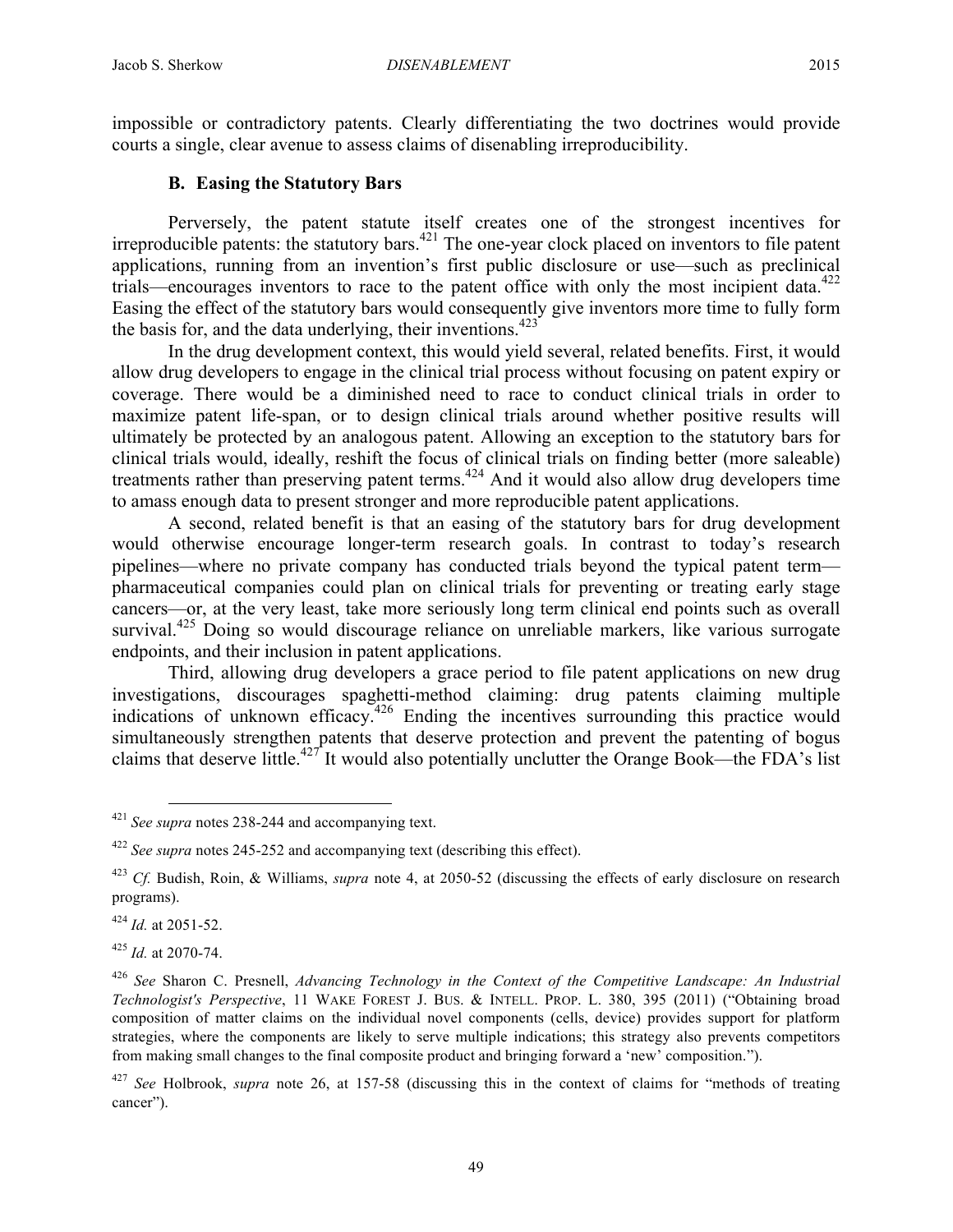of which drugs cover which patents—that serves as a litigation clearinghouse for generic manufactures. $428$ 

As with clarifying enablement to resolve irreproducibility concerns, modifying the statutory bars to better suit drug development is not without potential criticisms. The statutory bars serve several critical functions in patent law, the absence of which, may interfere with innovators' disclosure incentives.<sup>429</sup> Nonetheless, for technologies subject to regulatory approval prior to deployment—such as drugs, biologics, and some medical devices—the purposes of the statutory bars seem outmoded. For example, the statutory bars are designed to prevent an inventor from withdrawing from the public what it previously possessed.<sup>430</sup> In the case of drugs regulated by the FDA, however, the public has no real possession of the invention, practically speaking, prior to the agency's approval and the drug's subsequent sale.<sup>431</sup> Furthermore, because drug manufacturers frequently protect the manufacture of their drugs through trade secrets, the public is often denied access to the means to effectively make drugs, even if those drugs are otherwise known.432 The statutory bars also discourage inventors from "sleeping on their rights" and surprising competitors at a later date.<sup>433</sup> But this criticism cannot be applied to drug manufacturers who may wish to delay filing patent applications but otherwise engage in preclinical trials and the gauntlet of FDA filings and applications required to bring their products to market. Lastly, the statutory bars seek to prevent inventors from inequitably extending the patent term, by secretly reaping the benefits of their own technology for a period of time before seeking to disclose that technology to the patent office.<sup> $434$ </sup> Yet, because drug developers cannot market their inventions prior to FDA approval, it is impossible for them to surreptitiously sell their products. In each of these cases, the goals of the statutory bars are simply not aligned with the realities of drug development.

Perhaps more practically, a number of commentators have expressed concern that exceptions to the statutory bars for drug development ultimately lengthens drugs' exclusivity terms—a bad move for generic manufacturers and antithetical, in some cases, to the purpose of the Hatch-Waxman Act.<sup> $435$ </sup> It is true, relatively speaking, that patent terms would become longer under a regime with more permissive statutory bars. But longer exclusive terms, especially for complex drugs with outstanding need, are not necessarily bad. For biologics, antibiotics,

 <sup>428</sup> *See* Sherkow, *supra* note 318, at 214-16 (discussing the FDA's role with respect to the Orange Book).

<sup>429</sup> *See* Cotropia, *supra* note 16, at 81 (discussing the policy implications behind the statutory bars).

<sup>430</sup> Holbrook, *supra* note 26, at 153 ("[The statutory bar] provisions preclude patentability when the prior art demonstrates that the public was in possession of the invention pursuant to an enabling disclosure.").

<sup>431</sup> *See* Anna B. Laakmann, *Collapsing the Distinction Between Experimentation and Treatment in the Regulation of New Drugs*, 62 ALA. L. REV. 305, 334 (2011) (describing arguments equating FDA approval to public access of approved medicines).

<sup>432</sup> Price & Rai, *supra* note 364, at 35-39.

<sup>433</sup> Holbrook, *supra* note 26, at 152 ("These statutory bars are exceptions to the first-to-invent system because the applicant may be precluded from obtaining a patent even if she was the first to invent the device.").

<sup>434</sup> *See* Cotropia, *supra* note 16, at 81 ("The statutory bar serves this function, preventing inventors from enjoying the benefits of the patented technology, via commercial development and public use, outside the twenty-year exclusivity period that starts at the filing date.").

<sup>435</sup> *See* Eisenberg, *supra* note 19, at 380-84 (describing one of the purposes to the Hatch-Waxman Act as early data disclosure).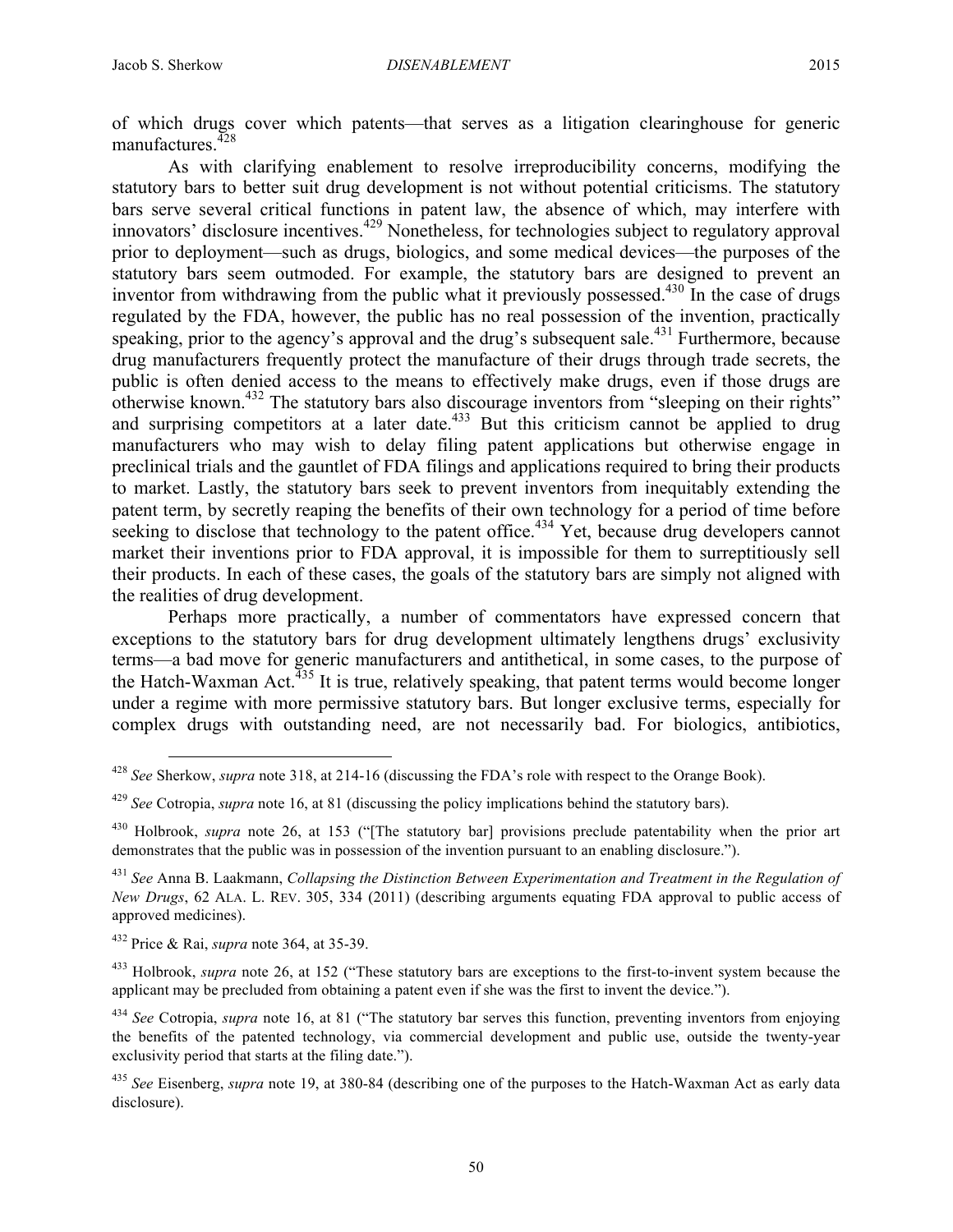pediatric drugs, and drugs with "orphan" indications, Congress has remedied the difficulties in

the drug approval process by rewarding manufacturers with longer, not shorter, periods of exclusivity.<sup>436</sup> It is not axiomatic that, at least in the drug development context, longer exclusivity terms necessarily correlate with decreased consumer welfare.<sup> $437$ </sup> In any event, the societal costs of longer patent terms may well be worth the offsetting benefits: better clinical trials with clinically meaningful endpoints, and better patents grounded in reproducible data.

# **C. Require Open-Access Data**

One final way to encourage reproducible data in patent applications is to simply demand public access to an applicant's underlying data. To a large degree, this is already done: each applicant possesses "a duty to disclose to the [patent office] all information known to that individual to be material to patentability."<sup>438</sup> And that information—typically, prior art references—are recorded on each patent application's publicly available docket. But patentees nonetheless do pick and choose which information is "material to patentability." Where such information—say, raw data from a clinical trial—is not the subject of another published document, patentees may very well keep such information confidential or protect it as a trade secret. This is precisely what occurs with confidential, highly irreproducible, preclinical trial  $data^{439}$ 

When considering patents predicated on such experiments, the PTO should therefore take more seriously its duty to force applicants to publicly submit such data. While such data is likely not a "printed publication,"<sup>440</sup> the PTO nonetheless possesses the authority to require applicants to disclose information beyond that which is publicly available. This serves the public interest by ensuring—at least, ideally—public access to the basis of the invention prior to the expiration of the patent term. <sup>441</sup> Such a regime would also encourage that serious applicants ensure the reproducibility of their underlying data, or restrict their claims so as not to encompass any irreproducible aspects of their research.

Requiring the disclosure of preclinical or clinical data on pharmaceutical patents also comports with the maxim that inventors should not be able to obtain both a patent and trade secret protection on the same invention.<sup>442</sup> Though this doctrine against double protection has some serious caveats, the principle is routinely upheld today, and even forms the basis of other,

 <sup>436</sup> *See generally* Yaniv Heled, *Regulatory Competitive Shelters*, 76 OHIO ST. L.J. 299, 326-53 (2015) (describing the exclusivity regimes for these, and other, classes of therapeutics).

<sup>437</sup> *See* Budish, Roin, & Williams, *supra* note 4, at 2061 (giving qualified support to extending exclusivity periods).

<sup>438</sup> 37 C.F.R. § 156 (2014).

<sup>439</sup> Eisenberg, *supra* note 19, at 382-83.

<sup>440</sup> *See, e.g.*, 35 U.S.C. § 102(a)(1) (2013) ("A person shall be entitled to a patent unless—(1) the claimed invention was patented, described in a printed publication, or in public use, on sale, or otherwise available to the public before the effective filing date of the claimed invention . . . .").

<sup>441</sup> Rebecca S. Eisenberg, *Re-Examining the Role of Patents in Appropriating the Value of DNA Sequences*, 49 EMORY L.J. 783, 788 (2000) (describing this in the context of DNA sequences).

<sup>442</sup> Dan L. Burk, *Misappropriation of Trade Secrets in Biotechnology Licensing*, 4 ALB. L.J. SCI. & TECH. 121, 130 (1994) ("For those inventions that are patentable subject matter, concurrent patent protection and trade secret protection are incompatible because the disclosure required by the patent destroys trade secrecy.").